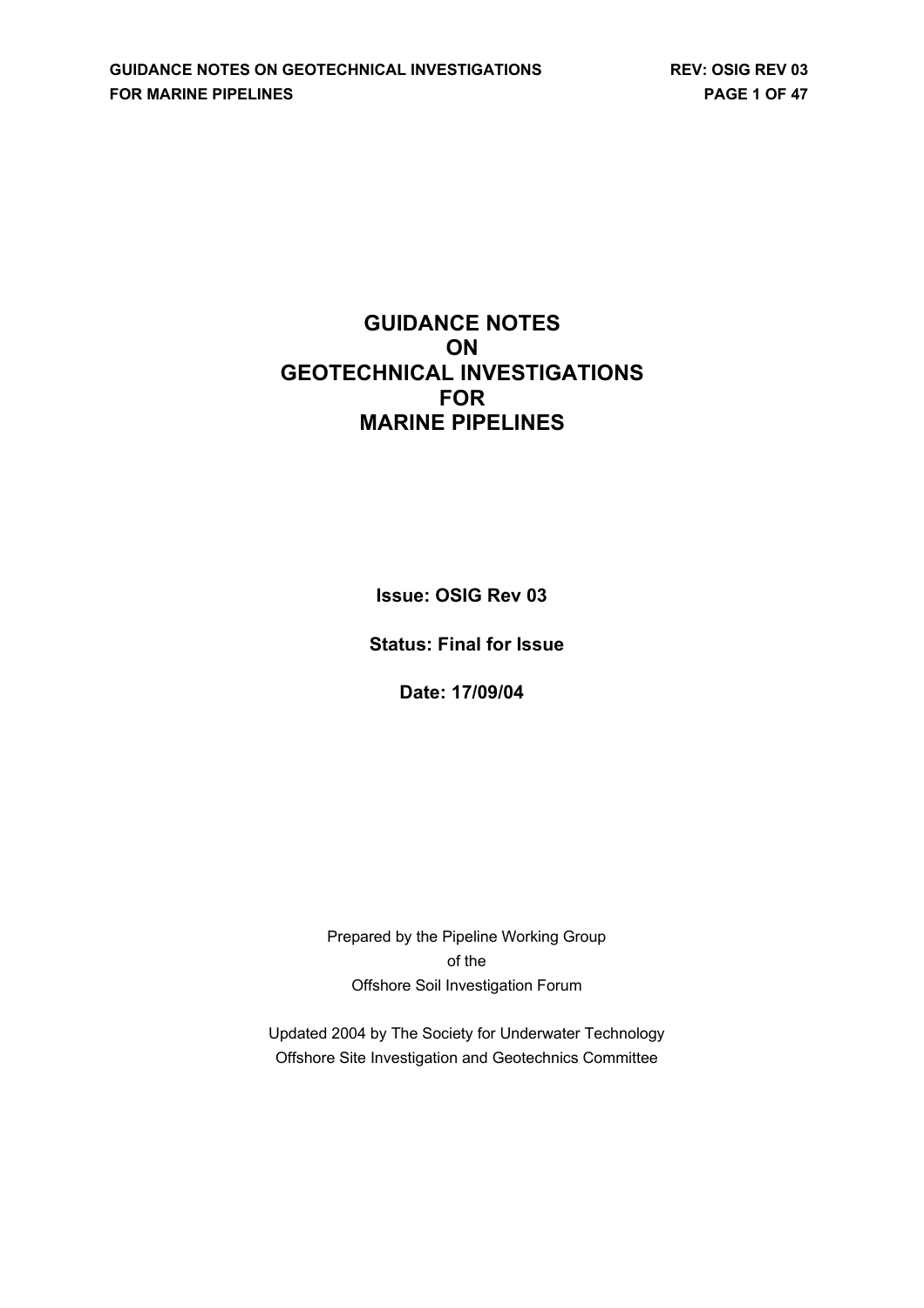# **CONTENTS**

### **FOREWARD**

| 1. | <b>INTRODUCTION</b>                               | 4  |
|----|---------------------------------------------------|----|
| 2. | <b>RELEVANT REGULATIONS &amp; GUIDELINES</b>      | 5  |
| 3. | <b>PLANNING AND SCOPE OF WORK</b>                 | 6  |
| 4. | <b>DATA ACQUISITION</b>                           | 13 |
| 5. | <b>SOIL PARAMETERS FOR ENGINEERING AND DESIGN</b> | 18 |
| 6. | <b>INTERPRETATION AND REPORTING</b>               | 22 |

### **APPENDICES**

| APPENDIX I          | $\blacksquare$ | <b>Presentation formats</b>             |
|---------------------|----------------|-----------------------------------------|
| APPENDIX II         | $\sim$         | Information on geotechnical equipment   |
| <b>APPENDIX III</b> | $\sim$         | <b>Extracts from Relevant Standards</b> |

## **ACKNOWLEDGEMENTS**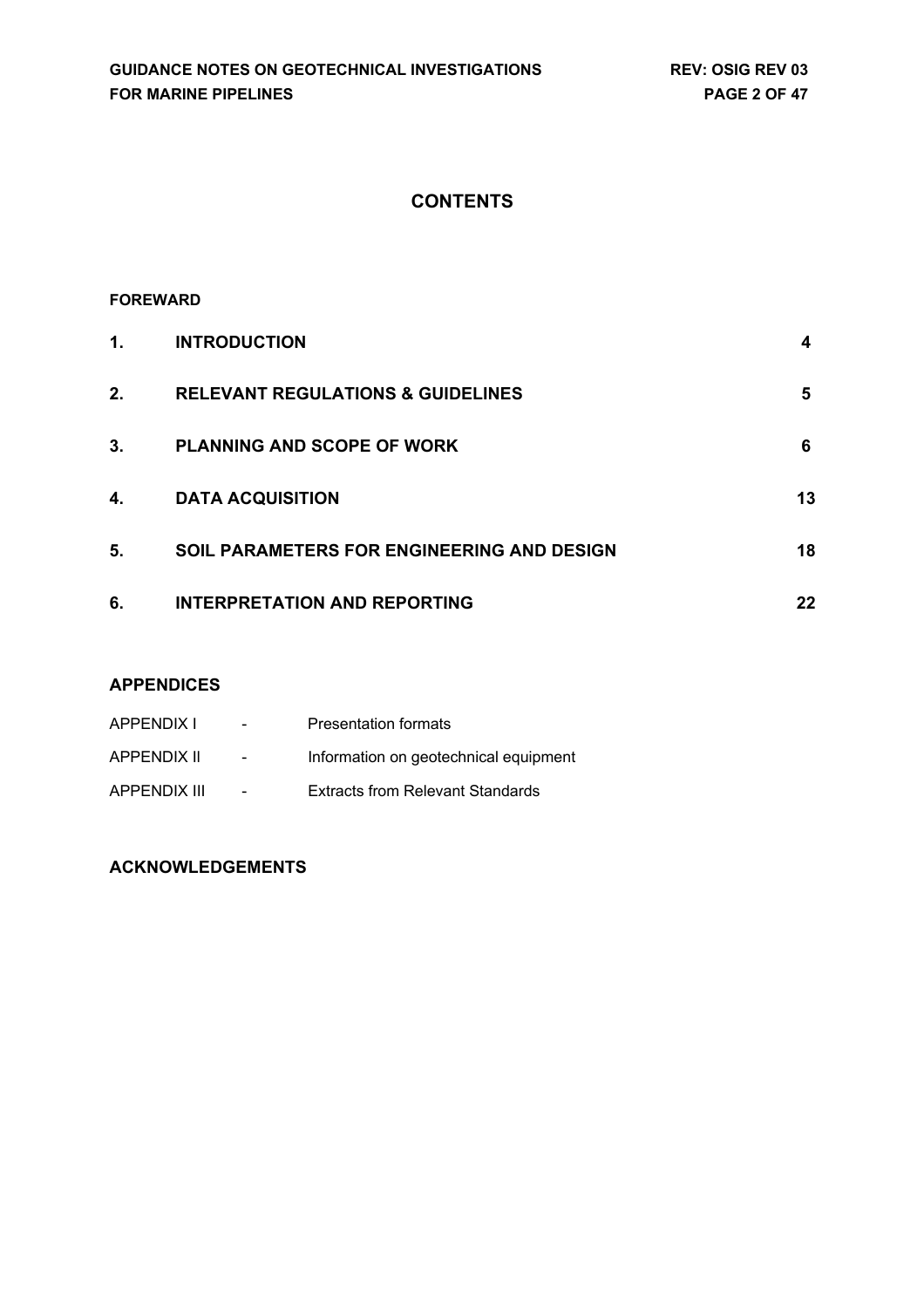### **FOREWORD**

This document is aimed at offshore engineers, who are not geotechnical specialists, but may have the responsibility for assessing the appropriate level of geotechnical data required for successful pipeline design and construction and specifying a geotechnical investigation programme.

The document was originally produced by the Pipelines Working Group of the Offshore Soil Investigation Forum (OSIF) and subsequently updated in 2003 to reflect recent developments in industry, by the Society for Underwater Technology's Offshore Site Investigation and Geotechnics Committee (OSIG).

OSIF is an informal grouping of oil company geotechnical engineers, geotechnical contractors and consultants and geotechnical drilling vessel operators, which have been meeting annually since 1983.

OSIG forms part of the Society for Underwater Technology and provides representation for professionals with a particular interest in the geological and geotechnical aspects of subsea engineering.

The primary objectives of the two groups are similar and may be summarised as:

- To promote and encourage best practice in the use and integration of geophysical and geotechnical data.
- To provide a forum for exchange of experience and ideas
- To facilitate continuous improvement of all aspects of offshore site investigations, particularly those related to: Technical Quality, Health, Safety and the Environment.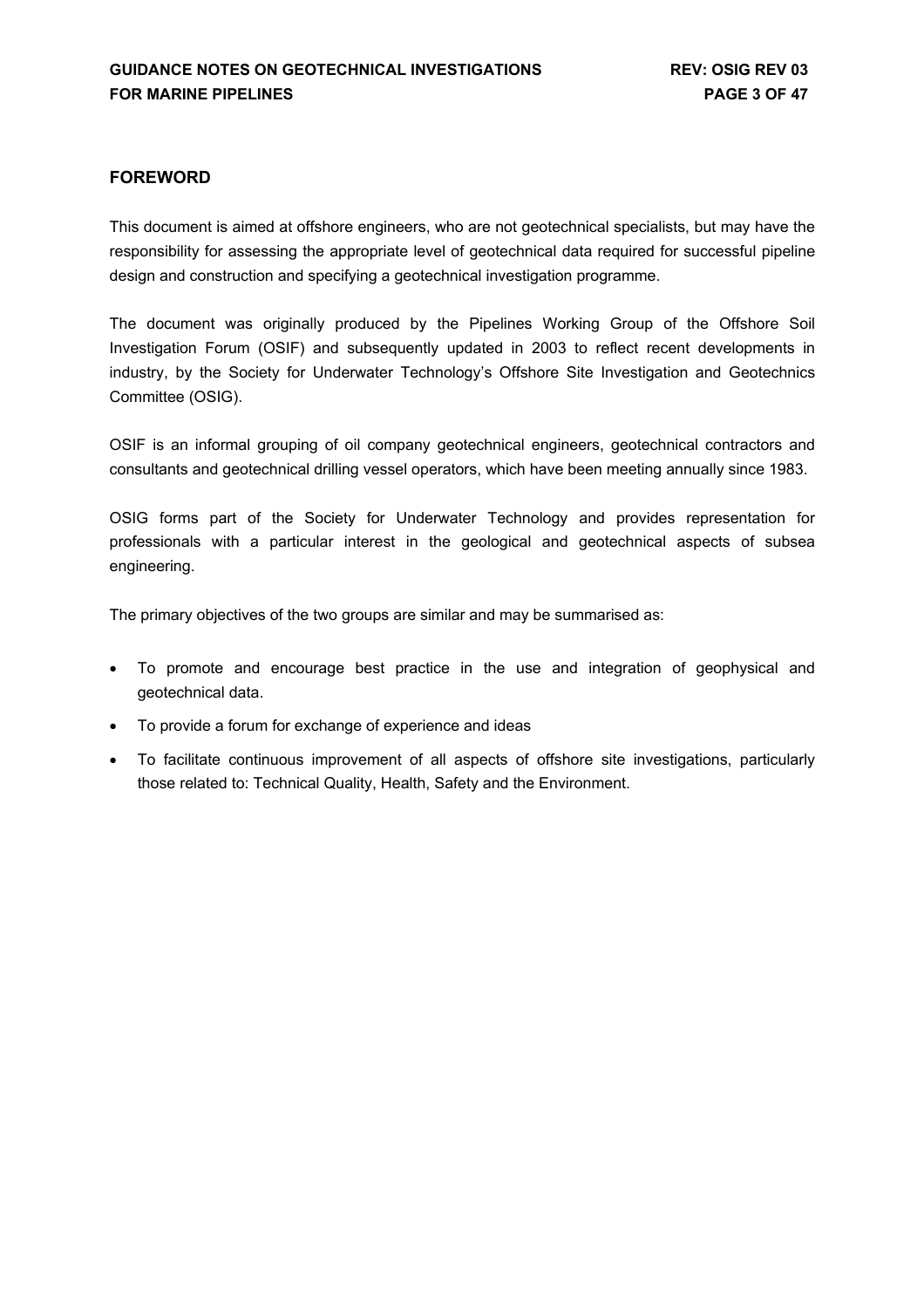## <span id="page-3-0"></span>**1. INTRODUCTION**

This document has been produced to provide guidance on acceptable good practice in the collection of geotechnical data for the purposes of design, installation and operation of marine pipelines. It is intended that it will provide a useful aid in the planning and specification of marine pipeline geotechnical surveys.

The principal contents of the document include:

- An indication of the relevant regulations and guidelines.
- Guidance regarding the planning and scope of work of geotechnical investigations.
- Information on the available methods of data acquisition such as corers, samplers and in situ testing systems, and their applicability.
- Guidance on which soil properties are of importance for particular aspects of design, installation and operation.
- Suggestions regarding the interpretation and presentation of geotechnical data for pipeline projects.

This document concentrates on the geotechnical aspects of survey operations, however it must be recognised that the collection and interpretation of geophysical data to identify and assess seabed features and subsea geological profiles is an essential part of any survey. Therefore, a brief description of appropriate techniques is included in this document for completeness. Further information on geophysical survey techniques can be obtained from the UKOOA document "Recommended Practice for Rig Site Surveys, Volumes 1 and 2".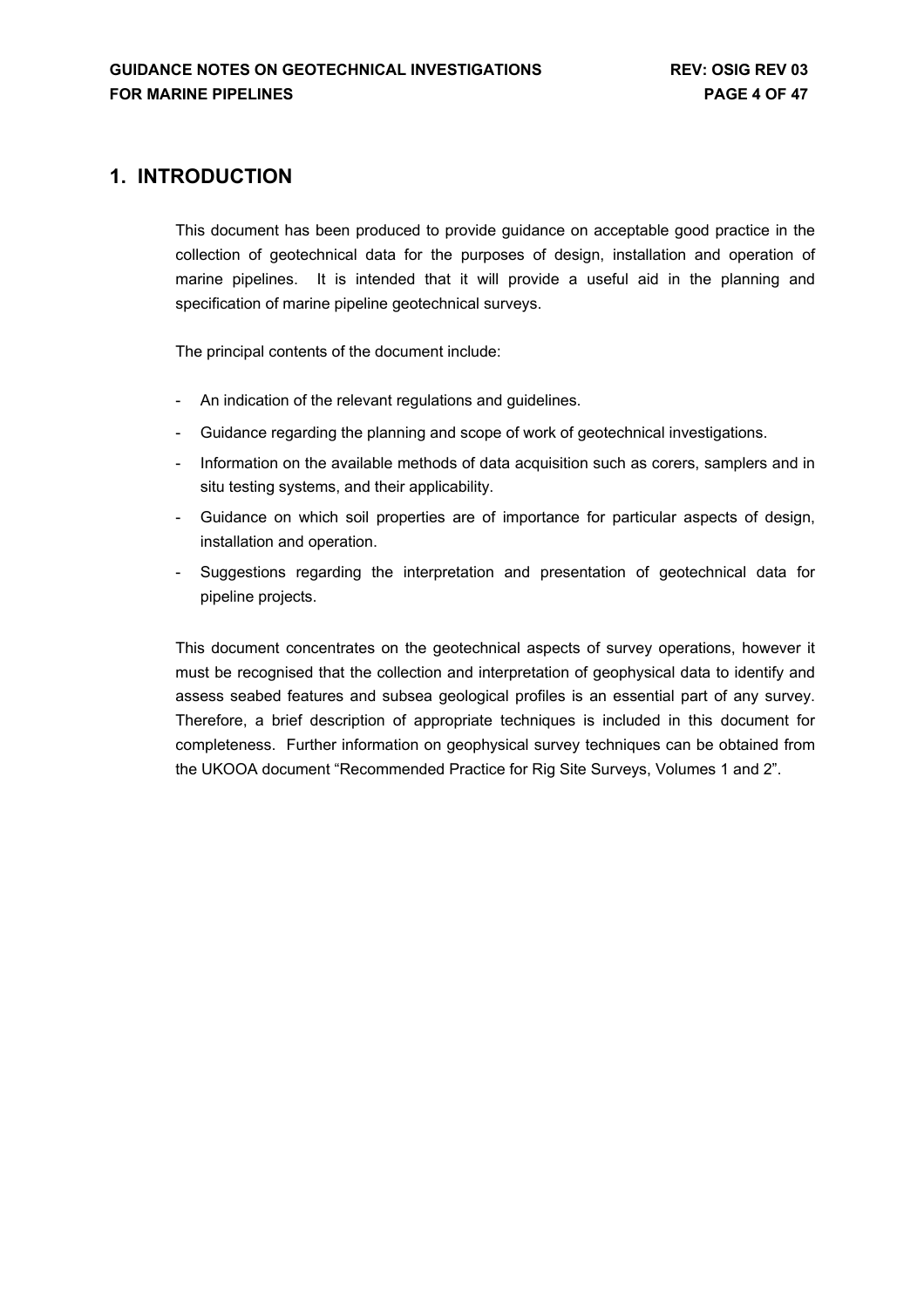## <span id="page-4-0"></span>**2. RELEVANT REGULATIONS & GUIDELINES**

There are a number of published rules and guidelines relating to the design of offshore platforms and pipelines, and these include a discussion of the geotechnical aspects of design. However, there are very few standards that relate specifically to geotechnical investigations for marine pipelines. Those most applicable are:

### **American Petroleum Institute**

- API Recommended Practice 1111, 3rd Edition, July 1999 Design, Construction, Operation And Maintenance Of Offshore Hydrocarbon Pipelines and Risers.
- API Recommended Practice 2A-WSD, 21<sup>st</sup> Edition, December 2000 Planning, Designing and Construction Fixed Offshore Platforms.

### **Det Norske Veritas**

- DNV, OC-F101, Rules for Submarine Pipeline Systems. (January 2000)
- DNV-RP-F107 Risk Assessment of Submarine Pipeline Protection (March 2001)
- DNV 30.4 Foundations (1995)

### **British Standards Institution**

• British Standard; BS8010 Part 3, 1993 Pipelines Subsea: Design, Construction and Installation.

#### **International Standards Organisation**

• ISO 13623 : Petroleum and Natural Gas Industries – Pipeline Transportation Systems

In addition to the above standards, there are a number of standards, which while not directly related to marine geotechnical investigations, do provide a general framework for the in situ testing, sampling and laboratory testing of soils. The most commonly used standards include:

- British Standards Institution (1990) BS1377: Methods of tests for soil for civil engineering purposes.
- British Standards Institution (1999) BS5930: Code of Practice for Site Investigation.
- American Society of Testing and Materials, (2002) Volume 04.08, Soil and Rock (1) D420 – D5779. Annual Book of ASTM Standards
- EN1997, Eurocode 7, Geotechnical Design.
- International Standards Organisation: Geotechnical Investigation and Testing, Identification and Classification of Soil, Part 1: Identification and Description ISO 14688- 1:2002.
- Norsk Standards 8000 to 8017. Series of standards for individual tests, eg: Norsk Standard, NS8005, Geotechnical testing. Laboratory methods. Grain size analysis of soil samples.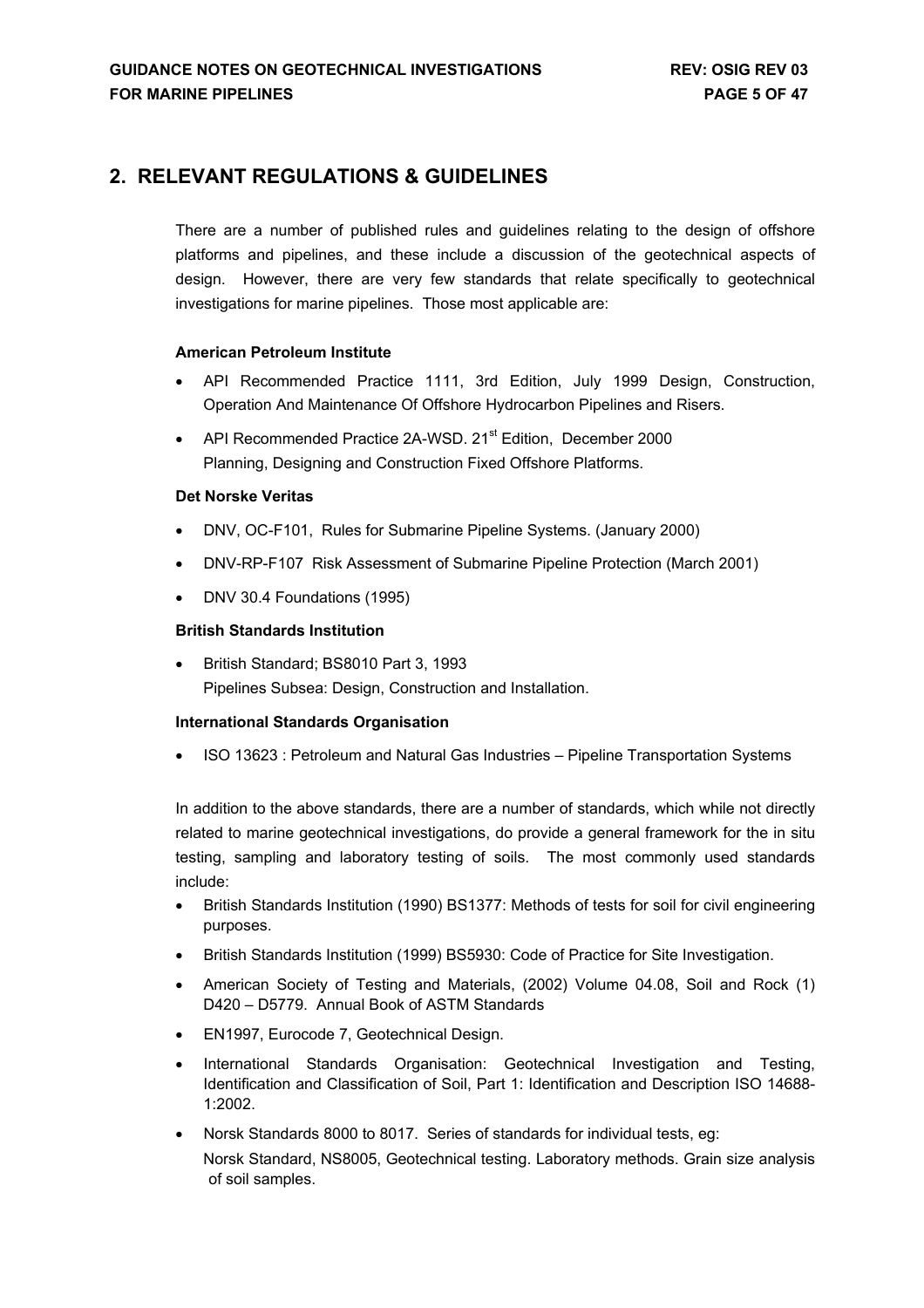## <span id="page-5-0"></span>**3. PLANNING AND SCOPE OF WORK**

### **Objectives**

The objective of the site investigation for a marine pipeline is to obtain sufficient reliable information to permit the safe and economic design of installation and permanent works. The investigation should be designed to verify and expand upon any information previously collected.

The various stages relating to site survey and geotechnical investigation are illustrated in Figure 3.1. At the initial stages of a project development, it is often adequate to assess geotechnical aspects from desk study information. As the project progresses, the level of detail required increases and additional costs are incurred in acquiring this information. The important factor to appreciate is that at all times expenditure on the site survey and geotechnical data should be commensurate with the level of detail required.

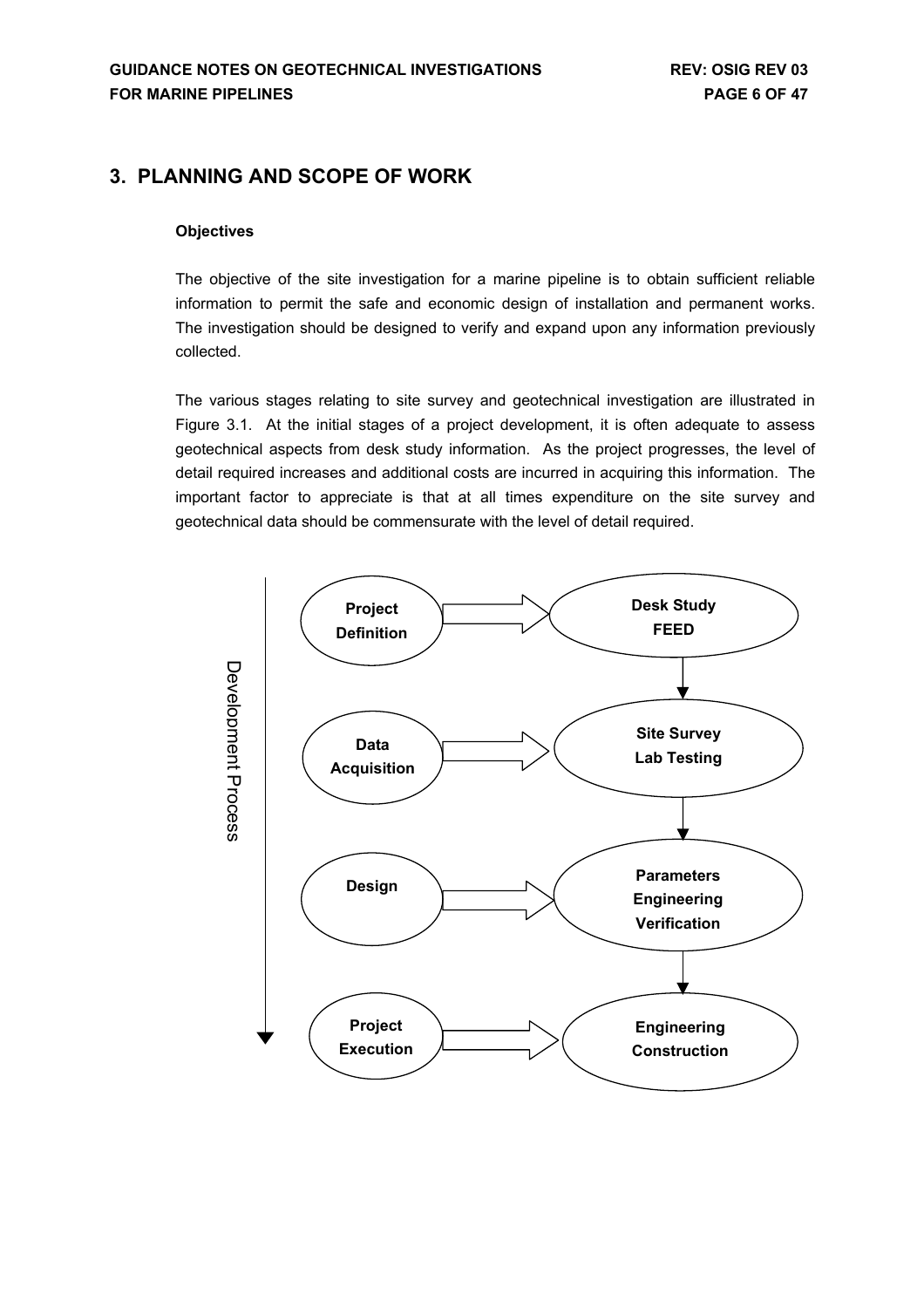#### **Planning and scheduling**

At project conception, the data available should be sufficient to demonstrate the feasibility and suitability of the preferred pipeline design concepts and selected route corridors. This can often be achieved by a desk study to collate published data and information from previous investigations. However in areas where little information is available a preliminary investigation may be required. This can often be achieved by a geophysical survey, with simple sampling methods such as a grab sampler, or drop corer.

As the project progresses towards detailed design and construction, the data should be sufficiently detailed to provide input into pipeline design and to allow contractors to provide optimised pricing for supply and installation works.

The site investigation programme for a marine pipeline development should therefore be undertaken in progressive stages. Planning for each stage should be carried out based on the results from previous findings in order to optimise the extent of investigation work. Factors such as: vertical and horizontal uniformity of soil profiles, geological history and pipeline system size and concept, should be directly reflected in the extent of the site investigation. A full appraisal of the various geological factors at a site are often summarised in a geohazard study.

It is recommended that all stages of the planning and performance of a survey are directed by a suitably experienced person.

The sequence of the site investigation programme should be as follows:

#### **Desk study**

The desk study should incorporate a review of all appropriate sources of information and the collection and evaluation of all relevant available types of data for the area of interest. The various factors that should be investigated include, but are not limited to:

- Geological databases
- Bathymetric information
- Geophysical data
- Geotechnical data
- Metocean data (tides, currents etc)
- Seismicity
- Performance of existing pipelines
- Human activities (eg location of pipelines, cables wrecks, munitions disposal site, aggregate dredging,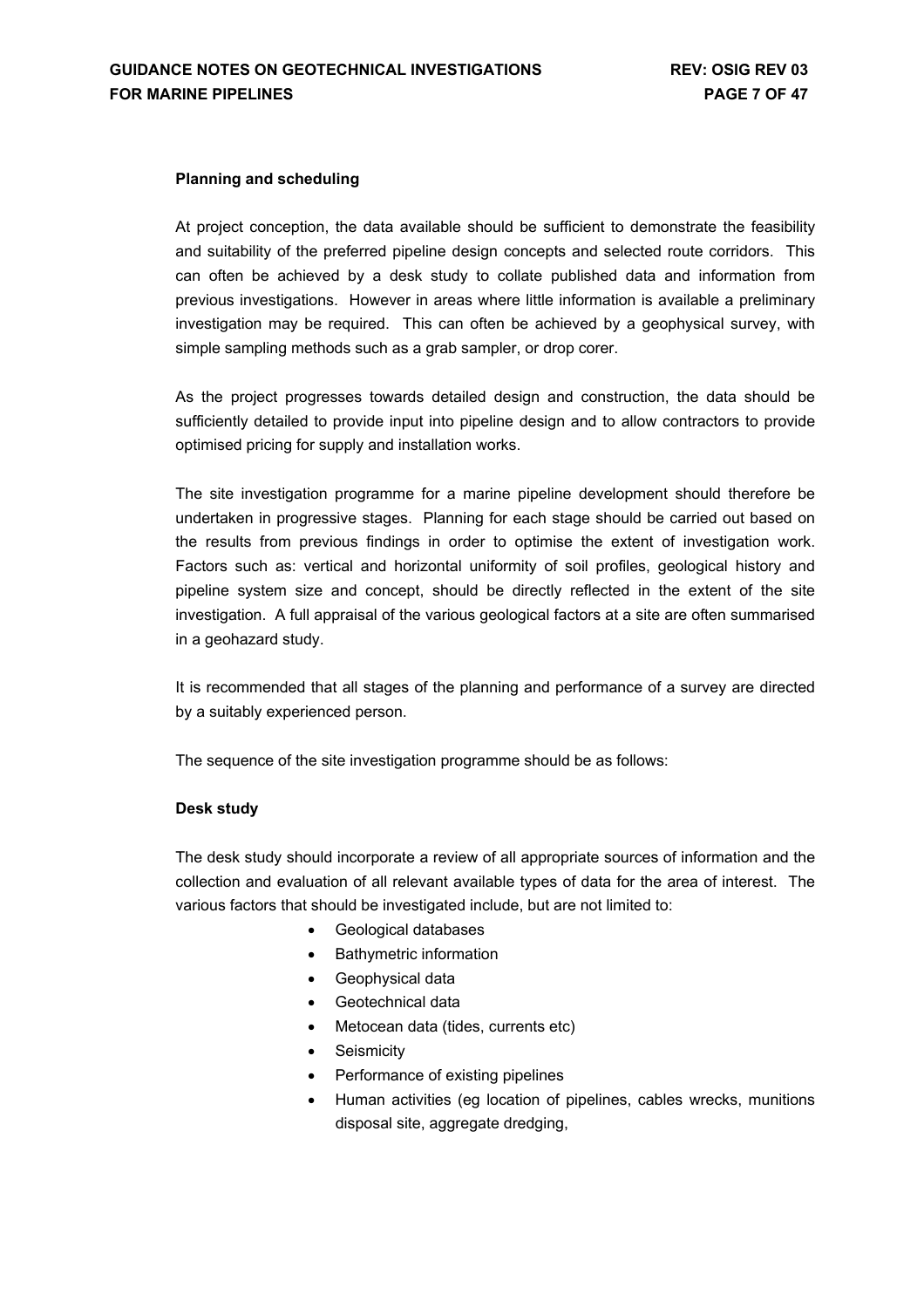The performance of a desk study alone is not normally sufficient for detailed engineering purposes. The desk study is the best way of obtaining some information, including location of existing subsea infrastructure (eg pipelines and cables) which may be required for the planning of both the survey and the construction works.

### **Geophysical survey**

A geophysical survey will need to be performed along the proposed route of the marine pipeline to collect information on:

- Seabed topography by echo-sounding or swathe bathymetry. The latter is particularly important in sand wave areas or other areas of generally uneven seabed.
- Seabed features and obstructions by methods such as side scan sonar
- Profiling of uppermost 5m, or so, of seabed usually by means of reflection seismic techniques (sub bottom profiling). Recent developments in towed resistivity and seismic refraction methods are providing useful complementary data. This is particularly the case in very shallow water where seismic reflection is not practical.
- Detection of existing cables, pipelines and other metallic obstructions by means of a towed magnetometer, however, note is made that not all metallic objects may be detected, in particular small fibre optic cables.

As a general rule, the width of the survey corridor is between 500m and 1000m, centred on the proposed pipeline route. The actual width is influenced by factors such as water depth, seabed features and the need to provide a degree of flexibility in routing.

Shore approach corridors are more likely to be around 500 metres wide, whereas areas in deeper water incorporating seabed features such as pockmarks and iceberg scars may warrant survey corridors in excess of 1000 metres to allow re-routing based on detailed engineering, to minimise the number of potential free-spans for example. If the geotechnical survey is to be performed as a separate exercise (see below) it is still advisable and practical to collect some soil samples by grab or gravity core to aid the immediate interpretation of surface and sub-bottom profiling data. Survey tie-lines to nearby locations where soils information has previously been gathered will also aid this process.

The geotechnical investigation will normally be performed on completion of the geophysical survey, and after the route has been determined, either from the same vessel or as a completely separate operation from a different vessel. This allows for sample and test locations to be more effectively targeted to identify soil strata changes, clarify apparent anomalies or investigate specific seabed features. To accelerate interpretation and reporting on long route surveys, a "first pass" of sampling and testing can be made on completion of the route centre-line survey. Again, this may be performed from the geophysical survey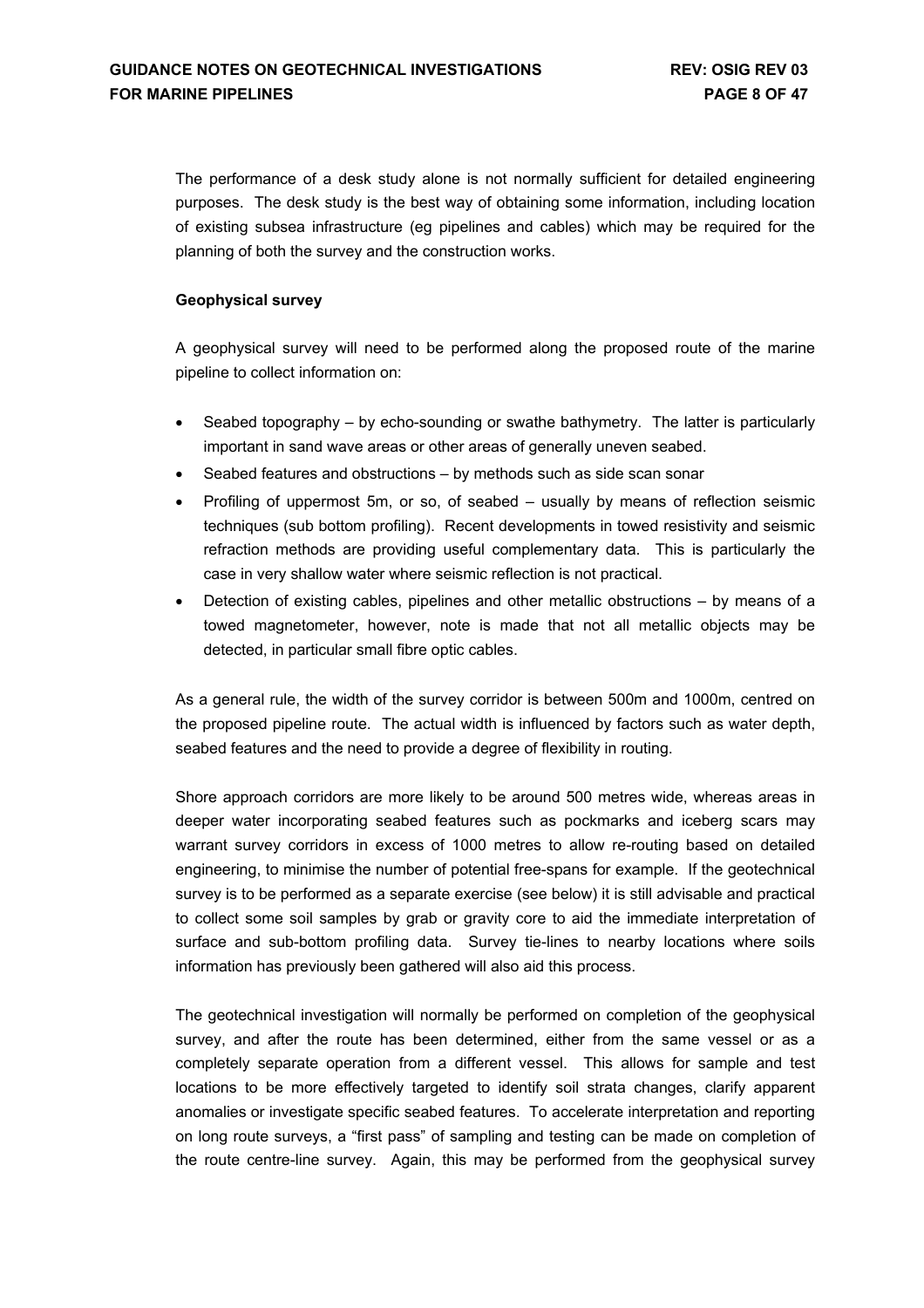vessel itself or from a separate vessel. In the latter case, the geotechnical vessel can be performing work along the centre line whilst the corridor "wing-lines" are being surveyed.

Using current satellite technology it is now feasible to transmit interpreted data between the geotechnical and geophysical vessels to facilitate onboard interpretation and programme modifications as appropriate.

The performance of the geophysical survey alone, or in addition to the desk study, is not normally sufficient for detailed engineering purposes, unless site geotechnical data are already available.

### **GeoBAS survey**

The term 'geoBAS' (Geophysical Burial Assessment Survey) describes survey operations using geophysical methods operated from seabed sleds, and towed by the survey ship, to provide continuous quantitative information for the first few metres of soil below seabed. Available methods include seismic refraction and electrical resistivity systems. The use of these methods is often justified if trenching is difficult or the properties of the seabed are very variable. A more reliable continuous engineering assessment of the route can be made if geoBAS measurements are integrated with CPT and core sample data.

GeoBAS equipment is normally mounted on a sled, which is pulled by the survey vessel at speeds of between 1 and 4knots. It is essential to have some knowledge of seabed features and potential obstructions to reduce the risk of damage or loss of the equipment.

GeoBAS surveys may also be useful on the shore approach where deeper burial is required and sometimes rock is present near the surface. Towed systems can be pulled through the shallow water zone either towards or away from the beach. Technical issues relating to shallow water and surf noise should be addressed in a project specific manner.

#### **Geotechnical survey**

The geotechnical survey will typically encompass:

- Coring and sampling for material identification, description and subsequent laboratory testing.
- In situ testing for accurate stratification and determination of key engineering parameters.

There is a large range of available equipment for each method. They are described in Section 4.0 'Data Acquisition Methods', with additional detail presented in Appendix II.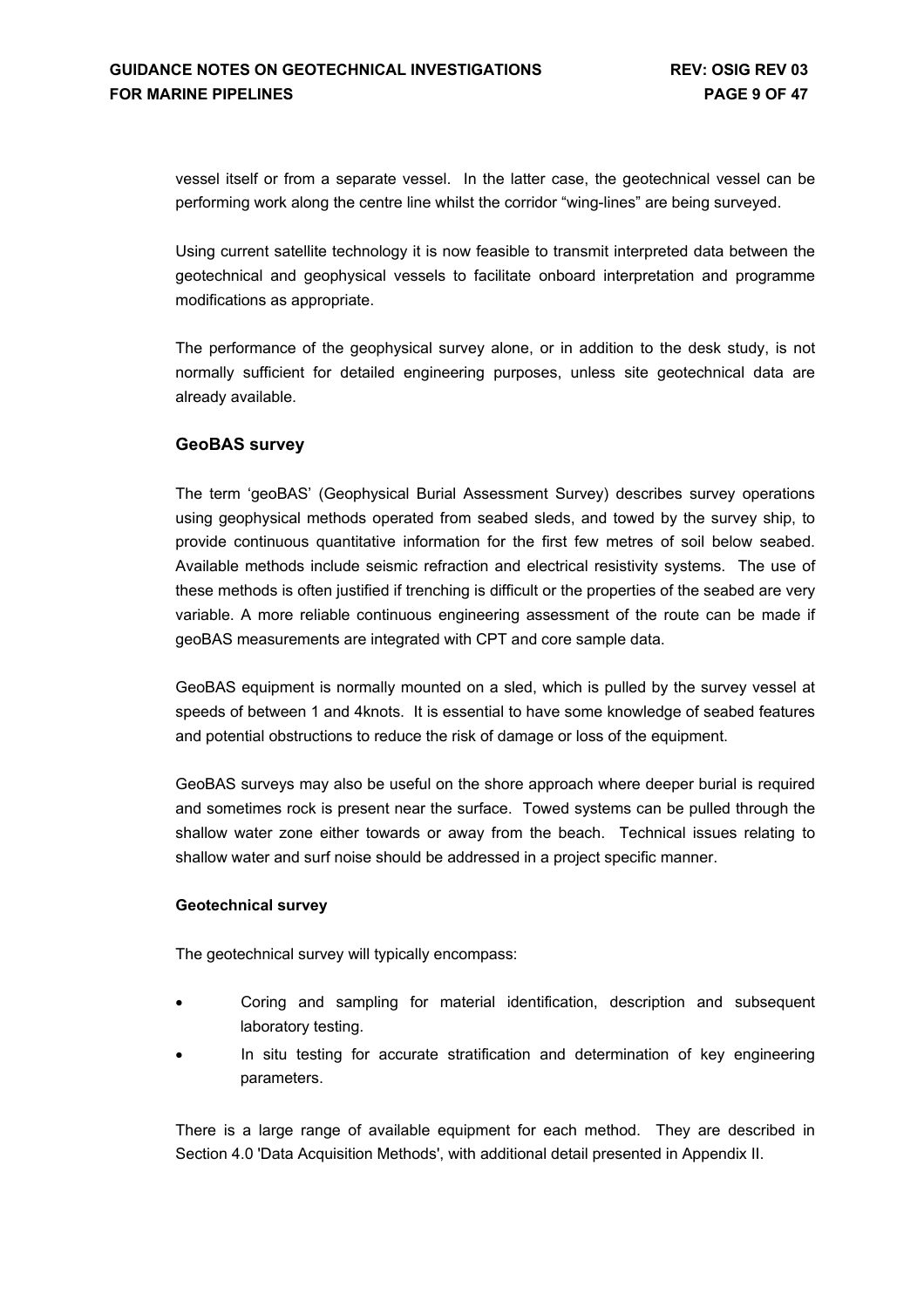The suitability of each tool for use in the geotechnical survey should be assessed by reference to Section 4.0. This should be carried out in conjunction with knowledge of the engineering objectives of the selected concept(s) and the results of the desk study and geophysical survey phases. Guidance on data acquisition requirements for specific pipeline engineering objectives are provided in Section 5.0, 'Soil Parameters for Engineering and Design Considerations'.

### **Suitable vessels and supervision**

The geotechnical survey can be performed either from the geophysical survey vessel, provided it has the capabilities (e.g. craneage and station keeping) or from a suitable alternate vessel.

Pipeline landfalls present particular problems due to the shallow water depths, usually precluding use of normal offshore spreads. Trenching depths, and hence penetration requirements, may also be greater than for offshore sections of the pipeline. There may also be other factors to consider such as the presence of rock within the trench profile and a greater risk of sediment mobility. The use of land-based drilling and/or CPT equipment, deployed from suitable all-terrain or amphibious vehicles may be practical down to the low water mark. However, such methods usually leave a significant gap in data coverage, between their seaward limit and the landward limit of offshore spreads. In this situation, options include shallow-draft anchored pontoons or, more ideally, small jack-up drilling platforms may be used as a platform from which to drill, sample and test the seabed soil or rock, usually using an adapted onshore drilling system.

#### **Data coverage**

The spacing of soil sampling and soil testing locations along the route of the marine pipeline will depend on the lateral variability in ground conditions revealed by the desk study and geophysical survey phases. In selecting appropriate spacing, consideration should also be given to other project-specific factors such as:

- Trenching requirements including:
	- o depth of trench
	- o method of trenching
	- o trench side stability
- Method of backfilling
- Geotechncal input to pipeline engineering including:
	- o thermal insulation provided by trench backfill
	- o upheaval buckling resistance of backfill soils
	- o pipeline soil interface friction properties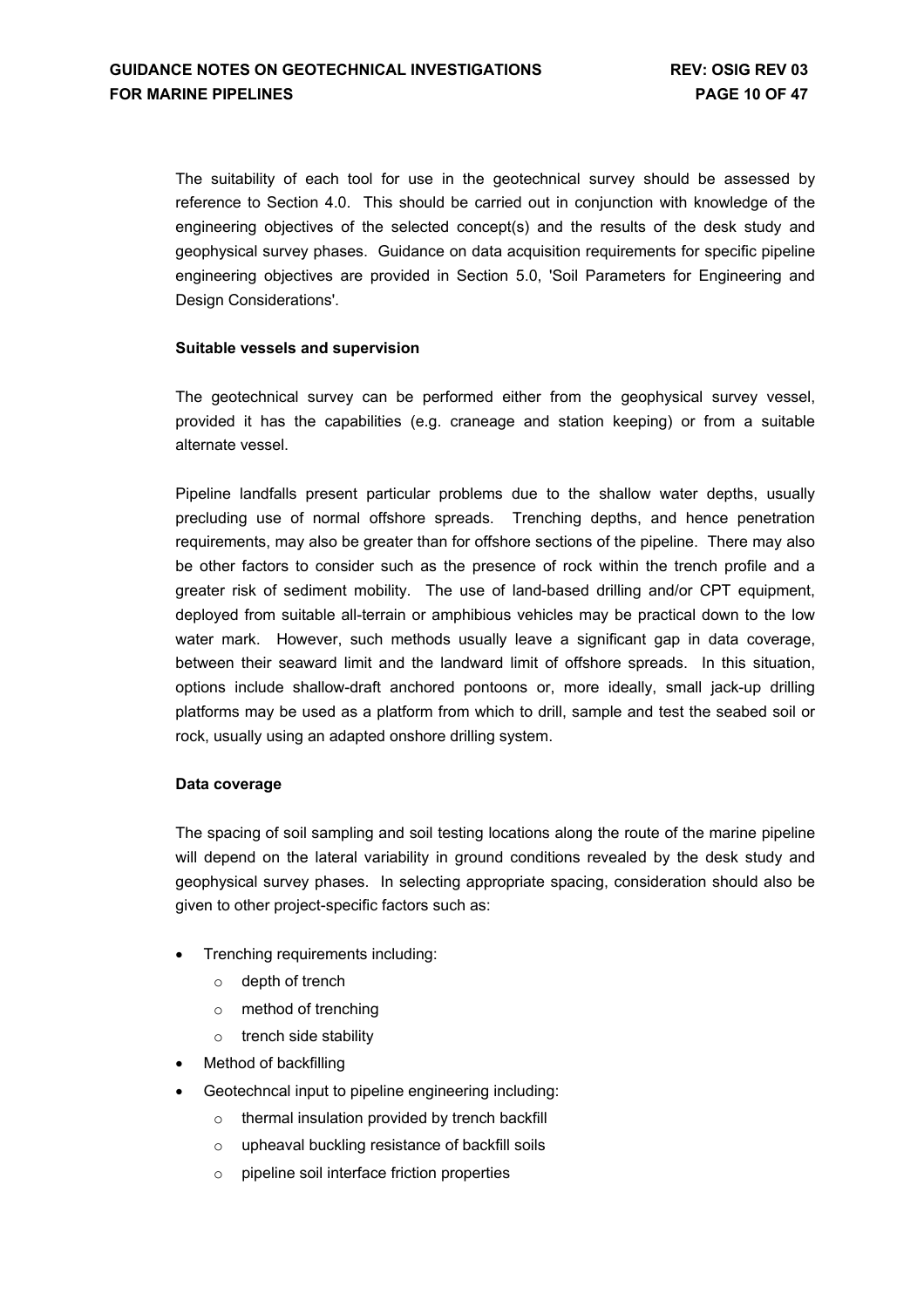- Surface features or obstructions for example sand waves, pockmarks, boulders or iceberg scars
- Size, purpose, location and foundation type of any seabed structures

Table 3.1 below gives some guidance on appropriate frequency and penetration of samples and tests. However each project should be reviewed separately and an appropriate sampling and testing programme determined by a competent geotechnical engineer.

Because of the exploratory nature of the geotechnical survey, it is probable that some modification to the scope of work will be required as data acquisition proceeds and results are reviewed. This is necessary to ensure that the objectives of the survey are being achieved in the most cost-effective and optimised manner, and specifiers of survey services should bear this in mind.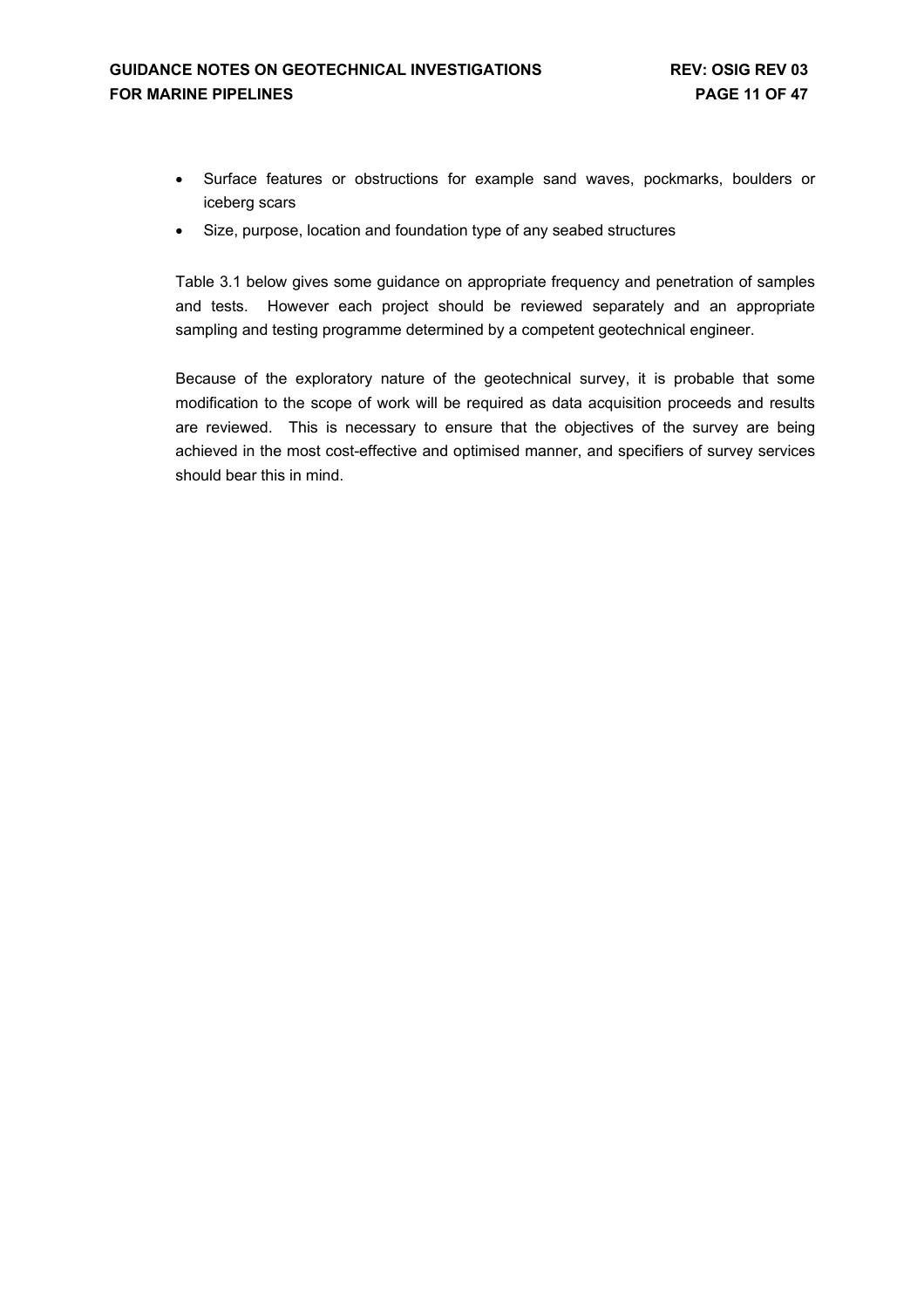| <b>Pipeline Route Sector</b>                                                        | Average<br><b>Spacing</b><br>(km)  | Penetration <sup>1</sup><br>(m)          | <b>Remarks</b>                                                                                                                                                                                                                                             |
|-------------------------------------------------------------------------------------|------------------------------------|------------------------------------------|------------------------------------------------------------------------------------------------------------------------------------------------------------------------------------------------------------------------------------------------------------|
| Untrenched sections                                                                 | 1 to $5^2$                         | $1 - 2$                                  | Increase frequency and penetration<br>in areas of soft clay or potentially<br>unstable slopes. Supplement with<br>grab samples in areas of<br>sand/gravel.<br>Consider any particular<br>requirements of project (eg pipeline<br>soil interface friction). |
| <b>Trenched sections</b><br>(offshore)                                              | $0.5$ to 1                         | Trench depth +1                          | Cores and CPTs should be located<br>adjacent to each other for correlation<br>purposes, at the spacing suggested                                                                                                                                           |
| Trenched section<br>(shore approach)                                                | $0.3$ to $0.5$                     | Trench depth +1                          | Ensure spacing nd sampling regime<br>is adequate to identify any particular<br>aspects for example rock outcrops,<br>sediment mobility.                                                                                                                    |
| Soil transition zone                                                                | $0.3$ to $0.5$                     | $3 - 5$                                  |                                                                                                                                                                                                                                                            |
| Features<br>Pockmarks, iceberg<br>scars, sand banks                                 | 3 per<br>feature                   | To maximum<br>height/depth<br>of feature | Representative features may need<br>to be selected for investigation<br>rather than all of them                                                                                                                                                            |
| Pipeline or cable crossing<br>or subsea structure such<br>as 'T's, valve cover etc. | min. 2 per<br>structure            | 5                                        | May need to be deeper for larger<br>structures or piled structures                                                                                                                                                                                         |
| Anchor or support piles                                                             | min 1<br>per pile or<br>pile group | $10 - 20$                                | Needs to be checked against<br>required bearing capacity and soil<br>type.                                                                                                                                                                                 |

### **Table 3.1 Guidelines for Test/Sample Frequency and Penetration**

**Notes** 

- 1 Typical penetration depth, each case should be reviewed separately and depth adjusted accordingly
- 2 Average spacing greater than 1km should only be considered in areas of consistent geology where geotechnical conditions are already well known



TEST/SAMPLE FREQUENCY AND PENETRATION

**Figure 3.1 - Guidelines for Test/Sample Frequency and Penetration (Graphical representation of Table 3.1)**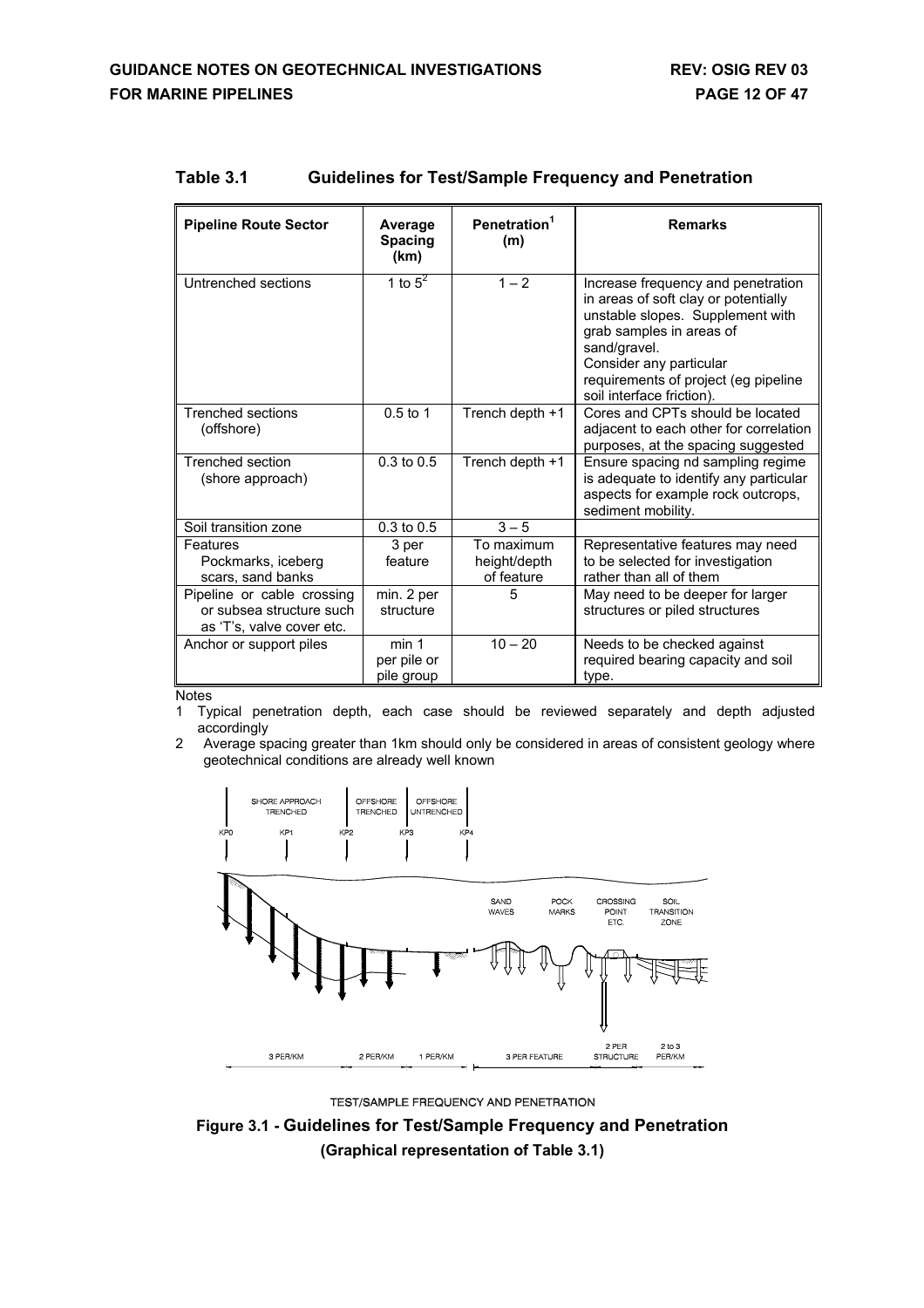## <span id="page-12-0"></span>**4. DATA ACQUISITION**

### **Introduction**

The methods used in the acquisition of soils data for marine pipeline routes comprise geophysical, geoBAS and geotechnical techniques to determine the characteristics of the seabed topography and geology. The principal aspects of these techniques are described in the following sections, with a more detailed description of the geotechnical equipment presented in Appendix II.

### **Geophysical Equipment**

The geophysical equipment used for pipeline route surveys should include as a minimum:

- Echo-sounder (single-beam or multi-beam)
- Sidescan sonar
- Sub-bottom profiler
- Magnetometer

The uses and suitability of the generic types of equipment are summarised in the Table 4.1.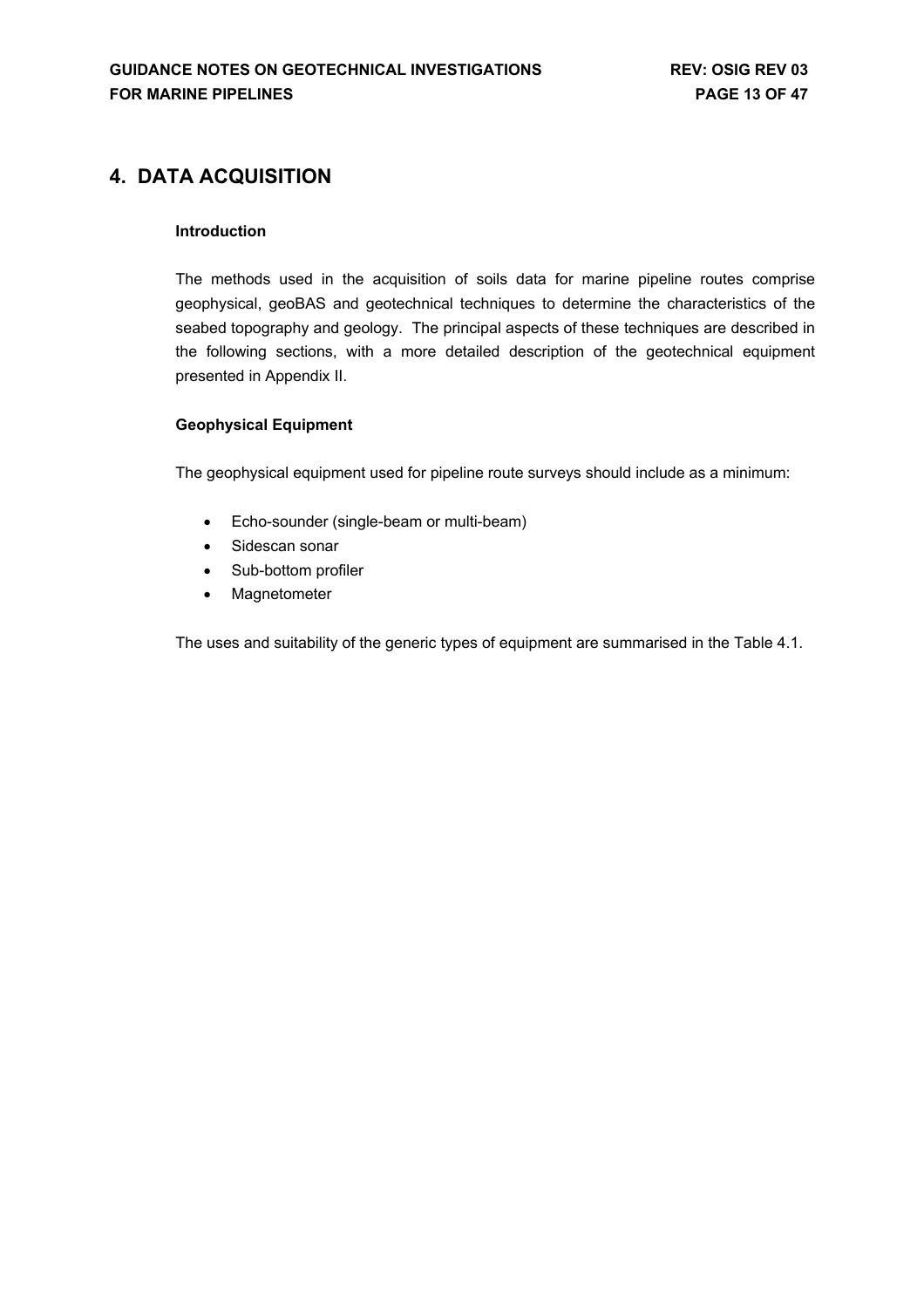| <b>Survey Equipment</b>    | <b>Use of Data</b>                                                                                                                                                                                                    | <b>Minimum Resolution</b><br><b>Required</b>                                                                                  |
|----------------------------|-----------------------------------------------------------------------------------------------------------------------------------------------------------------------------------------------------------------------|-------------------------------------------------------------------------------------------------------------------------------|
| Single beam<br>echosounder | Determination of water depth below<br>survey line and an estimate of<br>seabed gradients                                                                                                                              | 1% of maximum water<br>depth                                                                                                  |
| Multi-beam<br>echosounder  | Determination of water depth and<br>seabed gradient across full survey<br>corridor                                                                                                                                    | 1% of maximum water<br>depth                                                                                                  |
| Sidescan Sonar             | Identification of the nature of the<br>seabed (sediment type, rock outcrop,<br>coral etc.), seabed features (bed<br>forms e.g. sand waves, megaripples),<br>and obstructions (cables, pipelines,<br>boulders, wrecks) | Detect a nominal $0.1m3$<br>object or a 0.1m width<br>linear object                                                           |
| Sub-bottom Profiler        | Characterisation of shallow<br>subseabed geology, which includes<br>identifying vertical and lateral extent<br>of sediments and the presence of<br>any bedrock and other subsurface<br>obstructions.                  | <b>Vertical Resolution better</b><br>than 0.5m down to a<br>depth of 5m or depth of<br>burial plus 3m whichever<br>is greater |
| Magnetometer               | Detection and location of pipelines,<br>cables and any ferro-metallic debris,<br>such as wrecks and munitions<br>dumps.                                                                                               | 1 nanoTesla or better                                                                                                         |

### **Table 4.1 Geophysical Survey Methods**

### **Geo BAS Equipment**

The two methods normally used offshore are electrical resistivity and seismic refraction as described below:

• Electrical resistance of the seabed soils is determined by generation of an electrical potentiall (voltage) between two electrodes. Voltage is measured at intermediate points by further electrode, from which lines of equipotential can be determined. A mathematical model is then used to calculate the variation in resistance of the soil with depth. The method is particularly effective in identifying changes in the character of the soil because the resistivity is related to the soil porosity. Longitudinal profiles of resistivity (or Formation Factor which is the resistivity of the seabed soils normalised to that of the seawater) are prepared from the raw data.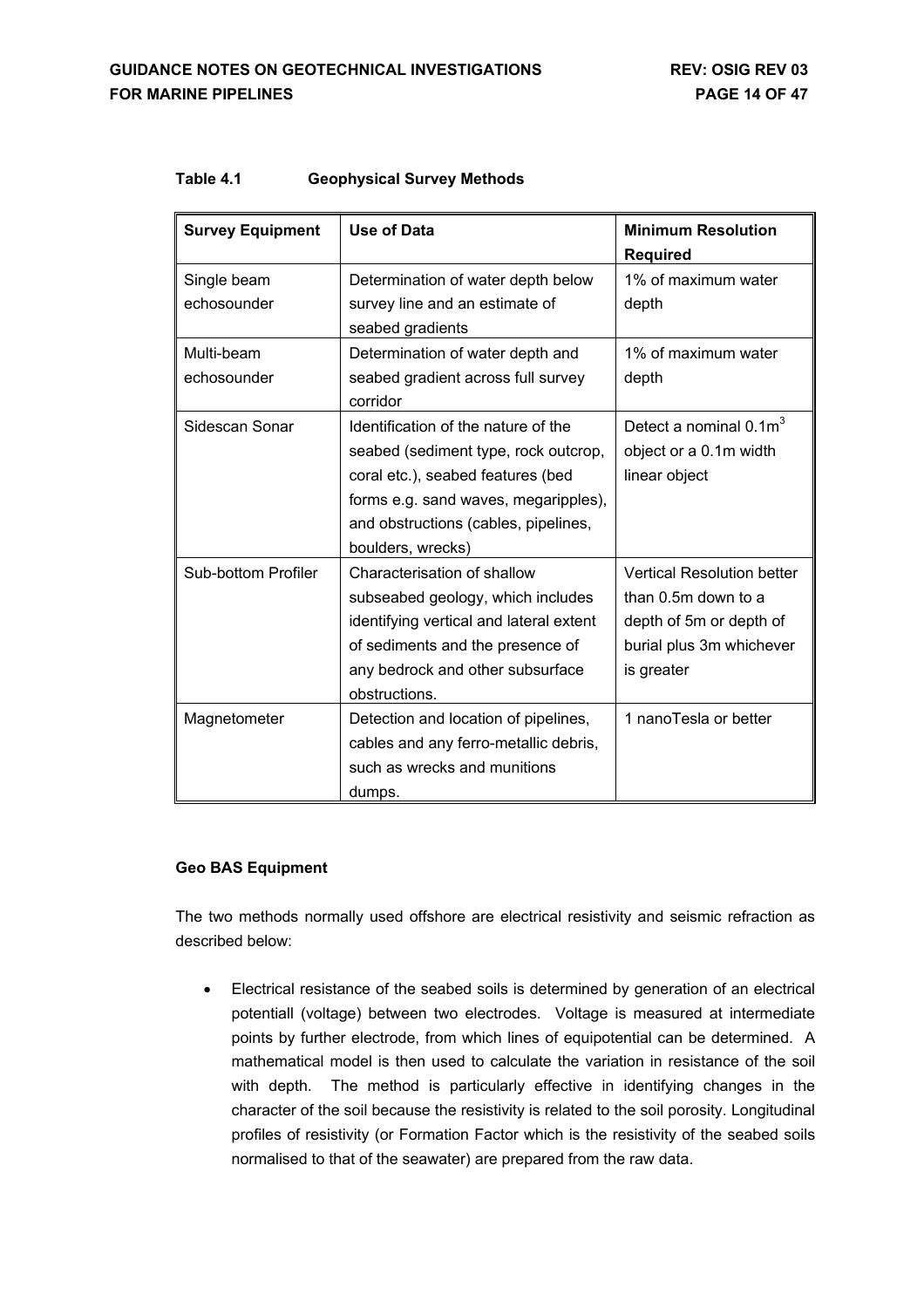• Seismic refraction requires generation of a compression wave, which is then sensed by an array of geophones at increasing distance from the source. The time taken for the compression wave to arrive at different geophones enables the depth of reflectors, and seismic velocity, to be determioned. The results are presented in the form of a profile of the compression wave velocity of the seabed strata, which can be correlated to soil strength properties. Seismic velocity is particularly useful for characterising weak rock formations for trenchability.

In general, systems are configured to penetrate to a depth of approximately 5m however, it is possible to achieve greater depths if required. Vertical resolution is typically in the region of 0.3m.

Both methods typically comprise a sled housing control and logging electronics, with a streamer of electrodes or geophones respectively. The sled is normally towed by the survey vessel with a combined tow wire / umbilical.

The primary application for both methods is in delineating significant changes in seabed soils and rock, and to aid extrapolation of soil parameters between CPT and/or core sample locations.

### **Geotechnical Equipment**

The most commonly used tools for geotechnical investigation of pipelines are cone (or piezocone) penetration testing and vibrocore sampling. Where seabed soils are soft, gravity cores may be suitable in place of vibrocoring. These may be considered 'primary' methods, with a large number of 'secondary' methods such as box coring, and in situ vane testing. Brief details are presented below, with a more complete description presented in Appendix III.

### **Cone, or Piezocone, Penetration Testing equipment (CPT/PCPT or CPTU);**

The cone penetration test comprises an instrumented probe, which is thrust into the ground from a seabed reaction frame. It records values of cone tip resistance  $(q_c)$ , sleeve friction  $(f_s)$ , and (in the case of piezocone) pore water pressure (u). These parameters in themselves do not indicate a particular soil type or property. However, geotechnical engineers can interpret these data to categorise soil type and geotechnical design parameters for most routine geotechnical analysis. A drawback of this test is that no physical sample is recovered to verify that the empirical correlations adopted are appropriate.

A development of the cone penetration tests is the 'T' bar, which as its name implies, comprises a closed horizontal tube mounted in place of the cone tip. This test is appropriate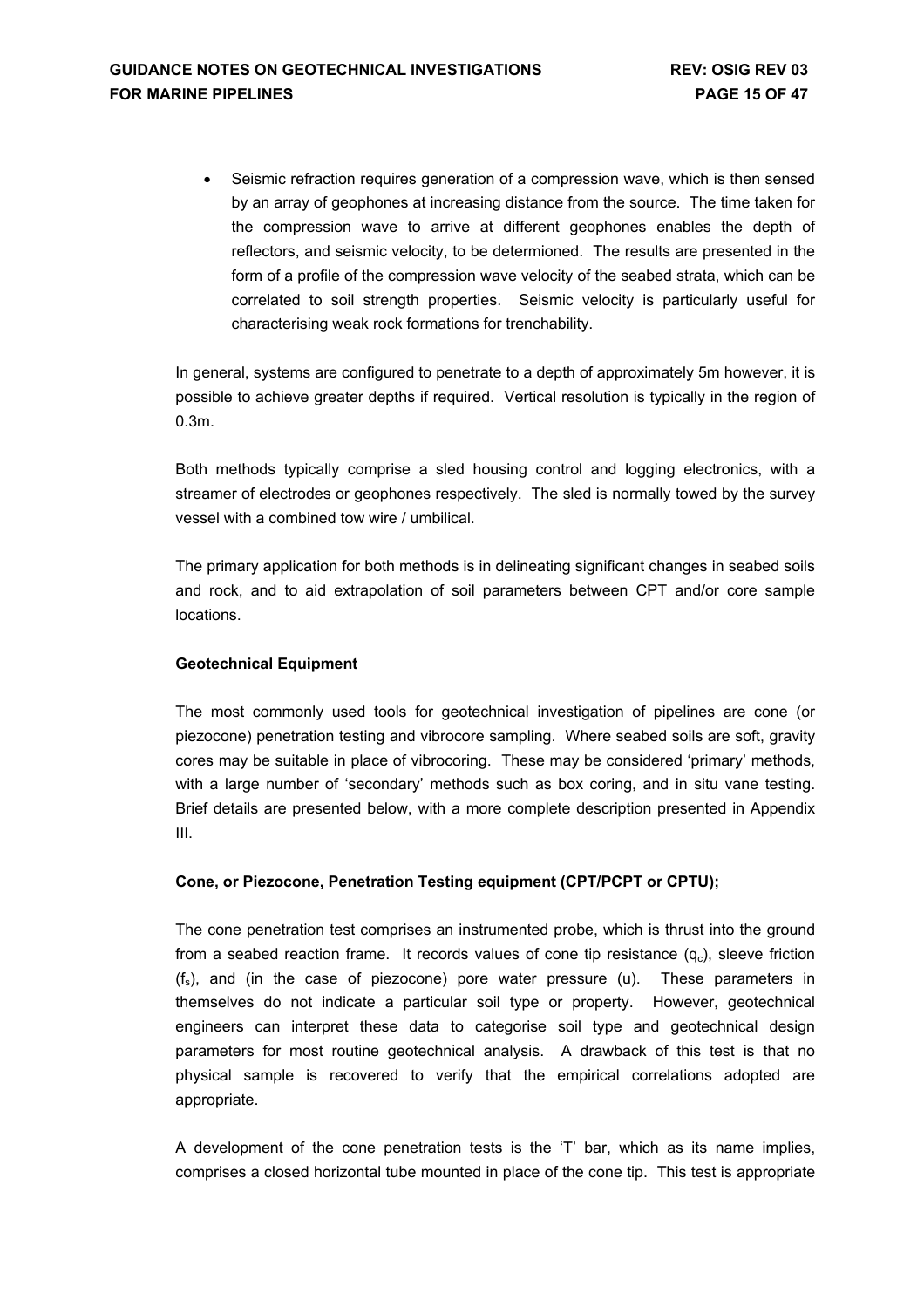only appropriate in soft clays, but has the advantage of providing a more accurate assessment of undrained shear strength than a CPT, together with the potential to determine remoulded strength during extraction.

### **Vibrocore Sampling**

A vibrocorer comprises simple a steel tube with an inner plastic liner which is vibrated into the seabed by the action of two counter rotating eccentric weights driven by an electric motor. Depth of penetration can be up to 8m in suitable soil conditions, with some sample being obtained in almost all soil types. The tube is pulled out of the seabed by the A frame orcrane used for deployment and the sample retained by a core catcher. Once recovered to deck, the plastic liner is removed and the sample described as far as practical and stored within the plastic liner for detailed description and laboratory testing onshore. Limitations to this equipment include sample disturbance in very soft or loose soils and limited penetration in hard seabed such as stiff clays and dense sands. The equipment is normally limited to water depths of approximately 800m.

Other equipment which is used less frequently, includes:

### • **Gravity Corer**

Similar to the vibrocorer in that a tube is lowered into the seabed, but with weights rather than vibration causing penetration. Sample quality is variable with simple gravity corers, however piston tye corers have the potential to recover good quality samples in very soft clay. Some of the larger piston corers (Jumbo corers) can recover good quality samples to depths of 20m.

#### • **Grab Sampler**

A simple device, which recovers a sample of seabed soil. Depth of penetration is negligible, however it can be used on hard seabed where gravity cores may not recover any material or become damaged. A range of sizes are available, the size selected should be capable of recovering a representative volume of soil.

#### • **Box Corer**

Box corers are suitable in soft clays, and are designed to recover an undisturbed block sample of the seabed soil.

### • **Rock Corer**

A seabed mounted rotary coring system. Seabed systems of the type normally used for pipeline routes are hydraulically powered from the surface and recover a single continuous core of between 3 and 6m. Good quality cores are difficult to achieve in many rock types. Note is also made of more advanced systems which are capable of much greater depths and are fully remotely operated.

#### • **In Situ Shear Vane Test**

A more accurate method than PCPTs of determining shear strength in soft clay deposits.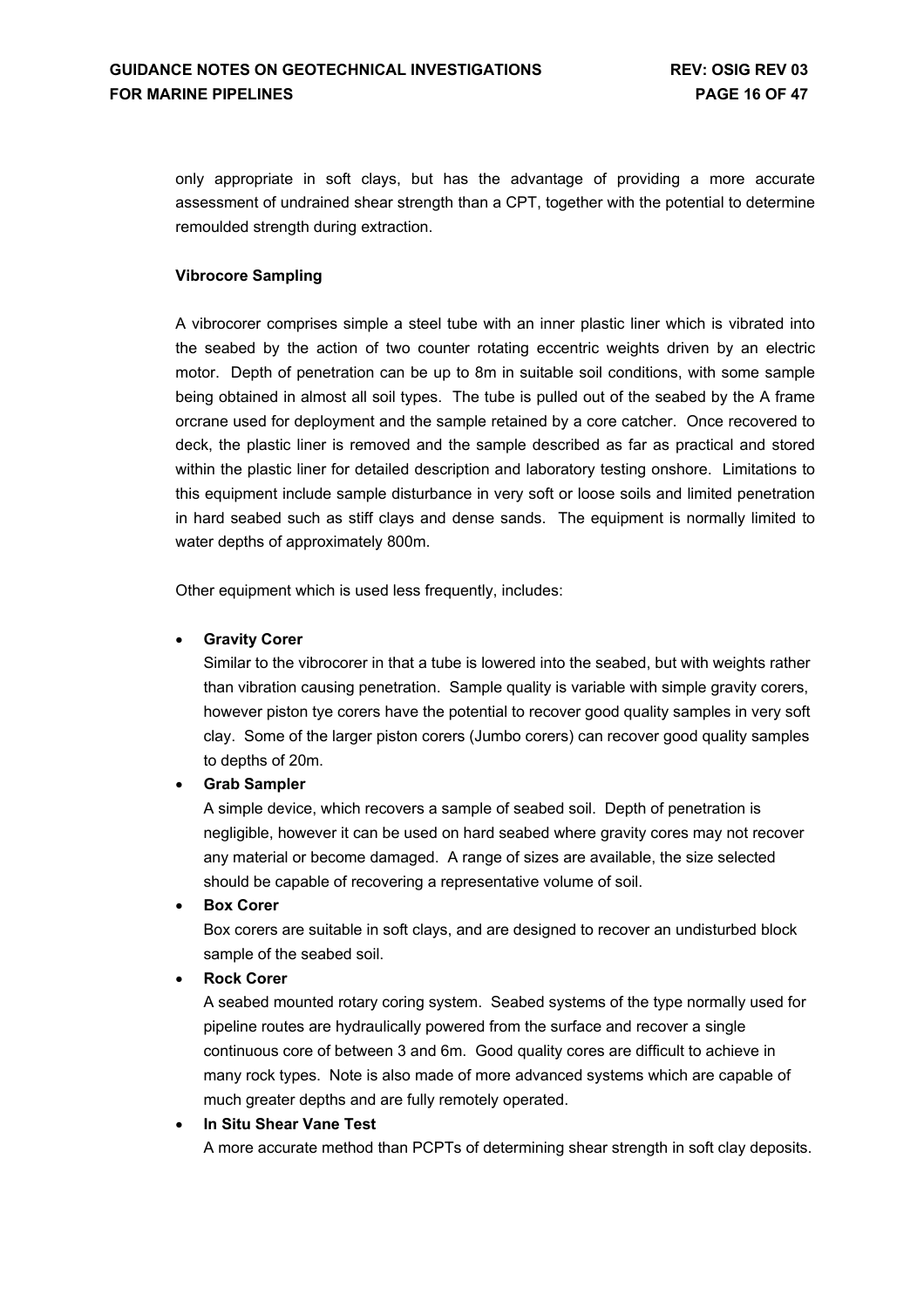Particularly useful in deepwater environments and commonly used in the Gulf of Mexico and offshore West Africa.

More details on these tools are enclosed in Appendix II for information. It should be noted that many specialist testing and sampling methods exist in addition to those briefly described here. By their very nature these tools are designed for specialist tasks such as assessing thermal or electrical conductivity in situ, measuring soil temperature and gaining in situ estimates of density from nuclear density meters. It is recommended that if the requirements of a pipeline design dictate specialist soil parameters, experts are consulted.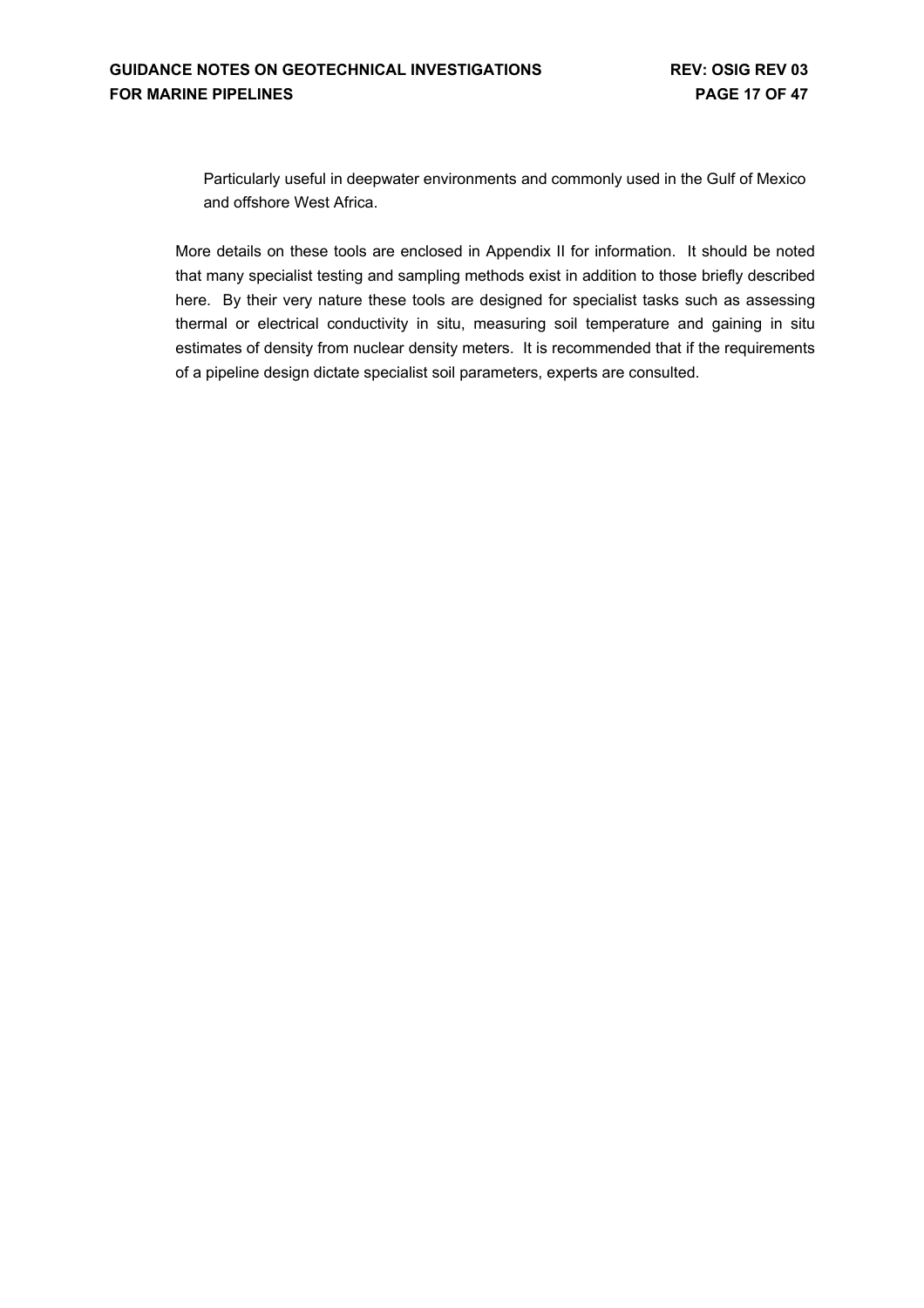## <span id="page-17-0"></span>**5. SOIL PARAMETERS FOR ENGINEERING AND DESIGN**

Pipeline design and installation engineering requires selection of geotechnical design parameters. These often cover a wide range of soil behaviour and design requirements. Examples include soil strength or density for embedment or on-bottom stability analysis, bearing pressures and settlement characteristics for stability of seabed structures, scour/sediment transport susceptibility, trenchability, and backfill properties of reconstituted soil after trenching.

It is important to ensure that the appropriate test methods are used to determine different soil parameters. The suitability of different techniques is summarised in Table 5.1, with suitability ranked on a scale of 1 (unsuitable / not appropriate) to 5 (ideal method for determination).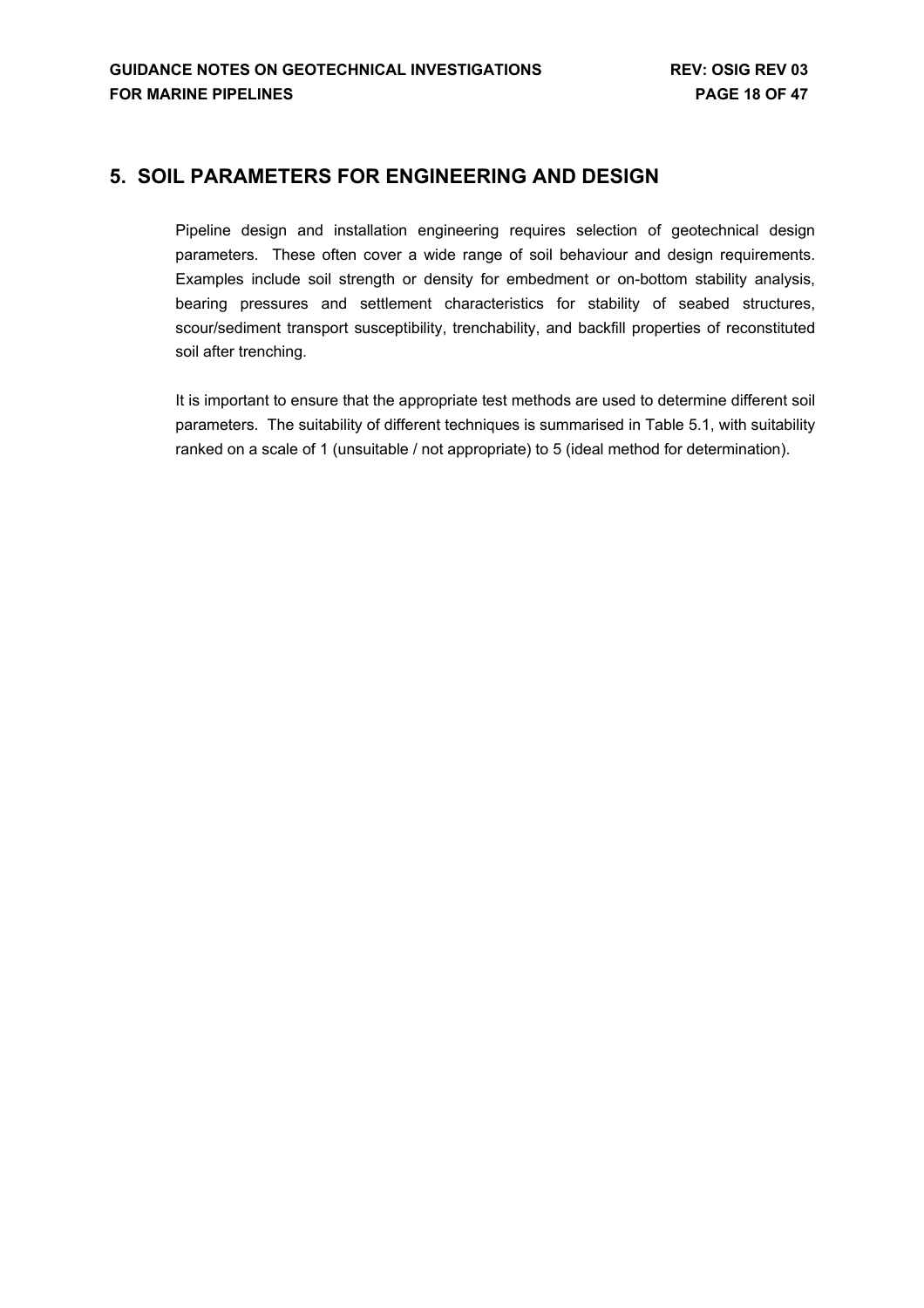| <b>Soil Parameter</b>                                                   | <b>In-Situ Testing</b>                           |             |                          | <b>Laboratory Testing</b>                             |                            |                |  |
|-------------------------------------------------------------------------|--------------------------------------------------|-------------|--------------------------|-------------------------------------------------------|----------------------------|----------------|--|
|                                                                         | <b>Type of Tests</b>                             |             | <b>Applicability</b>     | <b>Type of Tests</b>                                  | <b>Applicability</b>       |                |  |
|                                                                         |                                                  | Sand        | Clay                     |                                                       | <b>Sand</b>                | Clay           |  |
| Interpolation of soil<br>layering in between cores<br>borings / (P)CPTs | Seismic reflection.<br>(sub-bottom)<br>profiling | 2           | $\overline{2}$           | N/A                                                   | N/A                        | N/A            |  |
|                                                                         | geoBAS                                           | 4           | 4                        |                                                       |                            |                |  |
| Soil classification                                                     | Seismic reflection<br>geoBAS<br>CPT/PCPT         | 1<br>2<br>4 | 1<br>$\overline{c}$<br>4 | Grain size<br>Water content<br>Atterberg limits       | 5<br>$\overline{2}$<br>N/A | 5<br>3<br>5    |  |
| Soil density                                                            | CPT/PCPT                                         | $3$ to $4$  | $\overline{2}$           | Unit weight and water<br>content measurement          | $1$ to $2$                 | $\overline{5}$ |  |
| Soil strength                                                           | CPT/PCPT                                         | 1           | $3$ to $4$               | Unconsolidated triaxial<br>compression                | N/A                        | $3$ to $4$     |  |
|                                                                         | T Bar                                            | N/A         | $5^{[1]}$                | Consolidated triaxial<br>compression                  | 5                          | 5              |  |
|                                                                         | In situ vane                                     | N/A         | 4 to $5^{[2]}$           | Fallcone, pocket<br>penetrometer, Torvane,<br>Labvane | N/A                        | $4^{[2]}$      |  |
|                                                                         |                                                  |             |                          | Direct simple shear<br>(DSS)                          | 2                          | 5              |  |
| Friction angle                                                          | CPT/PCPT                                         | $3$ to $4$  | 1                        | Consolidated triaxial<br>compression                  | 5                          | 5              |  |
|                                                                         |                                                  |             |                          | Direct Shear (Shear<br>box)                           | 4                          | 1              |  |
| Sensitivity                                                             | CPT/PCPT<br>In situ vane                         | N/A<br>N/A  | 2<br>$4^{[2]}$           | Fall cone, labvane                                    | N/A                        | $5^{[2]}$      |  |
| Consolidation<br>characteristics                                        | PCPT dissipation<br>test                         | 1           | $\overline{3}$           | Oedometer                                             | $\overline{2}$             | $\overline{5}$ |  |
| Permeability                                                            | PCPT dissipation<br>test                         | 1           | 3                        | Laboratory permeability                               | 4                          | 5              |  |
| Pipeline soil friction                                                  | N/A                                              | N/A         | N/A                      | Modified shear box                                    | 5                          | 5              |  |
| Upheaval buckling<br>parameters                                         | N/A                                              | N/A         | N/A                      | Centrifuge testing                                    | 5                          | 5              |  |
| Thermal conductivity                                                    | Heat flow probe                                  | 4           | 4                        | Thermal needle probe                                  | 4                          | 4              |  |

| Table 5.1 | <b>Suitability of Test Methods</b> |
|-----------|------------------------------------|
|-----------|------------------------------------|

Notes: N/A method or parameter is not appropriate in this soil type.

Test methods in *italics* may be classified as special tests and are not normally performed as part of a pipeline route survey.

- [1] Very soft and soft clays only
- [2] Very soft to firm clays only

As a minimum, the geotechnical investigation report for a pipeline should include the basic soil parameters listed in Table 5.2 below. These form the basis for most geotechnical design requirements.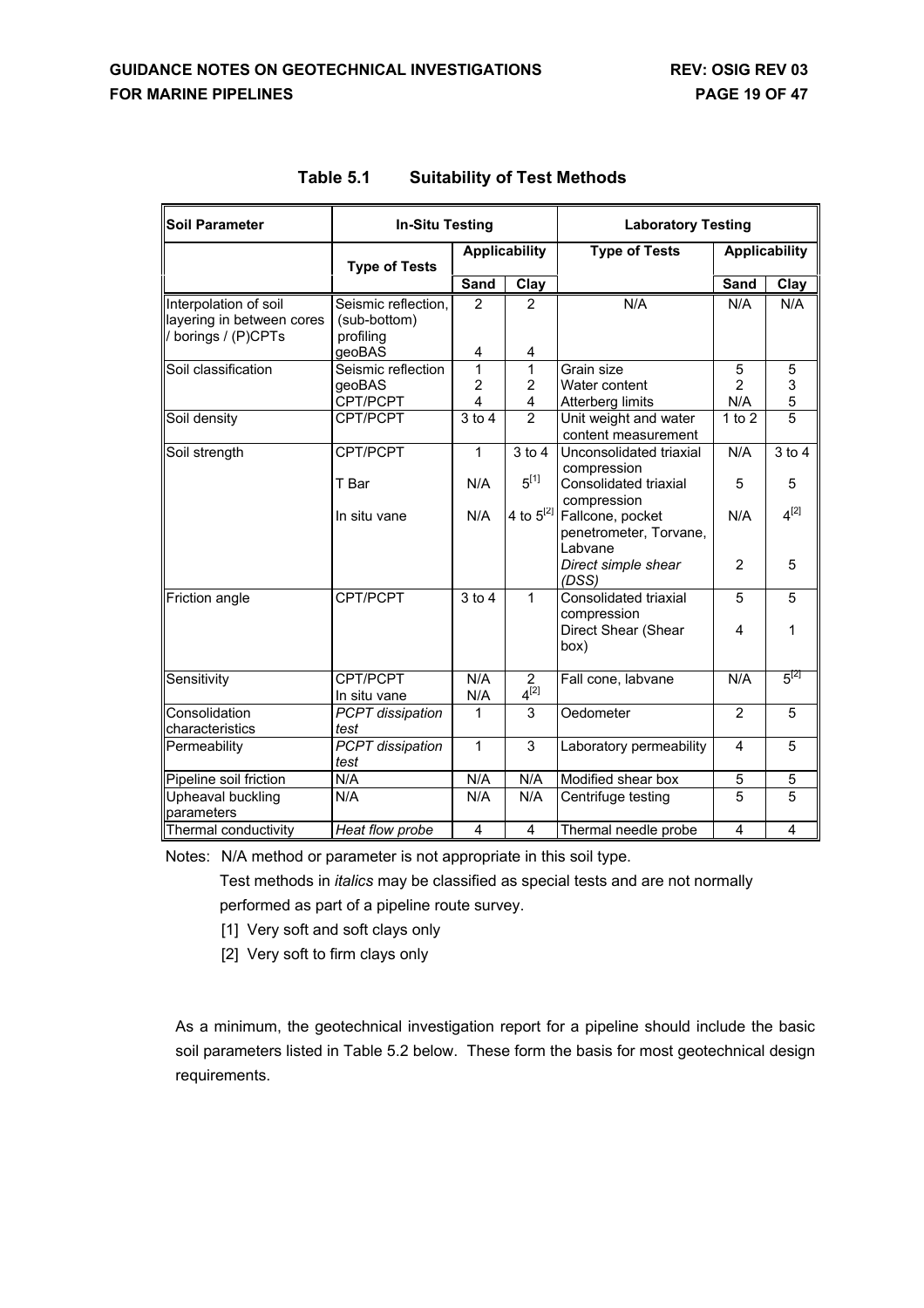| Table 5.2 | <b>Basic Soil Parameters Required</b> |
|-----------|---------------------------------------|
|-----------|---------------------------------------|

| Clay                              | Sand                       |
|-----------------------------------|----------------------------|
| Particle size distribution        | Particle size distribution |
| Atterberg (plastic/liquid) limits | Relative density           |
| Water content                     | Max / Min density          |
| Bulk unit weight                  | Bulk unit weight           |
| Undrained shear strength          | <b>Friction Angle</b>      |

Experience has shown that additional soil information may be very useful and careful consideration should be given to acquiring soil parameters specific to the project. Table 5.3 may be used as a guide for selection of other geotechnical parameters that may be required on different projects. The advice of a suitable geotechnical specialist should also be obtained when defining the specific laboratory test programme, since some soil characteristics shown in Table 5.3 cannot be defined by individual tests.

It may also be appropriate to incorporate other testing within the geotechnical survey, for example to assess water quality or any environmental pollution which may have occurred.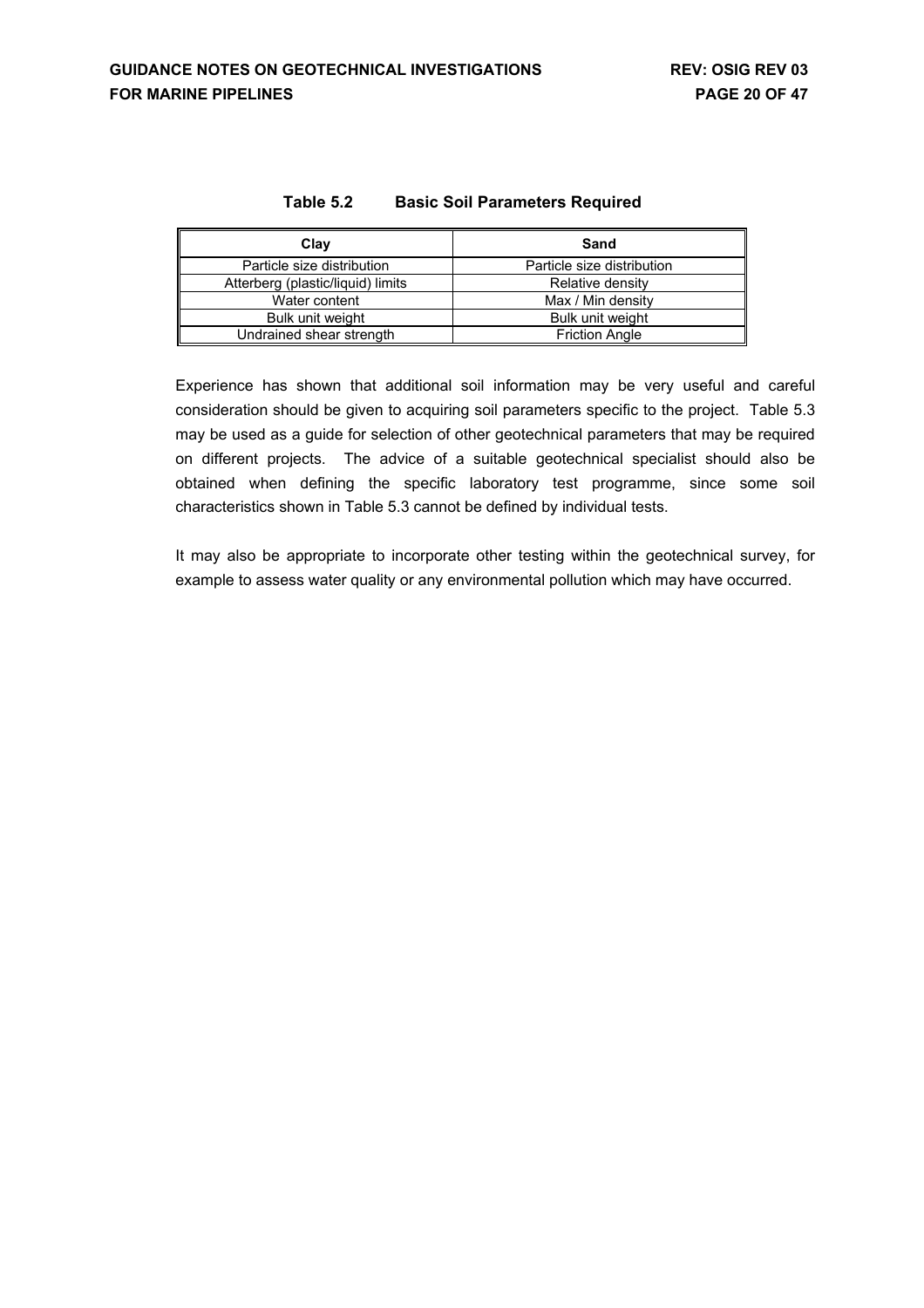| <b>Application</b>                        |                                                  | <b>Pertinent soil parameters</b> |                  |                            |              |                 |                |                            |                 |                         |              |                   |                         |                      |                     |
|-------------------------------------------|--------------------------------------------------|----------------------------------|------------------|----------------------------|--------------|-----------------|----------------|----------------------------|-----------------|-------------------------|--------------|-------------------|-------------------------|----------------------|---------------------|
|                                           | (Properties required for S=sand, C=clay, R=rock) |                                  |                  |                            |              |                 |                |                            |                 |                         |              |                   |                         |                      |                     |
|                                           | Shear strength                                   | Friction angle                   | Relative density | Particle size distribution | Permeability | Compressibility | Sensitivity    | Pipe-soil friction factors | Cyclic strength | Liquefaction resistance | Rock quality | Chemical analysis | Electrical Conductivity | Thermal conductivity | Backfill properties |
| On bottom stability                       | C                                                | S                                | S                | S                          |              |                 | $\mathsf{C}$   | C/S                        |                 | S                       |              |                   |                         |                      |                     |
| Scour / erosion                           | C                                                | S                                | S                | $\mathbf S$                |              |                 |                |                            |                 |                         |              |                   |                         |                      |                     |
| Slope stability                           | C                                                | S                                | S                | $\mathbf S$                | $\mathbf S$  |                 | $\mathsf C$    |                            | C/S             | $\mathbf S$             |              |                   |                         |                      |                     |
| Liquefaction / flotation                  | Ċ                                                | S                                | S                | S                          | S            | S               | $\overline{C}$ |                            | C/S             | S                       |              |                   |                         |                      |                     |
| Settlements (rock berms)                  | C                                                | S                                | S                |                            |              | C/S             |                |                            |                 |                         |              |                   |                         |                      |                     |
| Upheaval buckling                         | C                                                | S                                | S                | S                          | S            | C/S             |                | C/S                        |                 |                         |              |                   |                         |                      |                     |
| Free span assessments                     | С                                                | S                                | $\mathbf S$      | S                          |              | S               |                |                            |                 |                         |              |                   |                         |                      |                     |
| Dropped objects                           | C                                                | S                                | $\mathbf S$      |                            |              |                 |                |                            |                 |                         |              |                   |                         |                      |                     |
| Shore approaches                          | C                                                | S                                | S                | S                          |              |                 | C              | C/S                        | C/S             | S                       | $\mathsf{R}$ | C/S               |                         | C/S                  | C/S                 |
| Corrosion                                 |                                                  |                                  |                  |                            |              |                 |                |                            |                 |                         |              |                   | C/S C/S                 |                      |                     |
| Thermal insulation                        |                                                  |                                  |                  |                            |              |                 |                |                            |                 |                         |              |                   |                         | C/S                  |                     |
| Spool pieces / tie-in/PLEMs<br>etc.       | C                                                | S                                | S                |                            |              |                 | C              | C/S                        | C/S             | S                       |              |                   |                         |                      |                     |
| Start-up piles                            | C                                                | S                                | S                | $\mathbf S$                |              |                 |                |                            |                 |                         |              |                   |                         |                      |                     |
| Ploughing                                 | $\mathsf{C}$                                     | S                                | S                | S                          | S            | S               | C              |                            |                 | S                       |              |                   |                         |                      | C/S                 |
| Jetting                                   | C                                                | S                                | $\mathbf S$      | S                          | S            | S               | C              |                            |                 | S                       |              |                   |                         |                      | C/S                 |
| Self bury potential / natural<br>backfill | C                                                | S                                | S                | S                          |              |                 |                |                            |                 |                         |              |                   |                         |                      |                     |
| Sinkage                                   | C                                                | $\mathbf S$                      | S                |                            |              |                 | C              |                            |                 | S                       |              |                   |                         |                      |                     |
| Axial/lateral resistance                  | C                                                | C/S                              | S                | S                          |              |                 |                | C/S                        |                 |                         |              |                   |                         |                      |                     |
| Upheaval buckling                         | C                                                | S                                | S                | S                          |              |                 | C              |                            |                 | S                       |              |                   |                         | C/S                  | C/S                 |

# **Table 5.3 Additional Soil Parameters for Specific Applications**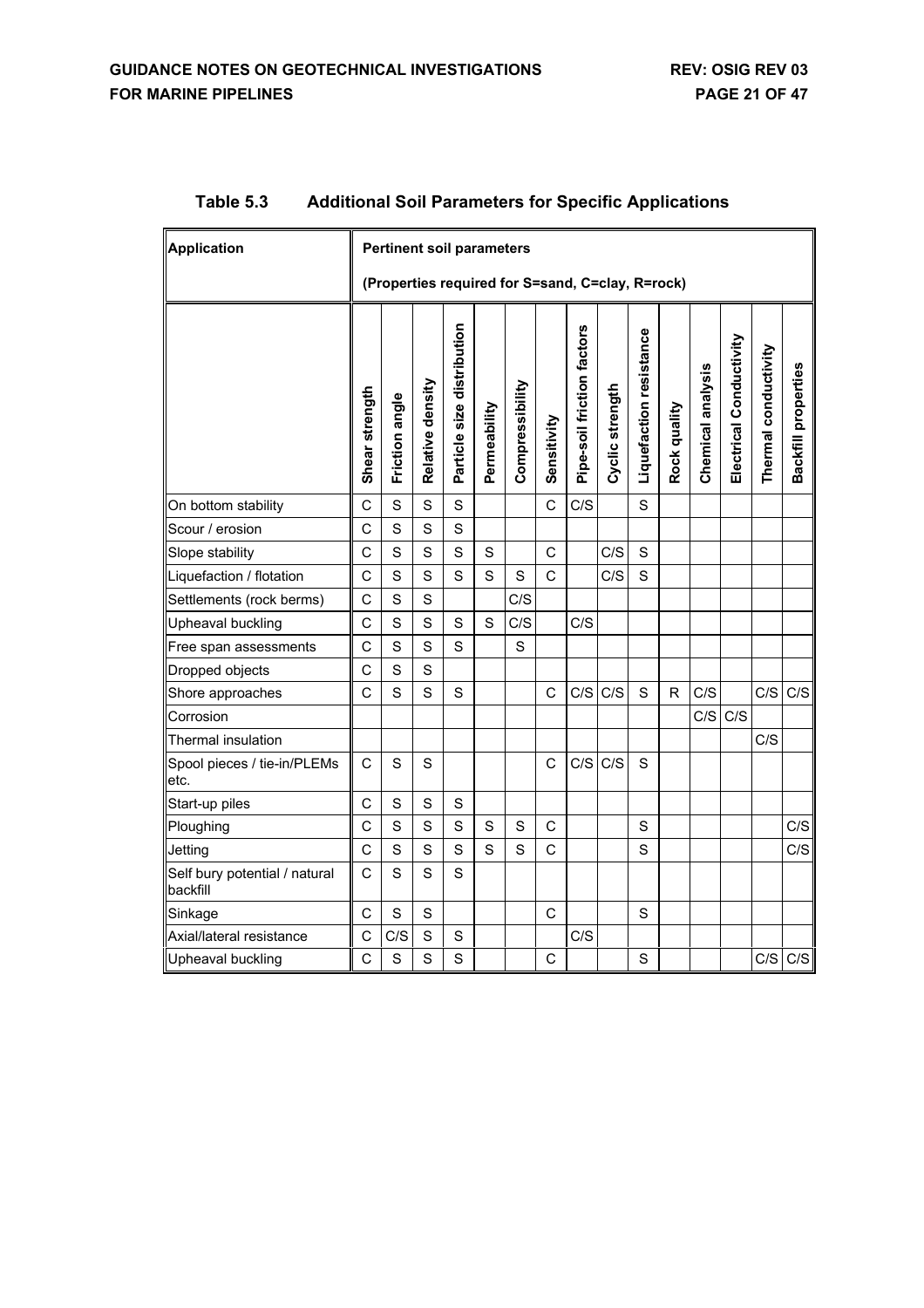# <span id="page-21-0"></span>**6. INTERPRETATION AND REPORTING**

### **Introduction**

To maximise the value of the survey it is essential that all field and laboratory data be:

- Evaluated critically
- Presented clearly
- Summarised succinctly

To achieve this it is important that a minimum standard of data presentation is achieved. The following sections describe good practice and recommend some minimum standards. All interpretation and reporting should be subject to Quality Assurance procedures to the standards of ISO 9000 or equivalent.

### **Core and sample logs**

These should clearly show the soil type variation with depth and include as a minimum:

- A graphical soil symbol column
- A detailed written description of the soil type, its strength, constituent parts and any structure or inclusions and how these characteristics vary with depth. (Descriptions should adhere to terminology laid down in the selected national or international standard).

It is also eases understanding of the report if results of any testing on samples of the soil are presented on the core log. Results that may be presented on the core log include:

- Moisture content
- Atterberg (liquid and plastic) limits for clays
- Wet density test results
- Undrained shear strength measurements for clay
- Internal friction angle for sands

Examples of typical core log formats displaying most of these requirements are included in Appendix I.

### **CPT/PCPT results**

Measured and derived parameters are normally presented graphically on a single sheet. Results that are normally presented include: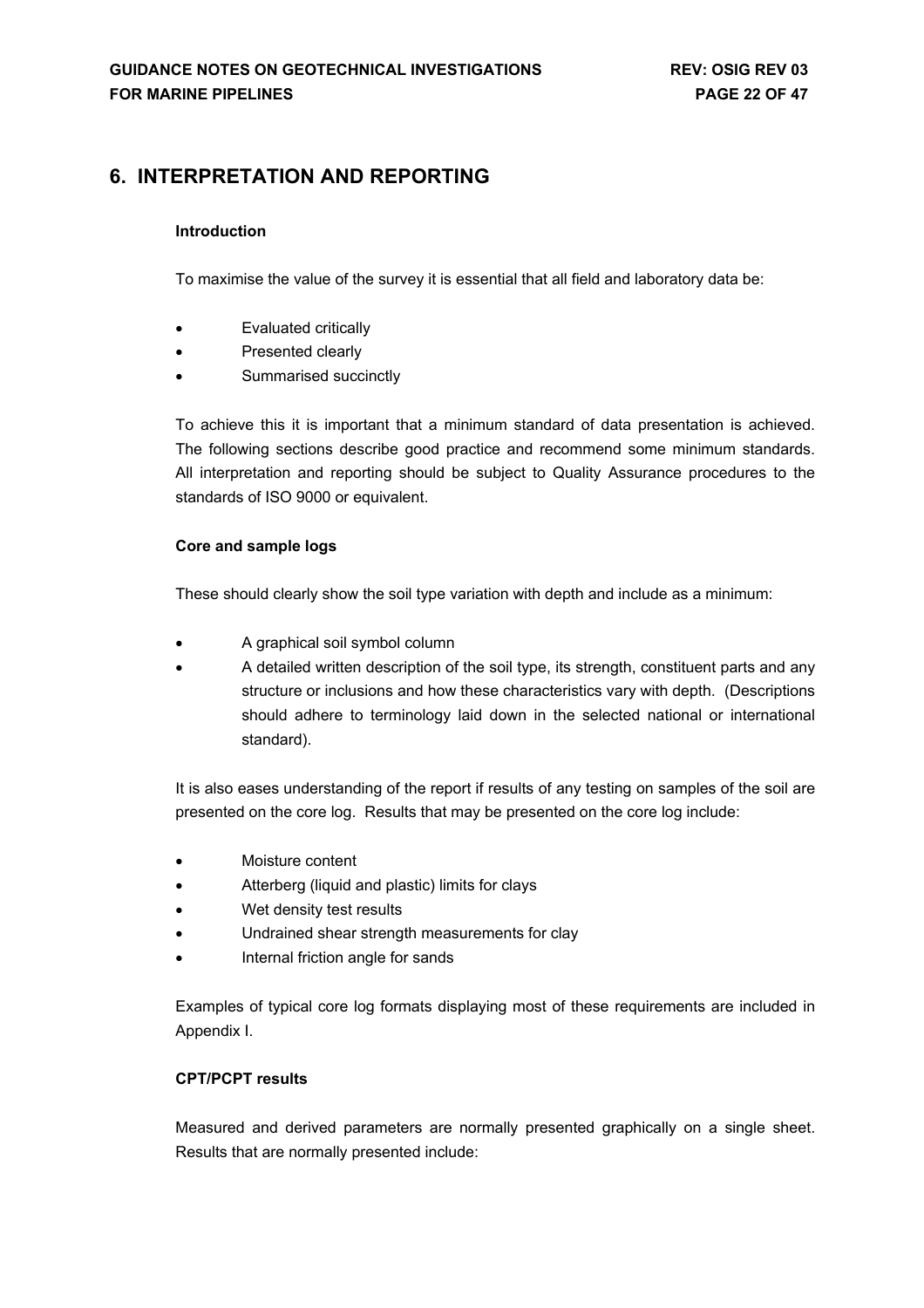- Cone tip resistance  $(q_c)$
- $\bullet$  Sleeve friction  $(f_s)$
- Excess pore pressure (u)
- Friction ratio (ratio of sleeve friction to cone resistance)  $(R_f)$
- Pore pressure ratio (ratio of excess pore pressure to net cone resistance)
- Net cone tip resistance corrected for vertical effective stress and pore pressure  $(q_{net})$ .

In addition, an interpreted log of the CPT or PCPT should be presented in a format similar to a core log in order that it might be clearly understood by non-geotechnical engineers. The interpreted log should incorporate:

- A graphical soil symbol column
- A detailed description of the interpreted soil types (using the same standard terminology as the core logs).
- A graphical plot of interpreted shear strength for cohesive soils
- Estimated value of relative density for cohesionless soils.

Graphical representation of the results should be at an appropriate scale, typically 1cm per metre for depth, with cone parameters varied to suit the project. Examples of a typical PCPT result format are presented in Appendix II.

### **Special in situ test results**

The results of non-standard tests should be presented in a clear and simple format, preferably including graphical representation, together with an explanation of the results and their implications.

### **Laboratory test results**

Each individual laboratory test result should be presented graphically where appropriate, and in a format that complies with the relevant national or international standard. All results should also be summarised in tabular form.

### **Interpretation and design parameters**

Competent geotechnical engineers should perform the interpretation and correlation of laboratory and in situ test data. The results should be presented as ranges of recommended geotechnical design parameters for each location or section of route.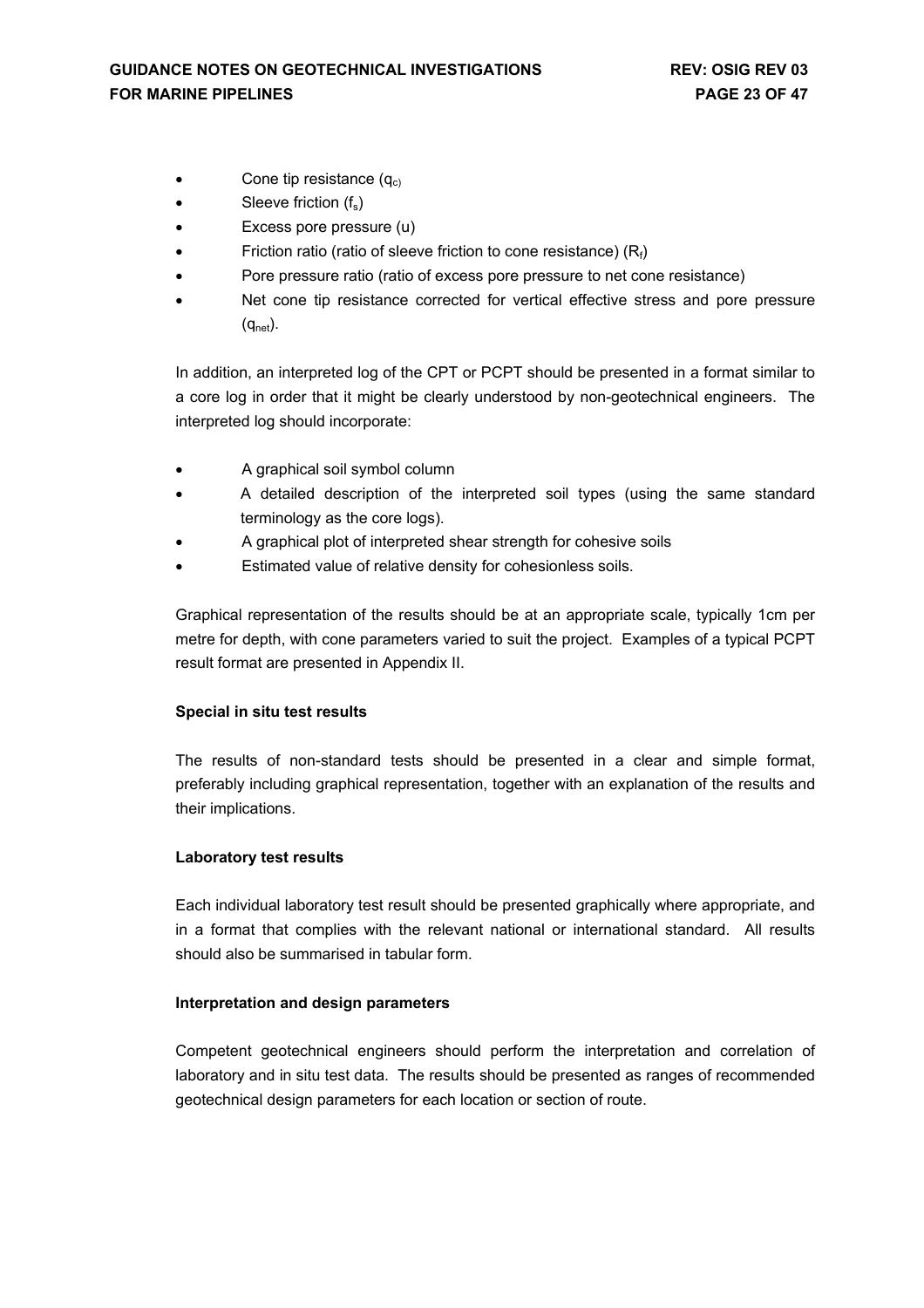#### **Integration of results**

It is essential that the results of the geophysical survey and the geotechnical testing are carefully integrated by suitably qualified personnel. In this way, the full value of these two components of the route assessment can be fully realised, and misleading interpolation between individual sample and test locations is avoided.

### **Report Formats**

The format of a geotechnical report should be designed to be easily understood by engineers. The report should provide the following information as a minimum:

- The purpose for which the investigation was performed.
- A description of the equipment used and the work performed.
- Results of all in situ tests performed.
- Detailed descriptions of soils recovered by sampling.
- Results of any laboratory testing.
- All other information that may be of relevance.

Wherever possible the data should be summarised graphically in an "alignment sheet" format familiar to the offshore pipeline industry. Alignment sheets typically comprise a series of panels with the upper most presenting bathymetric results, followed by a panel showing seabed features, and a third panel presenting a cross section of seabed geology based on an interpretation of sub bottom profile data with results of the sampling and in situ testing. An example is presented in Appendix I. Additional panels should be included as appropriate, for example to present geoBAS results.

The data should be presented digitally on disk or by other electronic media. An example of a suitable format for transfer and storage of electronic data is the Association of Geotechnical Specialists format (AGS publication "Electronic Transfer Of Geotechnical Data From Ground Investigations (Edition 3)").

The extent of interpretation required will be dependent on the particular project for which the report has been prepared. The various levels that may be considered include:

Factual Report: presents the survey information factually as described above, often with some identification of the primary soil units present.

Geotechnical Parameters Report: presents the factual information and additionally integrates the geophysical data to identify the soil and rock units present. Appropriate geotechnical design profiles are then developed based on the results of the geotechnical survey for the individual soil and rock units identified.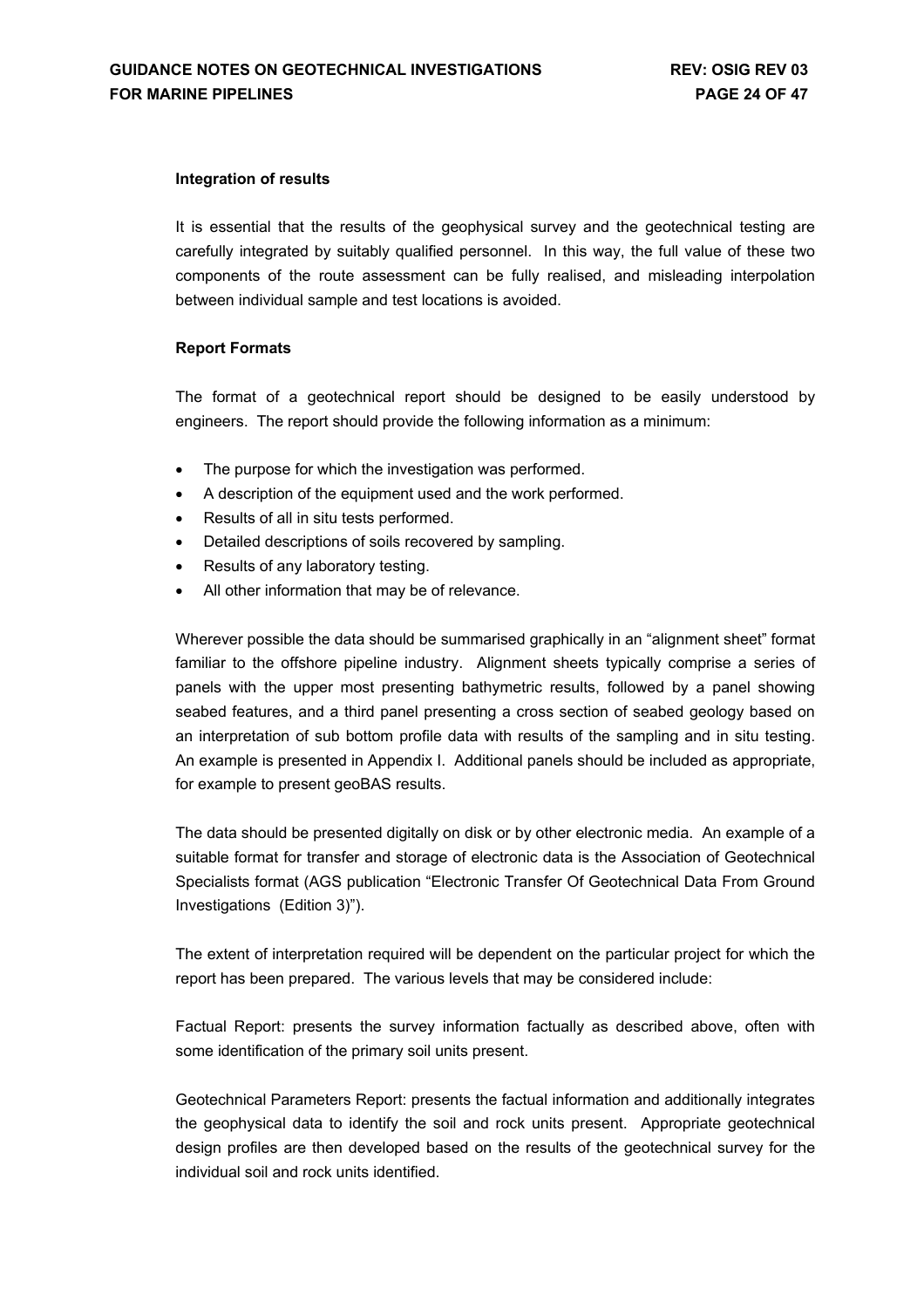Engineering Report: This report summarises and integrates all the factual data (desk study, geohazard, geophysical, and geotechnical) and the assessment of geotechnical parameters. Based on this assessment, the suitability of different construction techniques, such as trenching methods and backfill requirements, are discussed and recommendations made for design factors such as upheaval buckling resistance parameters, pipeline soil interface frction and degree of thermal insulation.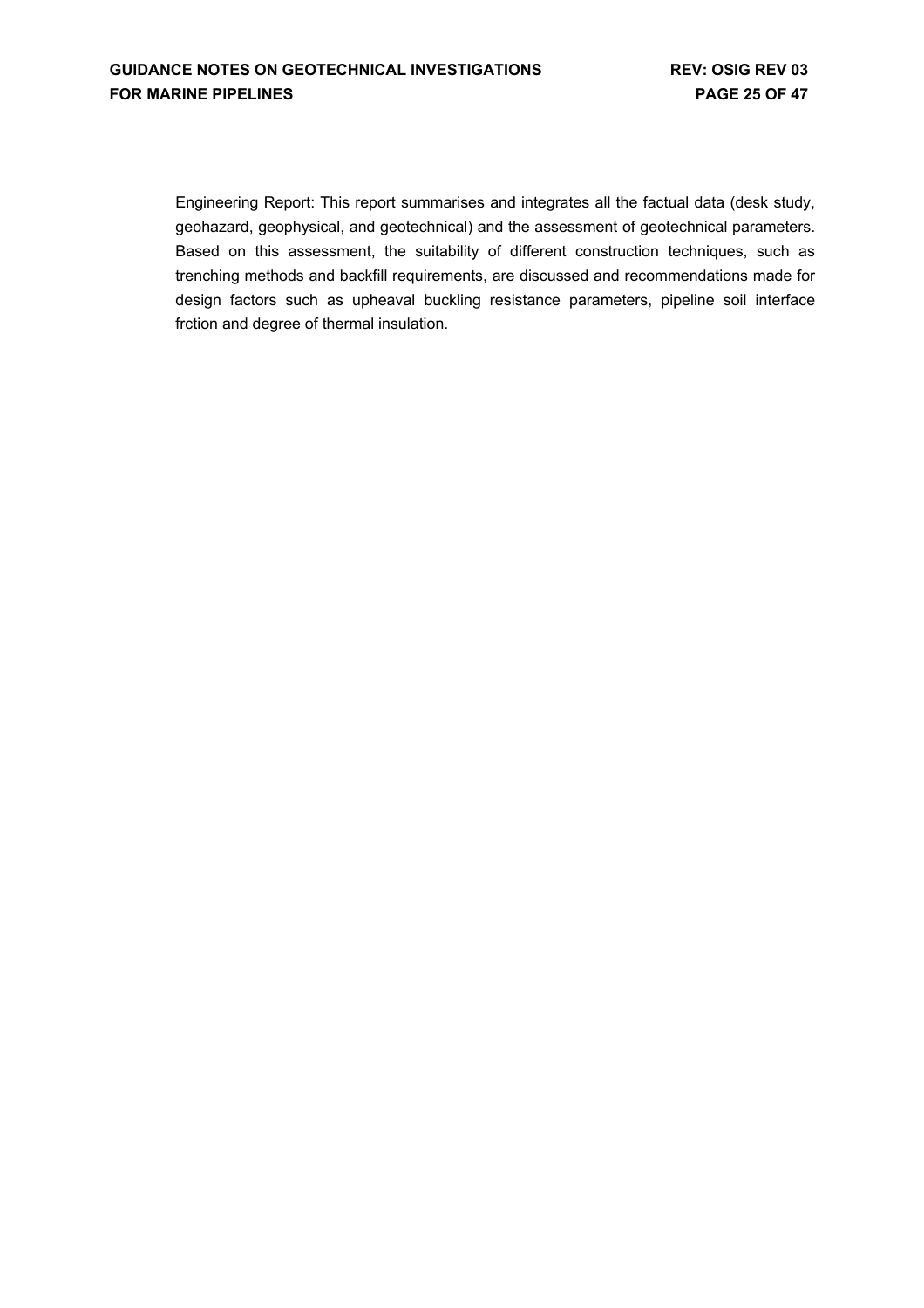**APPENDIX I PRESENTATION FORMATS**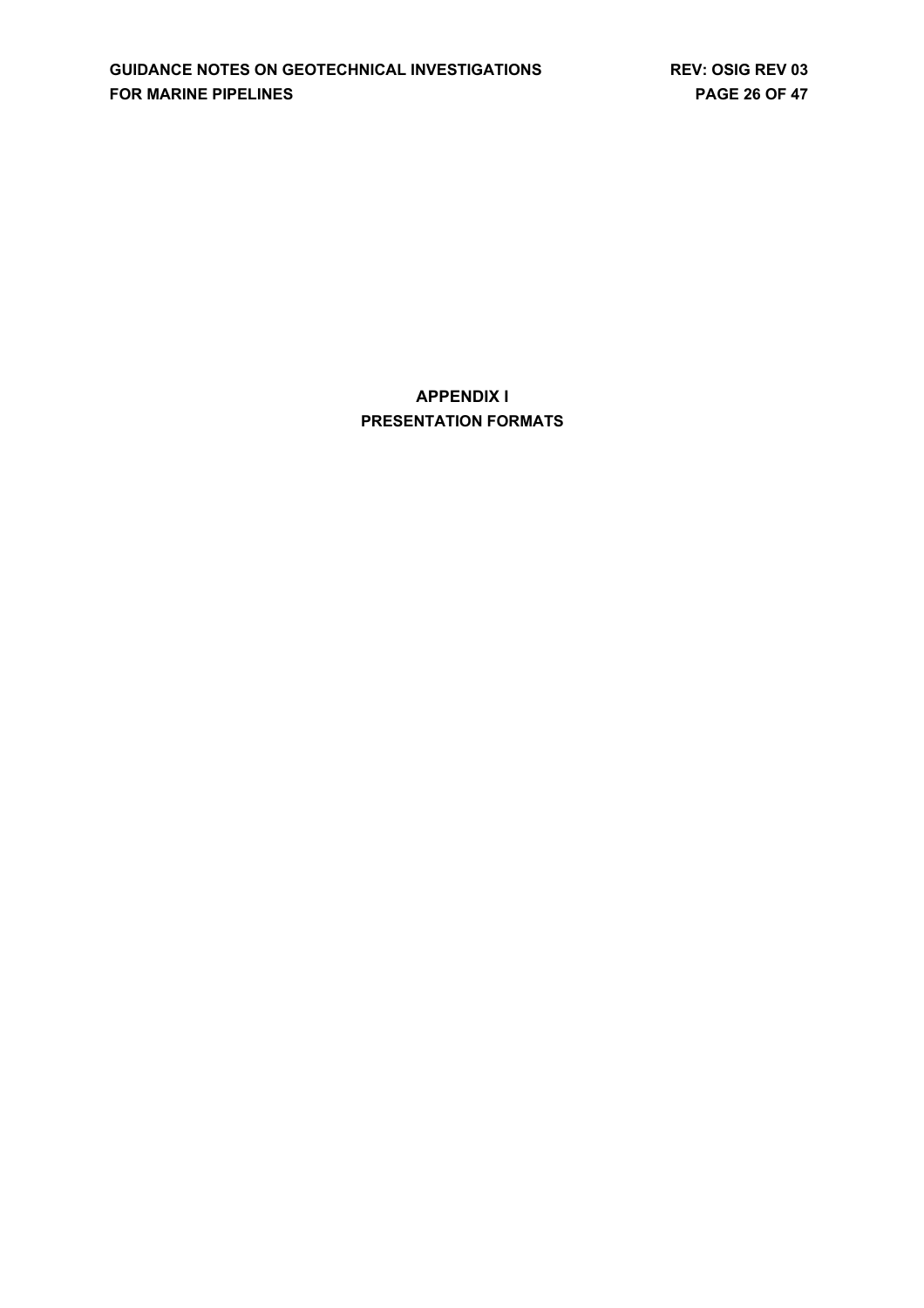nomens: 1987 cm: 21/14/9.<br>Omner: 21/14/9.

Dentaged: 15/11/1995

ź

Company of



LOG AND SOIL TEST RESULTS OF CORE VC2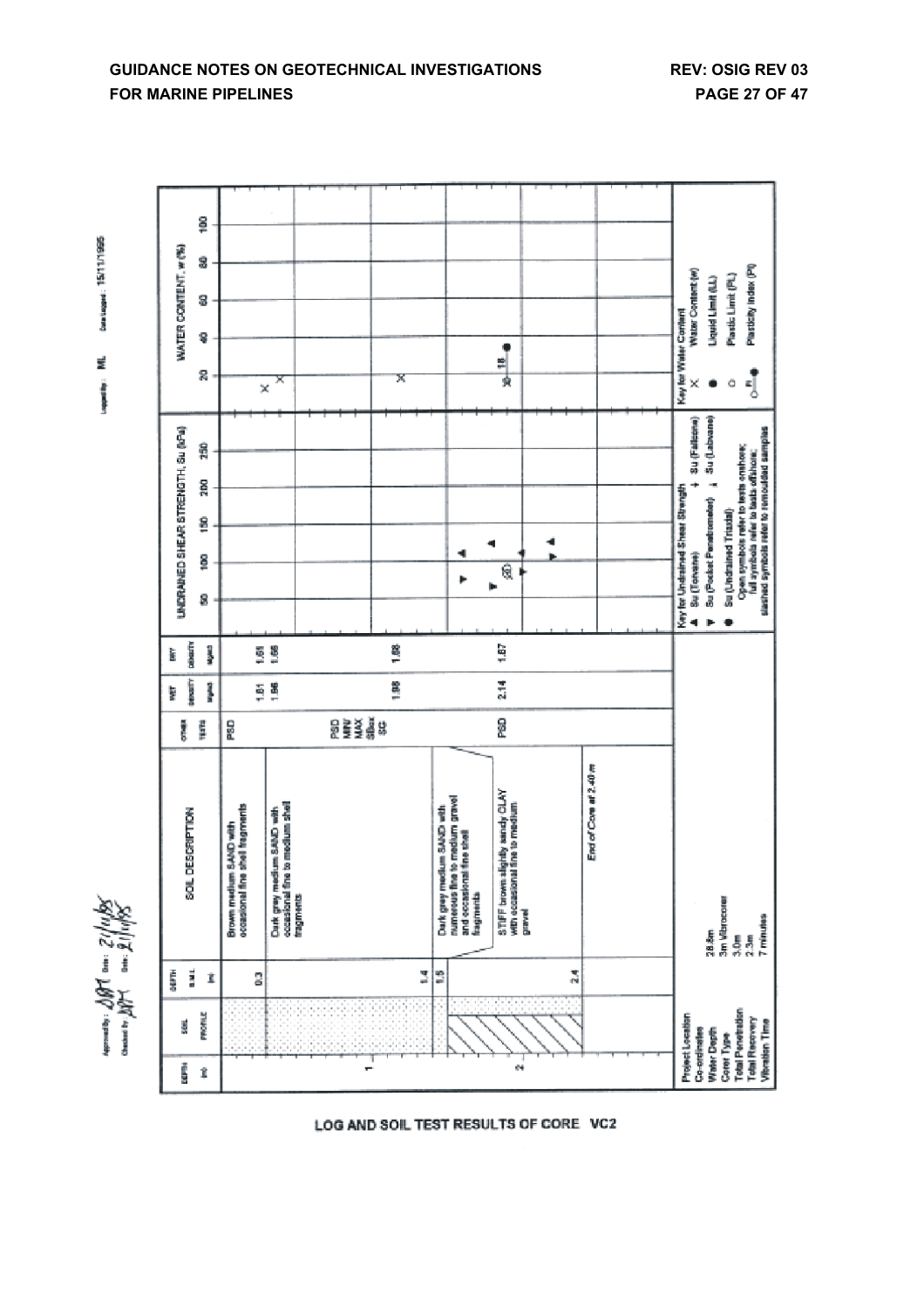

CPT LOG<br>CPT 01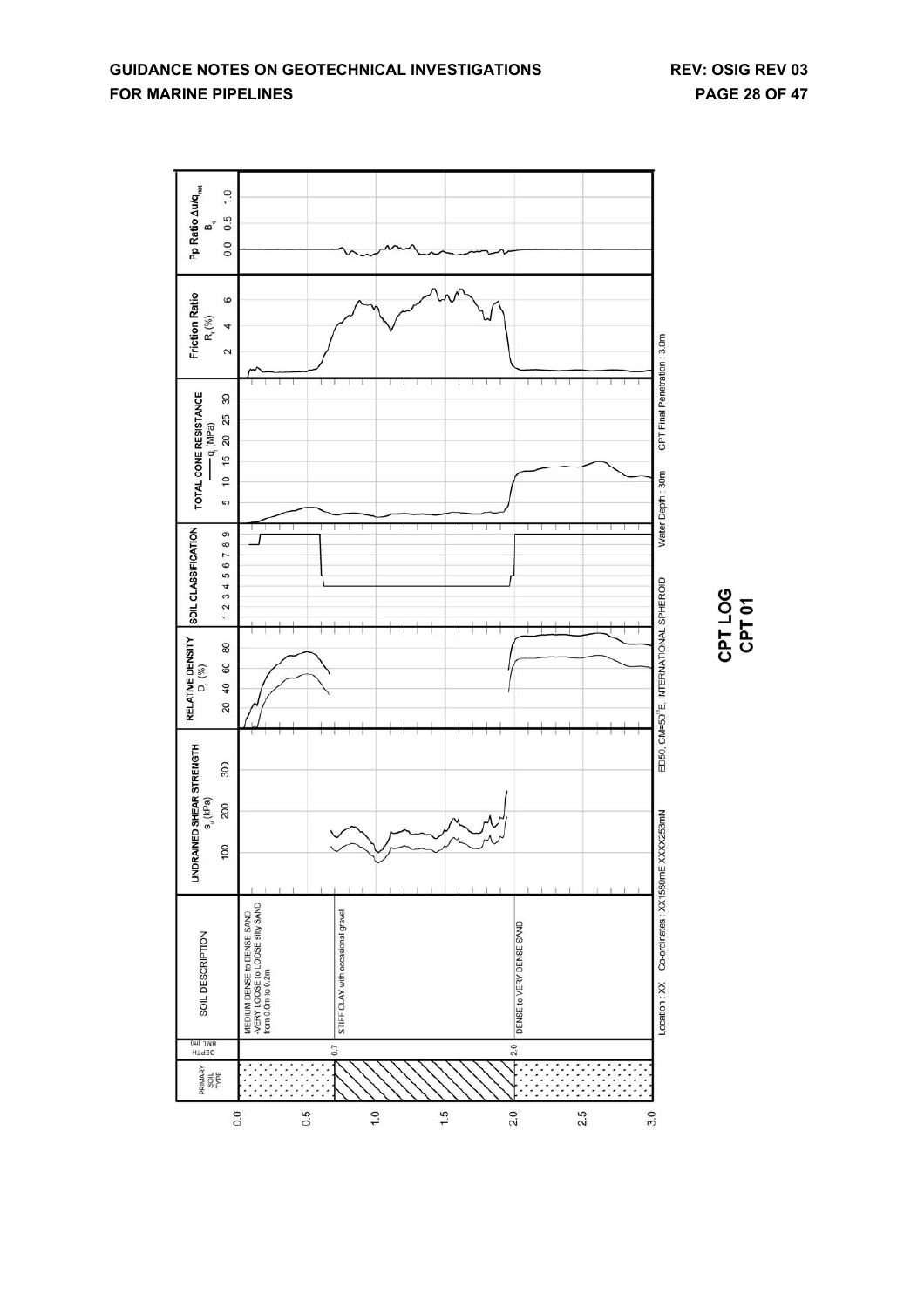## **GUIDANCE NOTES ON GEOTECHNICAL INVESTIGATIONS REV: OSIG REV 03 FOR MARINE PIPELINES PAGE 29 OF 47**





### **COMBINED VIBROCORE / CPT LOG LOCATION VC-01**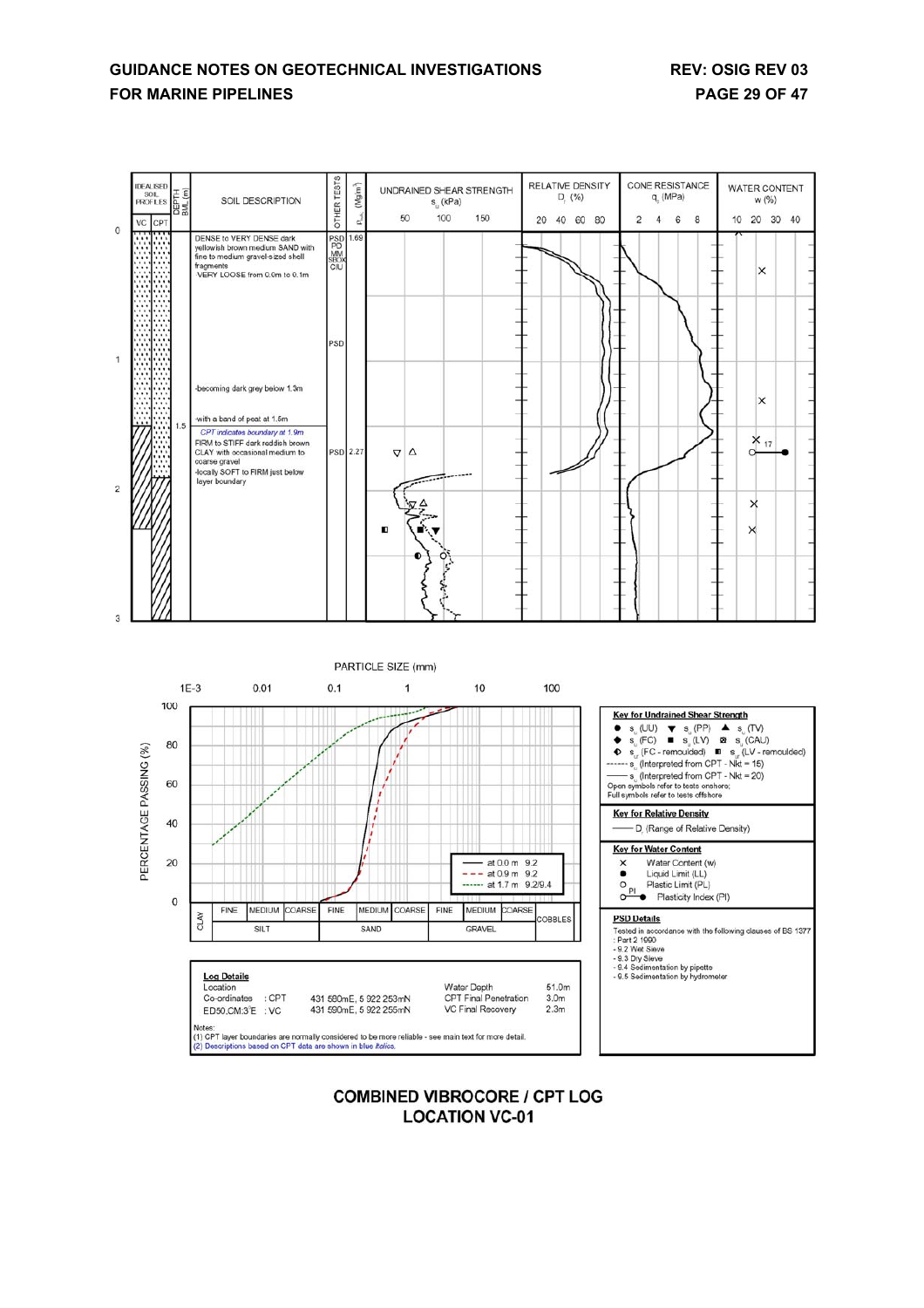



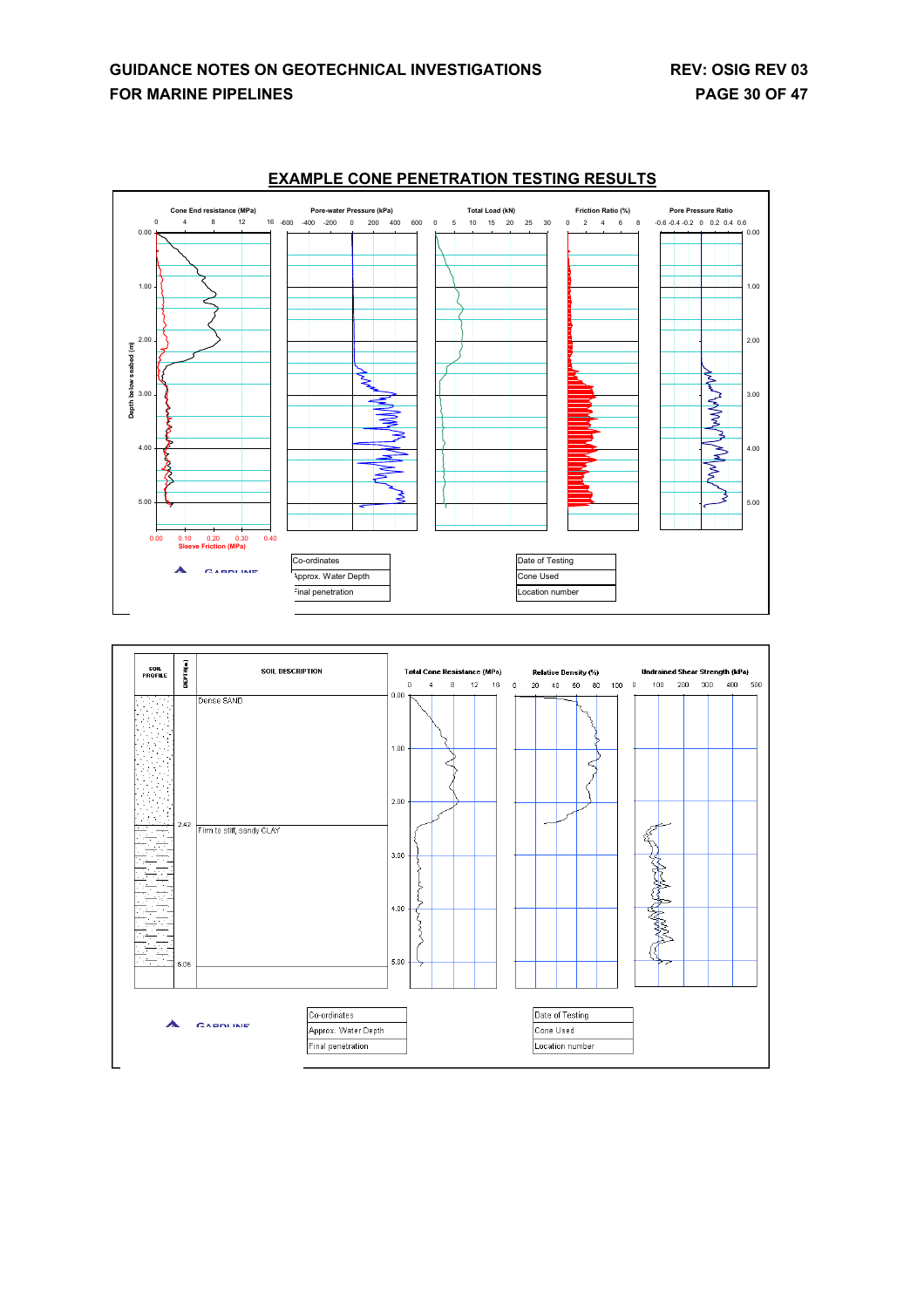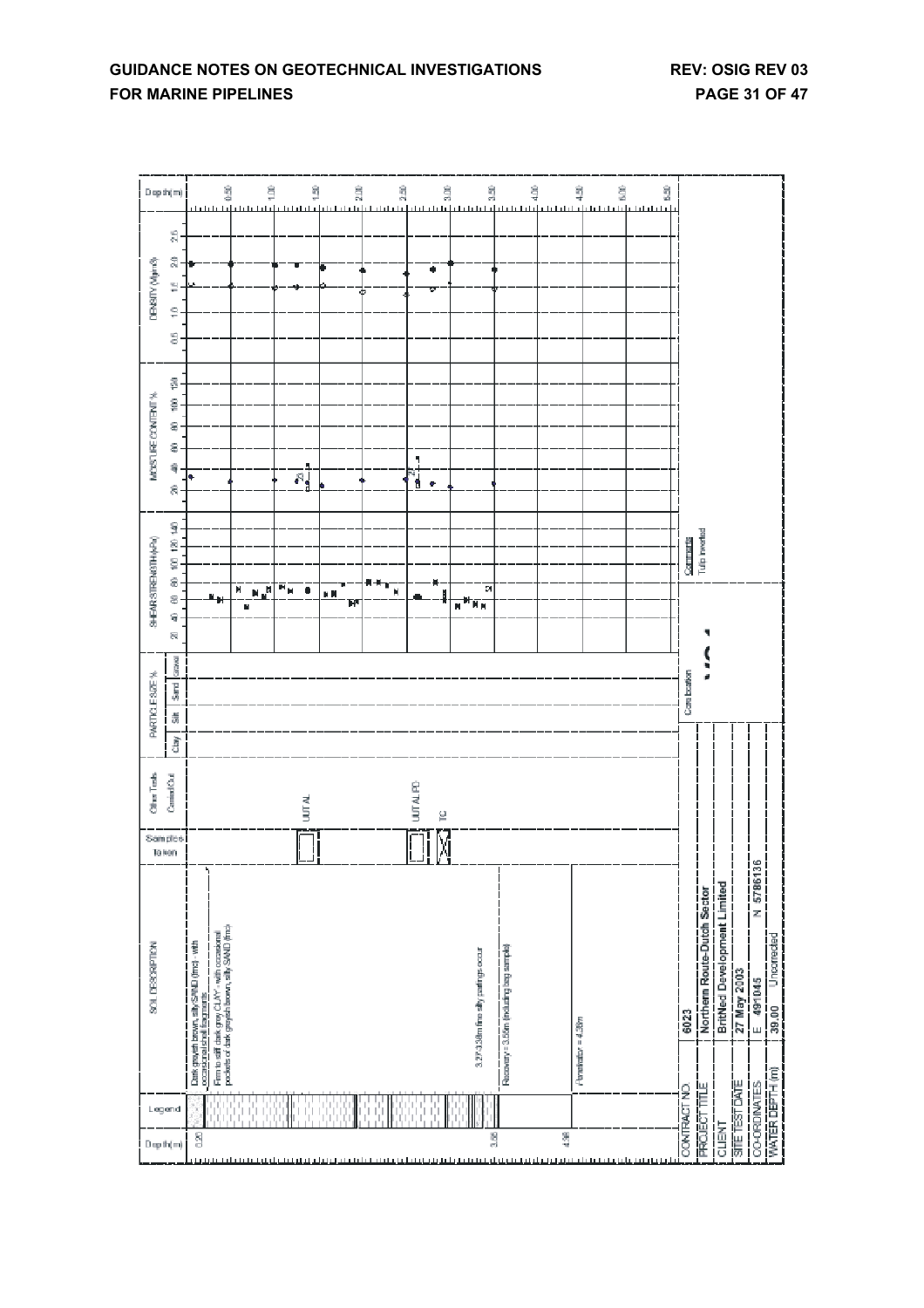**APPENDIX II**

**INFORMATION ON GEOTECHNICAL EQUIPMENT**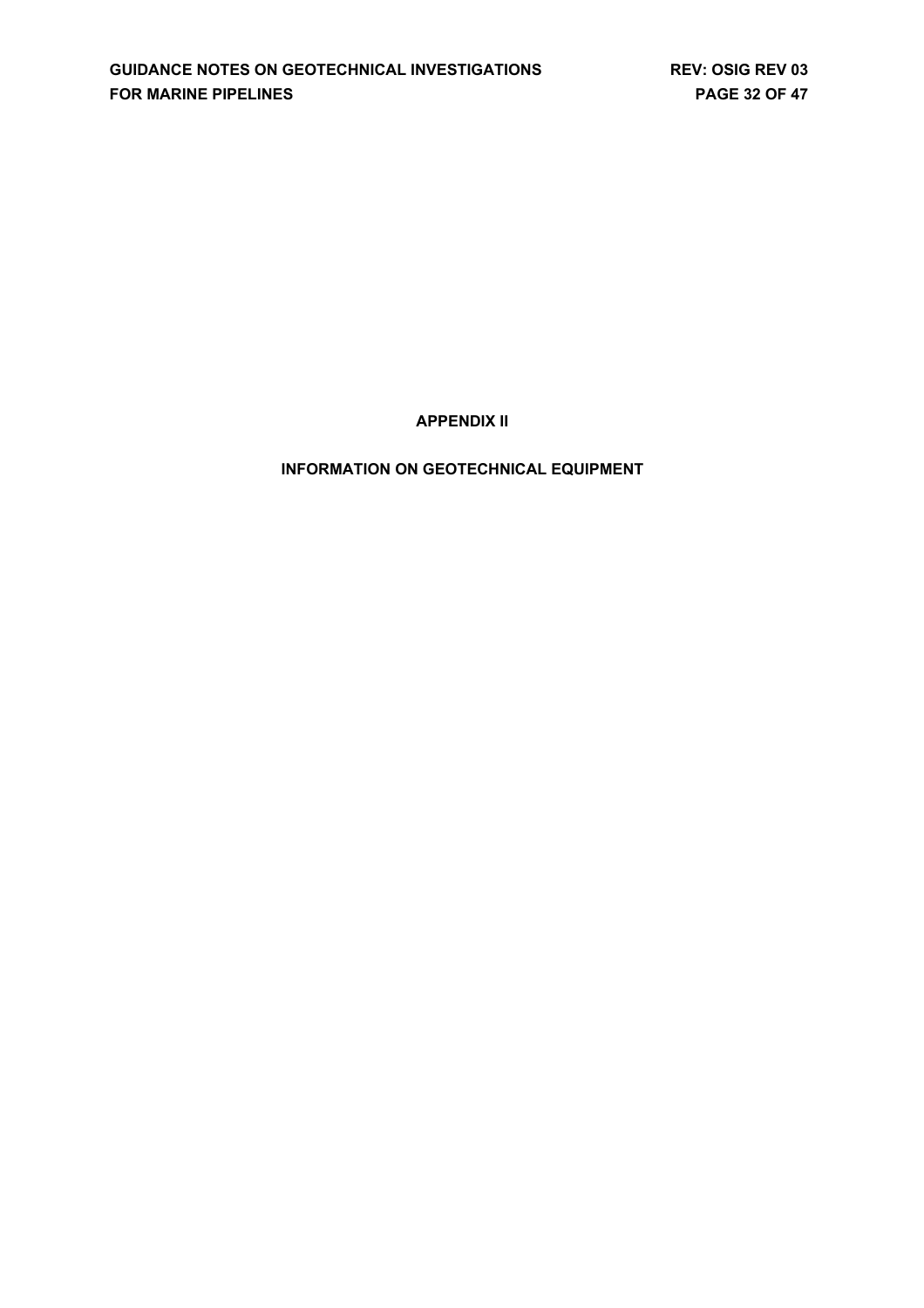### **APPENDIX II**

#### **INFORMATION ON GEOTECHNICAL EQUIPMENT**

#### **PRIMARY METHODS**

#### **Vibrocorers**

a) Description

The vibrocorer, as the name suggests, is a method of driving a sample tube into the seabed by vibratory means. Typical systems comprise a steel core barrel of between 75mm and 100mm outside diameter and 3m to 8m in length. Inside the core barrel is a closely fitting plastic tube or "core liner", which is preferably transparent. This is held in place by a 'cutting shoe' at the end of the barrel, which also incorporates a sprung steel "core catcher" sample retention device. On top of the barrel is a vibratory motor, incorporating two contra-rotating asymmetrical weights, driven electrically or hydraulically. The motor and core barrel are usually encased in a tubular steel deployment frame with a tripod or oblong base to ensure stability and verticality.

The equipment is deployed on a single steel lifting cable with an associated electric or hydraulic umbilical cable. Once on the seabed the vibratory motor is activated, typically for between 5 and 10 minutes, and the barrel penetrates under the combination of the vibratory effect and the weight of the motor and core barrel.

On recovery to the surface the core barrel is removed and replaced by another ready for redeployment. The internal core liner is extruded and usually cut into sections for core description, testing and/or sealing for transport to an onshore laboratory.

System enhancements that are available include higher frequency motors to improve penetration in sands and percussion attachments, usually comprising a spring and reciprocating weight arrangement between the motor and core barrel, to improve penetration in stiff clay.

#### b) Advantages

The main advantages of this method are that the equipment is relatively simple, inexpensive and lightweight (around 0.75 tonnes to 1.25 tonnes in air typically, although lifting capacity must allow for barrel retraction forces and the self weight of cored soil) and can be a very cost effective method of recovering some material in most types of soil.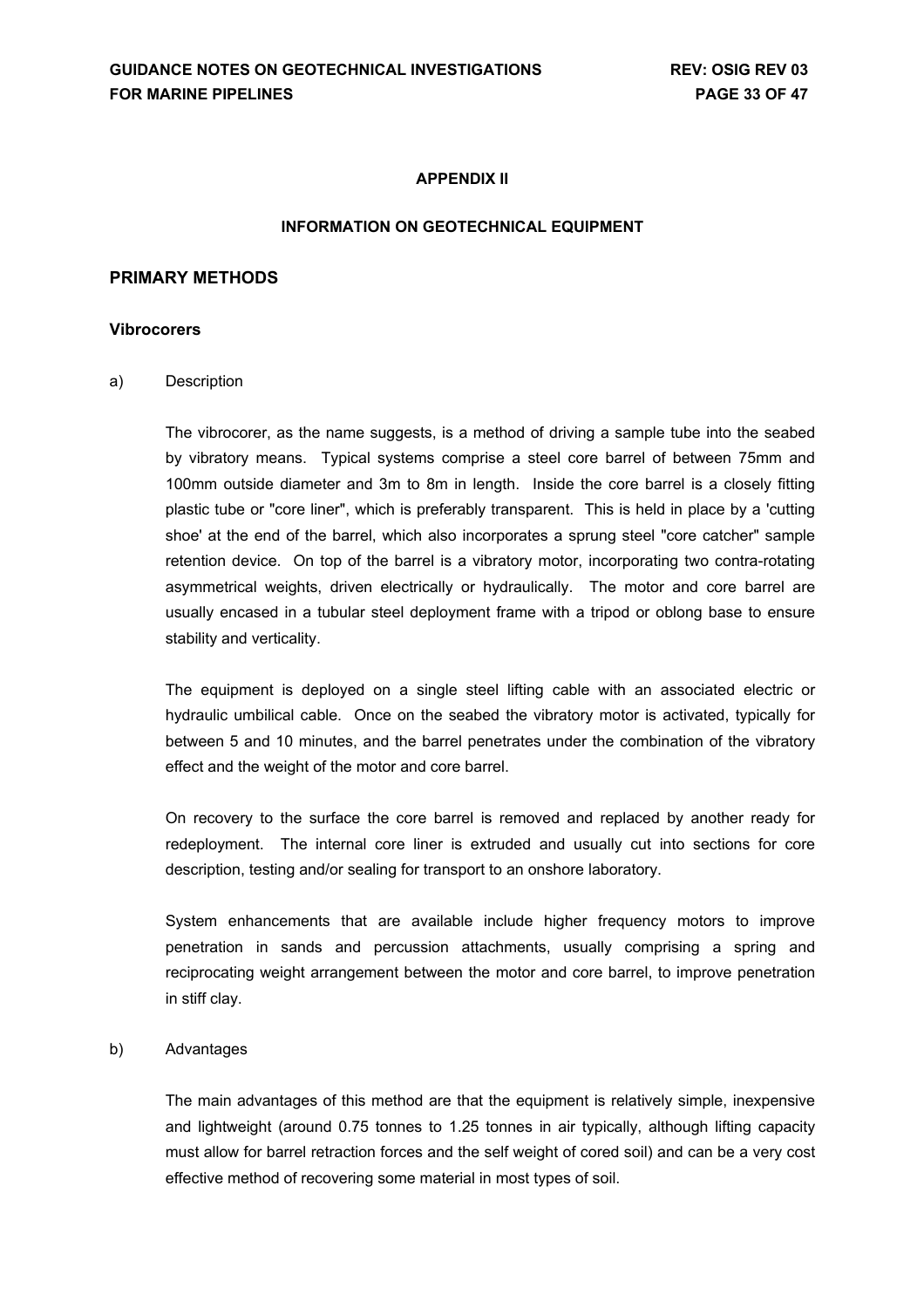#### c) Disadvantages

The main disadvantages include :

- i) Penetration may be limited in dense cohesionless strata or very stiff clays and thus fail to recover samples of critical strata that may, for example, give rise to trenching difficulties.
- ii) Accurate definition of soil stratification may be impaired by plugging, compaction or core loss, causing sections of the soil profile to be missed or misinterpreted. In 'soft' soils for example the corer may penetrate say up to 0.5 metres before any material enters the barrel. During subsequent penetration the barrel may periodically plug and prevent the entry of soil and, on extraction of the core barrel, suction or gravity may pull part of the core from the barrel causing it to be left on or in the seabed. The net effect may then be that, despite achieving 3 metres penetration, the true stratification of the recovered material within the 3 metre section cannot accurately be determined.
- iii) The vibratory method induces disturbance in the soil with the effect that subsequent laboratory tests for parameters such as shear strength and consolidation characteristics may produce unrepresentatively low values. This effect will be more predominant in softer soils, rendering the method unsuitable for accurate engineering evaluations in soft to very soft clay for example.
- iv) On some vessels the equipment can prove cumbersome to handle, particularly for the longer barrelled models. For example, some "6 metre" vibrocorers have a total height of around 7.5 metres and a maximum base width of 5 metres.

#### **Gravity corers**

#### a) Description

The standard gravity corer normally comprises a core barrel, liner and cutting shoe, very similar to those used with vibrocorers; on top of which is a single large weight or a series of adjustable smaller weights usually totaling between 0.5 tonne and 1.0 tonne. They are deployed on a single steel lifting cable and penetration is achieved by allowing the unit to free fall the last 5 - 10 metres to the seabed.

The "stationary piston corer" (or Kullenberg-type corer) operates with a 'trip-release' mechanism and differs from a standard corer in having the core barrel closed at the bottom by a piston, which is connected to the main lift wire and remains approximately stationary as the core barrel penetrates the seabed. The presence of the piston can create a partial vacuum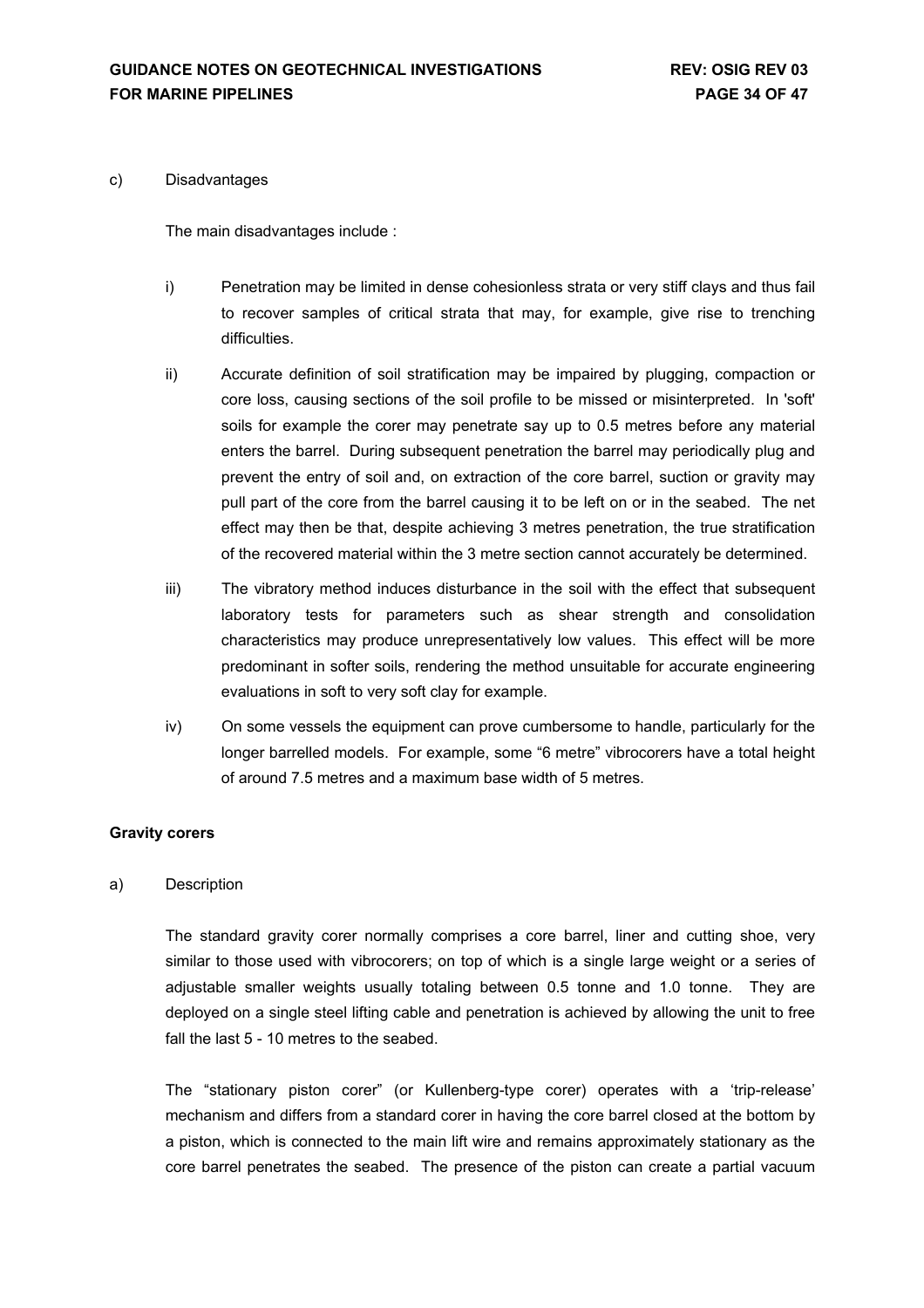between it and the top of the soil core, thus resulting in improved recovery in some soil conditions.

#### b) Advantages

- i) Relatively quick, inexpensive and simple to operate.
- ii) Good quality samples possible in soft clays when using piston corers.

#### c) Disadvantages

- i) Poor penetration in stiff clays and granular soils
- ii) A "free fall" winch is required
- or
- iii) If a "trip-release" mechanism is used, this can be cumbersome to handle on deck and potentially dangerous because of the possibility of inadvertent triggering.

### **Grab sampler**

a) Description

The grab sampler is, in simple terms, an articulated bucket, which closes when it comes into contact with the seabed and, in so doing, collects a sample of the surface deposits. These samplers can range in enclosed volume from a few litres to a cubic metre, with closure activated by a simple trip mechanism or by hydraulics in the case of some larger units. The samples obtained are suitable for description and ground truthing of geophysical interpretation, however they are not generally considered suitable for laboratory testing. When selecting a grab sampler, it is important that the size is sufficient to ensure a representative sample. Small 'Shipek' grabs are suitable in muds and sands, however where the seabed includes gravel, a large grab is required. Note is made that cobbles and boulders may be difficult to recover in representative numbers and that the result sample volume is likely to be very large volume.

#### b) Advantages

Usually relatively small, simple, inexpensive and easy to operate, with the larger hydraulic units being slightly more complex. However, the hydraulic units have the advantage of greater and more consistent recovery.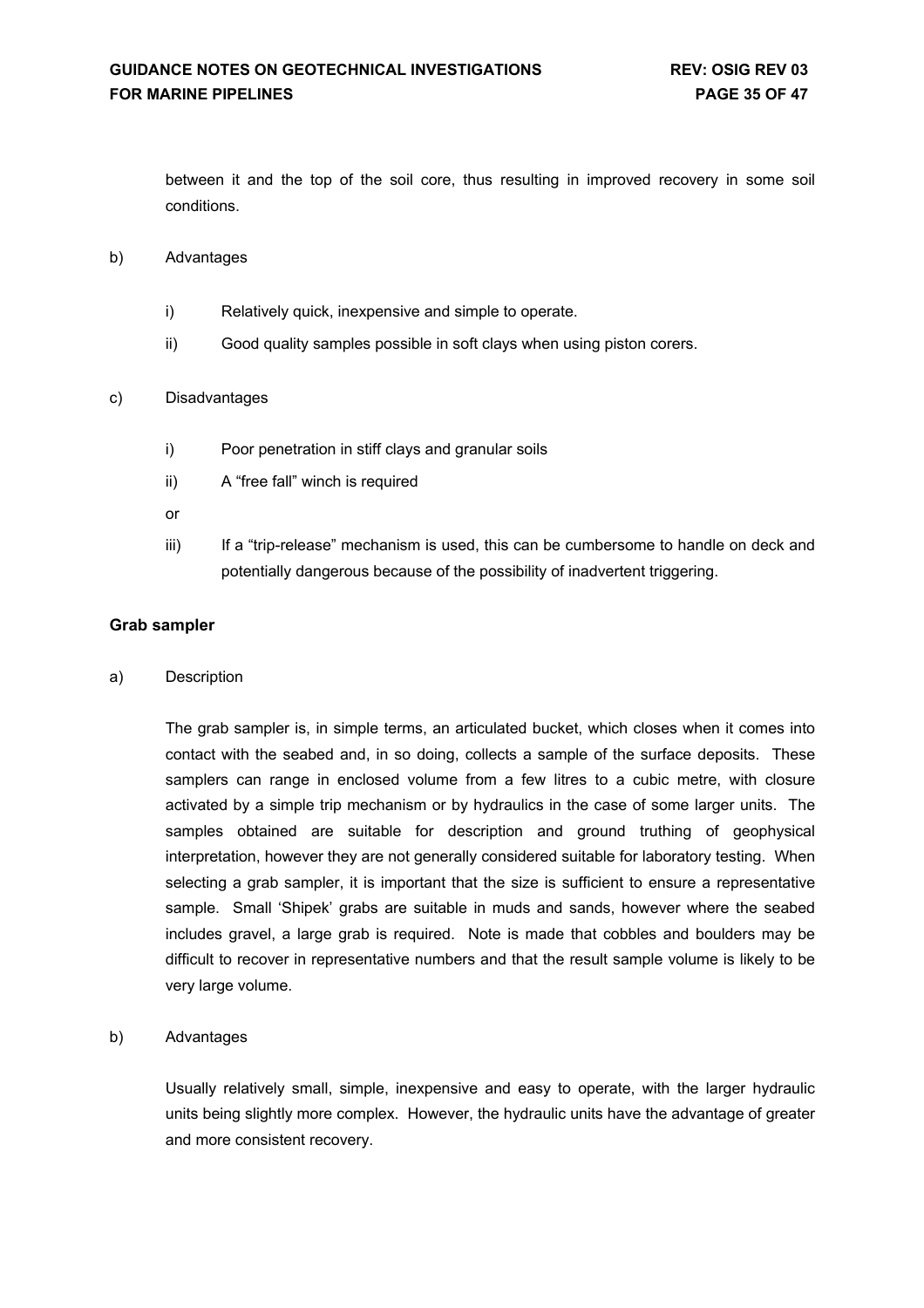#### c) Disadvantage

- i) Sample recovery tends to be hit and miss
- ii) Very shallow penetration
- iii) Highly disturbed sample
- iv) Potential for wash-out of finer fraction of recovered sample, thus rendering particle size distribution analysis unreliable.

### **Cone/Piezo Cone Penetration Test (CPT/PCPT or CPTU)**

a) Description

Cone Penetration Testing involves the measurement of the resistance to the controlled penetration into the ground of a steel rod with a conical tip. Standard electrical cone penetrometers incorporate internal load cells that measure resistance on the cone tip and side friction on a 'sleeve' behind the tip. The 'piezocone' version also measures excess pore water pressure in the ground generated by progress of the cone. This is achieved via a porous disc set in, or close to, the tip, which is connected to an internal pore pressure cell. Standard cones have a cross sectional area of 1000mm2 or 1500mm2 and are pushed into the seabed by a seabed frame with a drive mechanism. Normal depth of penetration is up to 5m, dependent on soil conditions.

Mini cones, with a cross sectional area of 100mm<sup>2</sup>, 200mm<sup>2</sup> and 500mm<sup>2</sup> are also available. These units have the advantage of being much lighter and more compact than frames for full size cones, however penetration into harder soils is usually more limited. For the smaller cones, care is required in interpretation of geotechnical parameters.

A standard penetration rate of 20mm/sec is used for all cones and readings of tip resistance, sleeve friction, excess pore pressure and penetration distance are usually transmitted to the surface in real time via an umbilical cable at not less than 1 second intervals.

Parameters such as soil type, relative density, shear strength and stress history can be derived from the direct measurements and calculated ratios using empirical correlations.

Variations on cone penetration testing include fitting a T bar (a horizontal bar) in place of the cone tip. This is useful in soft clays where it may give an enhanced indication of soil strength and remoulded strength.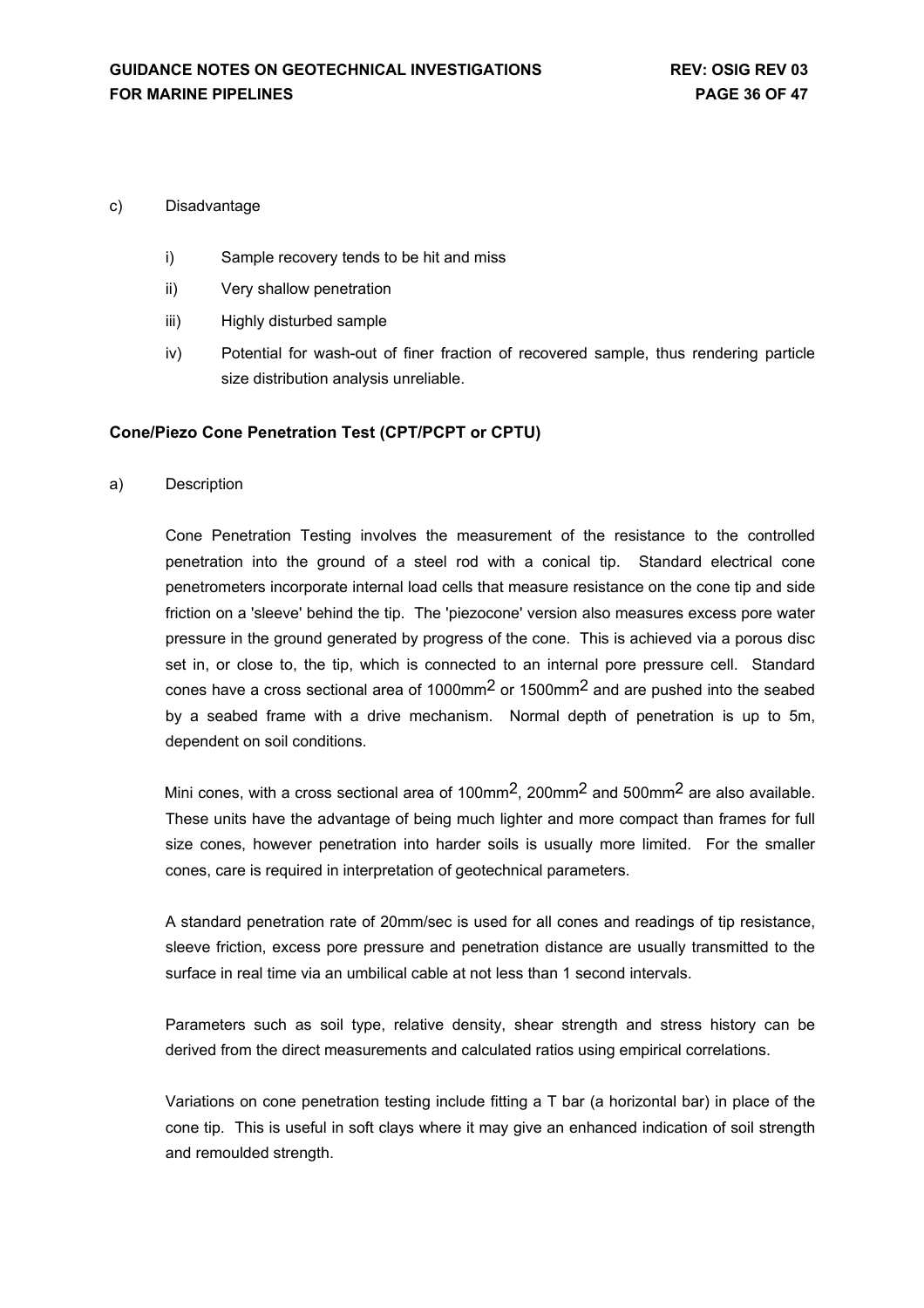#### b) Advantages

The CPT/PCPT has many advantages over conventional coring techniques including :

- i) Usually achieves greater penetration.
- ii) Provides a complete stratigraphic profile (continuous measurement)
- iii) Gives data in real time allowing almost immediate interpretation of ground conditions.
- iv) Can reduce the amount of time-consuming laboratory testing.
- v) Provides the only reliable method of determining the relative densities of cohesionless soils.
- vi) Testing is very rapid and, depending on test spacing, the seabed unit may be left outboard between tests.

### c) Disadvantages

The primary disadvantages have historically been :

- i) Weight typically 5 tonnes to 10 tonnes to ensure sufficient reaction force to achieve the desired penetration in dense sands/stiff clays.
- ii) Cost the technical complexity and precision engineering involved in many of the components inevitably makes it a more highly priced item of equipment and requires several highly trained personnel to operate.

### d) T bar Testing

A variation of the CPT is the T bar test. For this test, the cone is replaced by a horizontal bar, typically of 40mm diameter and 200mm in length when used in conjuction with a 10cm<sup>2</sup> cone. This test method is appropriate in soft clay, and the clay flows around the bar as it is pushed into the ground.

The test has the advantage of providing a more accurate interpretation of undrained shear strength (as the  $N_k$  factor, used to calculate undrained shear strength, is better defined) and it is possible to estimate the remoulded strength of the soil as the T bar is retracted through the soil. A secondary advantage of the T bar is that the output of the load cell within the cone is magnified.

#### **SECONDARY METHODS**

The systems described below generally represent an addition to the primary spread of equipment and not a replacement for any of the main sampling and in situ testing techniques identified above.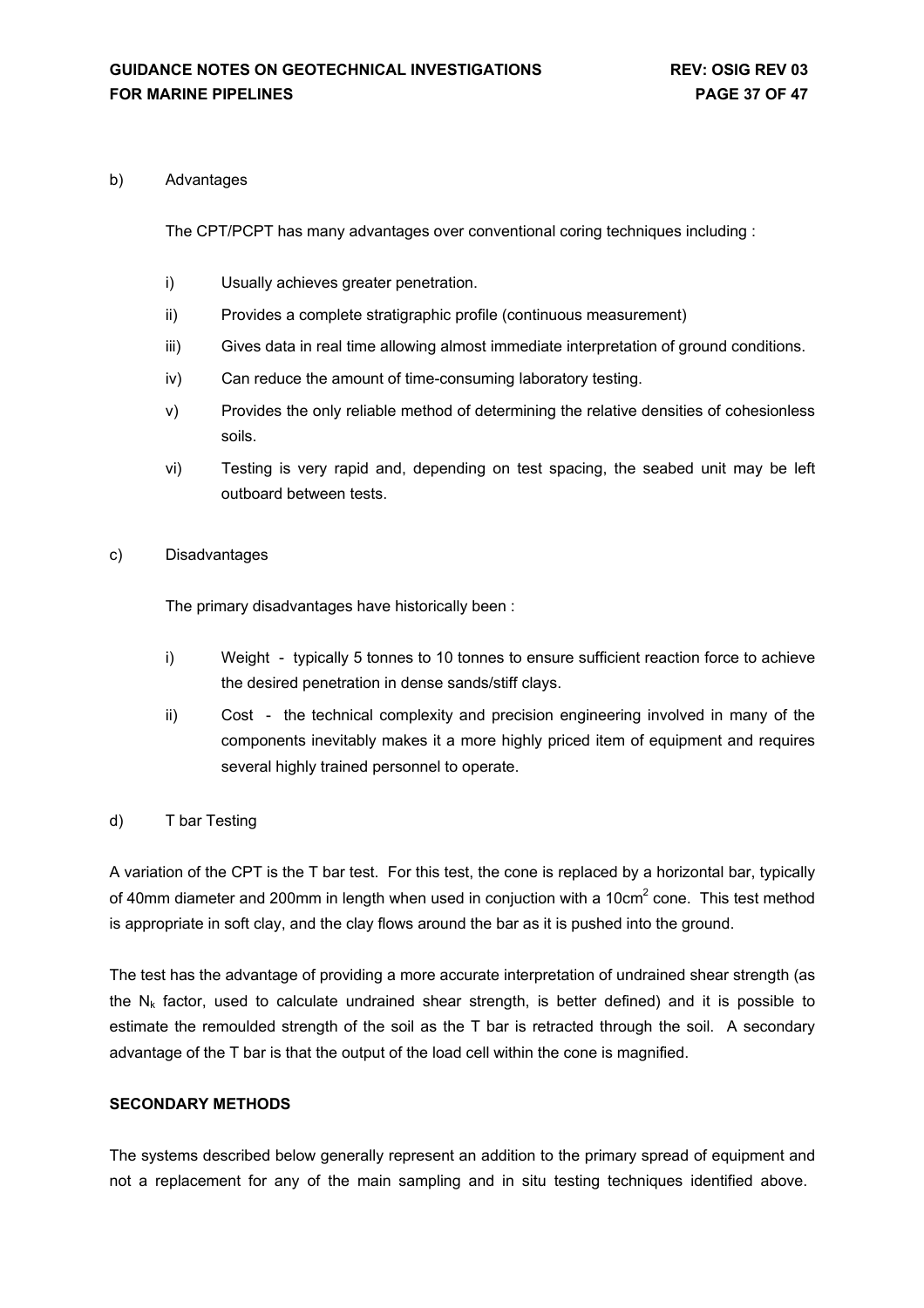However, they often have the advantage of providing more accurate and relevant data for the solution of a specific problem, reduce conservatism in design and hence deliver significant long term cost benefits.

### **Seabed rock corers**

There are a variety of these available in the market place ranging in size from around 1 tonne to 13 tonnes and theoretically capable of taking cores with diameters ranging from 25mm to 150mm, to penetrations of up to 9 metres. Most incorporate a rotary drive mechanism and diamond or tungsten carbide impregnated drilling bits plus an inner core barrel. Their main advantage is to be able to take cores of rock outcropping at or near seabed without recourse to a floating or fixed drilling platform. Their primary disadvantage is the difficulty in obtaining high quality cores. Several systems allow remote control of drilling variables such as bit pressures, flushing fluid flow rates, rotation speeds and drive rates, however 'feel' is important in drilling, and this is reduced by remote operation.

Seabed drilling systems may also have difficulty drilling through and creating a stable hole through sands, gravel and cobbles, which may be present over rock head. Weathered, and heavy fractured, zones within the rock can also result in poor core recovery. The size and weight of some systems can also be a disadvantage.

#### **Box corer**

This is a relatively lightweight sampling system originally developed for oceanographic research purposes. It is designed to push a metal box about 0.5 metres into the seabed and, on retraction, seal in the sample by means of a blade-like door that closes beneath the box. Sample volumes are typically in the range 10 litres to 50 litres.

Its main application is in the retrieval of good quality block samples of soft clay in a manner that also permits inspection of a relatively undisturbed section of the seabed surface. This is particularly useful where the geotechnical parameters of seabed soils are required, for example, in deep water development where pipelines are surface laid and pipeline / soil friction is an important parameter. Its main disadvantage is its limited penetration capability.

#### **In situ vane test**

The in situ vane test is a very well established method, both onshore and offshore, for measuring the undrained shear strength of cohesive soils in situ. The test basically comprises the insertion of a cruciform vane into the soil (either directly from the seabed or within a borehole), and rotating it at a constant speed, whilst measuring torque and deflection, until the soil shears. The undrained shear strength of the soil can be directly back-figured since the area of the sheared cylindrical surface is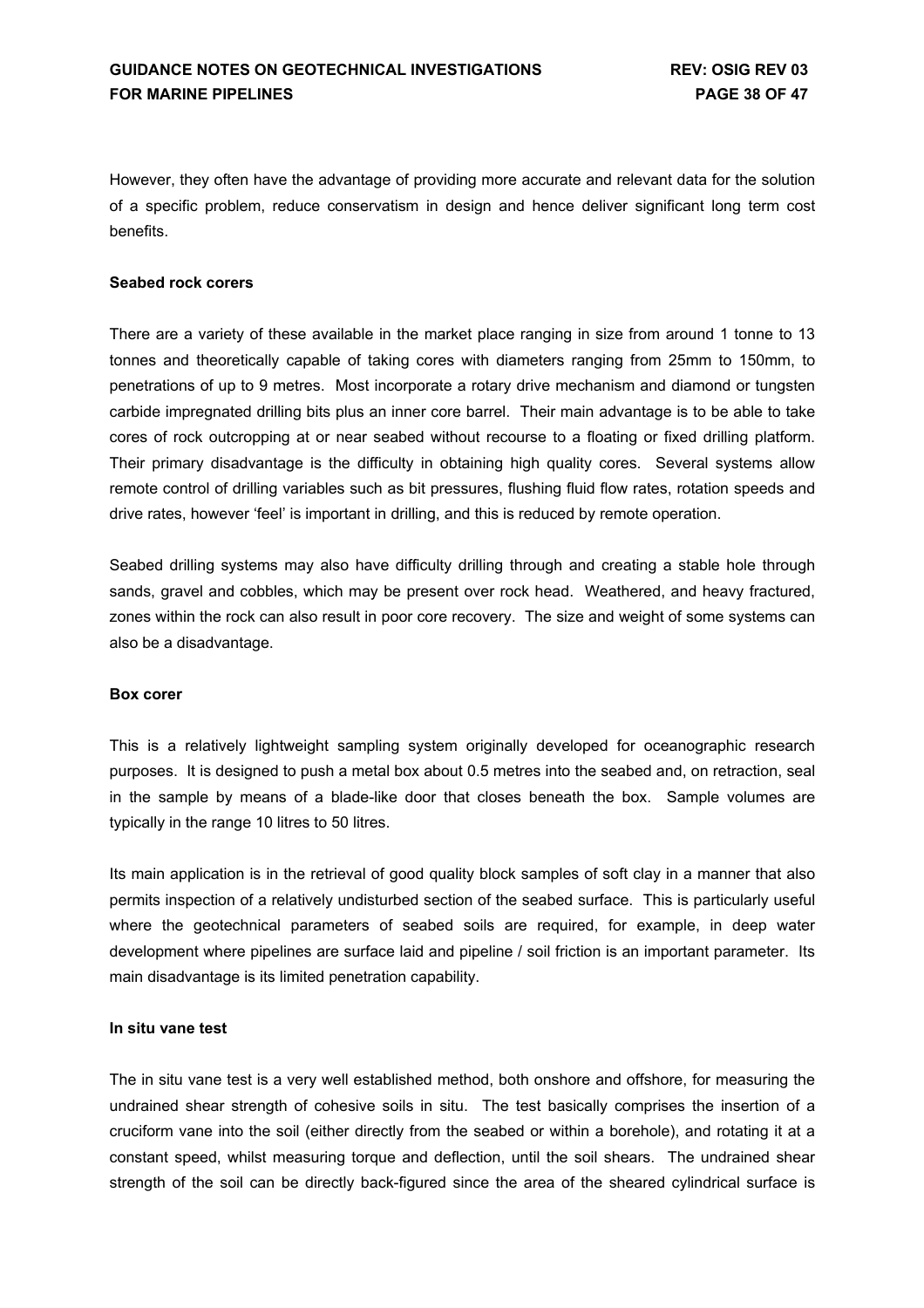known from the vane dimensions. Continued rotation can also provide a value for residual or remoulded shear strength.

Units are usually lightweight (less than 1 tonne) and relatively easy to handle.

The major advantage of such systems is the ability to measure in situ the undrained shear strength of soft to very soft soils at a high level of accuracy to penetrations of around 3m into the seabed. The main disadvantages are currently the speed of the operation - separate deployments are necessary for each penetration level at which tests are required - and that it is effectively a tool for investigating one soil type only, i.e. soft to very soft clay.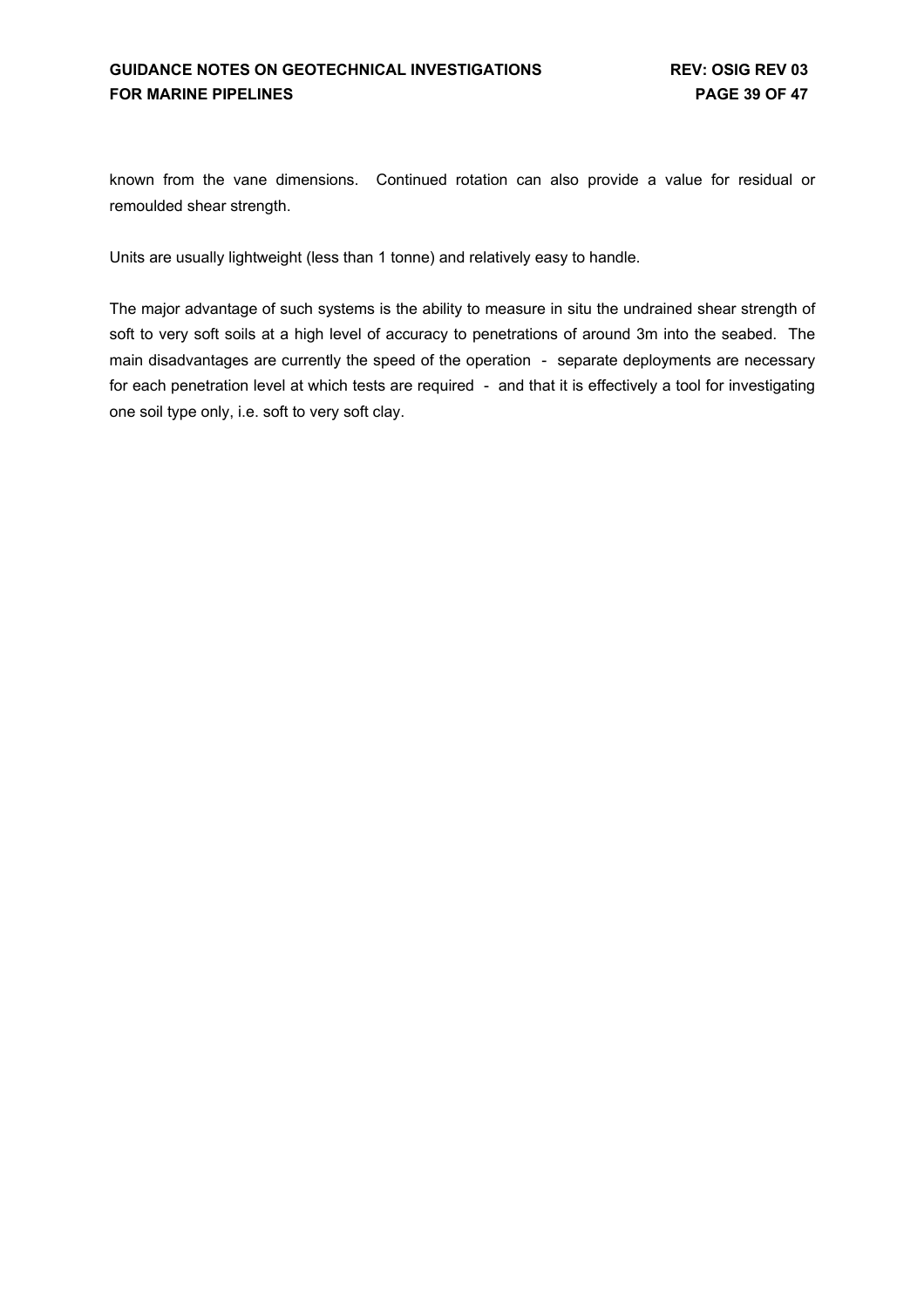### **In situ model tests**

As the description implies in situ model tests comprise equipment that attempt to reproduce the behaviour of a structure or component on or in the seabed by using a model of it and, by means of instrumentation, measure desired parameters as it is placed on, pushed into or pulled along the seabed. Examples include model instrumented pipeline ploughs which are designed to make a trenchability assessment of a pipeline route and a Model Pipe Settlement Tester which is designed to investigate the initial self embedment of surface laid pipelines with a view to improving the accuracy of axial and lateral stability analyses.

A variation of the Model Pipe Test is the Plate Load Test that is regularly performed onshore but less frequently offshore. It is essentially a bearing capacity test in which a circular or rectangular steel plate is placed horizontally on the ground or seabed or within an excavated pit and is loaded vertically until foundation "failure" occurs or deformation exceeds an acceptable limit. Load and deformation are constantly measured throughout the test and the results extrapolated to predict full size foundation behaviour.

The primary advantage of these tests is in providing direct indications of likely behaviour in situ and thus enabling reductions in design conservatism. Disadvantages can include size and cost of deployment for some systems and the fact that they are generally designed to provide information on one or two specific design parameters only.

#### **Specialist in situ probes**

There is a wide variety of probes available, mostly designed for use with conventional CPT/PCPT systems. Measurements that can be made include important design parameters such as thermal conductivity and electrical resistivity. The additional cost of adding such probes to a spread is usually insignificant.

The 'seismic' cone penetrometer incorporates one or more geophones within the cone and test rod. An energy source, at seabed or within the water column, generates one or more shockwaves and the sensors in the cone detect the arrival time of shear and/or compressional waves. From these measurements shear and compressional wave velocities can be measured and various dynamic moduli for the soil calculated. The additional equipment and time required for such testing is relatively small, and where specific risks exist, such as those posed by earthquakes or severe storm conditions, the data provided can be invaluable.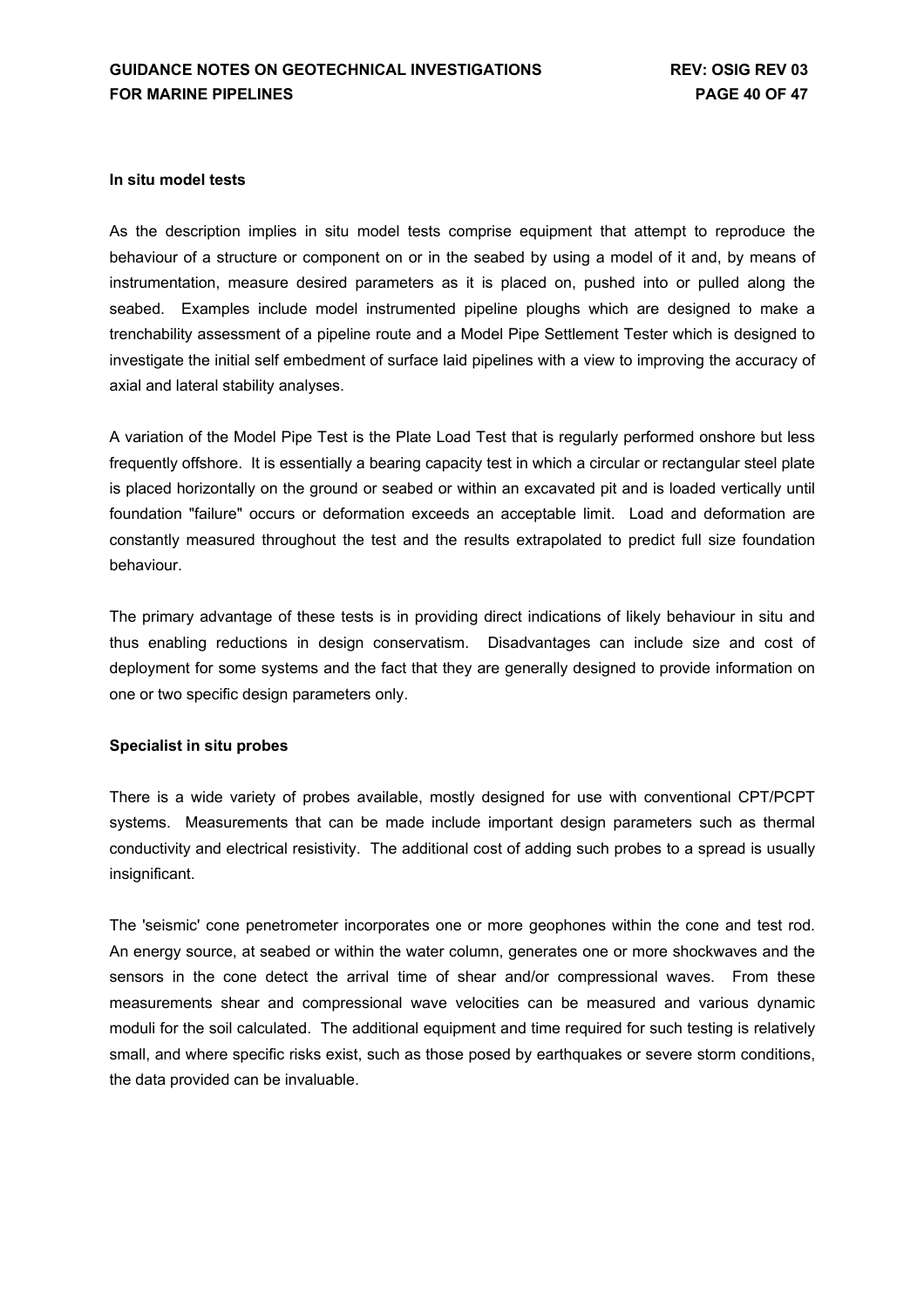**APPENDIX III**

## **EXTRACTS FROM RELEVANT REGULATIONS AND GUIDELINES**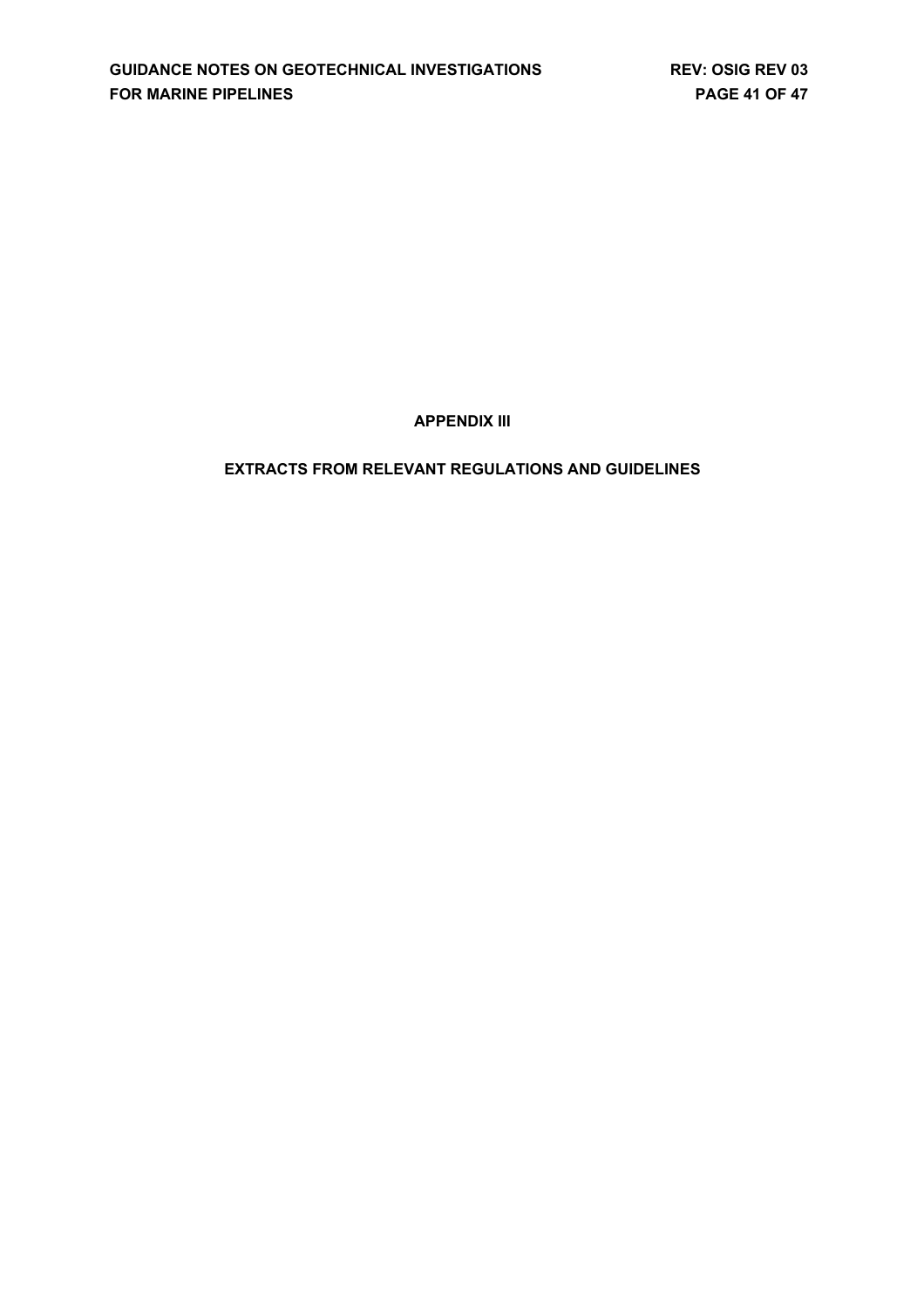### **APPENDIX III**

### **EXTRACTS FROM RELEVANT REGULATIONS AND GUIDELINES**

## **API RECOMMENDED PRACTICE 1111, 3rd Ed. July 1999 DESIGN, CONSTRUCTION, OPERATION AND MAINTENANCE OF OFFSHORE HYDROCARBON PIPELINES P.9**

### **2.5 ROUTE SELECTION**

#### **2.5.1 Route of the Pipeline**

The route of an offshore pipeline should be thoroughly analysed using the data from available charts, maps, other sources of relevant information, and a field hazards survey as described in 2.5.2. Whenever practical, the selected route should avoid anchorage areas; existing underwater objects such as sunken vessels and pilings; active faults; rock outcrops: and mud slide areas. The selection of route should take into account the installation methods applicable and should minimise the resulting installation stresses. The route of the pipeline should be shown on maps of an appropriate scale.

#### **2.5.2 Preliminary Environmental, Bathymetric and Hydrographic Surveys**

In selecting a satisfactory route for an offshore pipeline, a field hazards survey should be performed to identify potential hazards such as sunken vessels, piling, wells, geologic and manmade structures, and other pipelines. The bottom topographic and geologic features and soil characteristics should be determined. Data on normal and storm winds, waves and current, and marine activity in the area should be obtained where available. In areas where soil characteristics will be a factor in design and where previous operations or studies have not adequately defined the bottom soils, on-site samples should be acquired.

### **BRITISH STANDARD BS 8010 : PART 3 1993 SECTION 4**

### **4.1.6 Routing**

4.1.6.1 Survey

Data should be collected by hydrographic survey of the proposed route prior to final selection of the pipeline corridor.

This survey should include investigation of the following:

- a) seabed geology and features
- b) bathymetry
- c) environmental and oceanographic data
- d) wellheads, wrecks and debris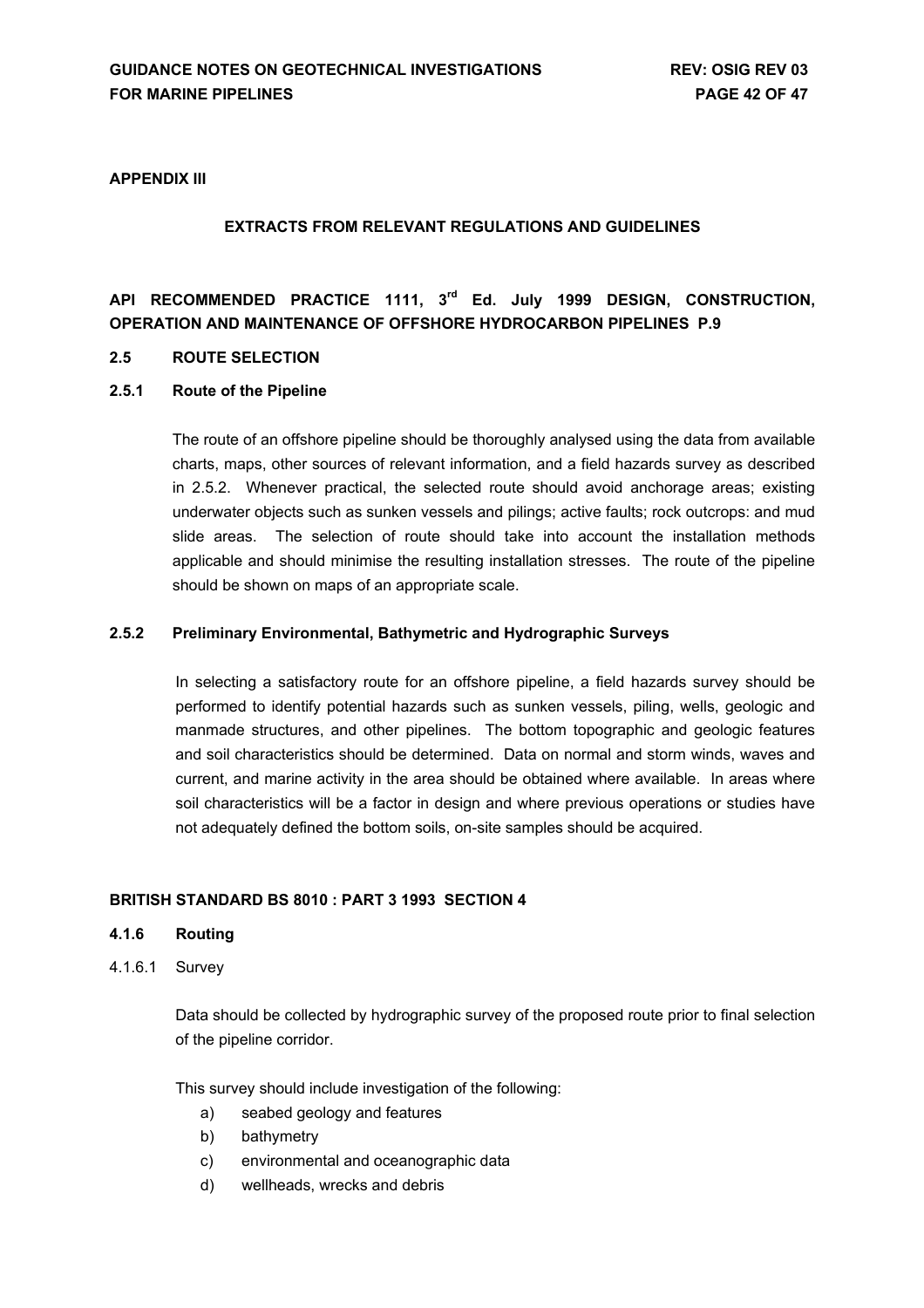- e) marine growth
- f) landfall

### 4.1.6.2 Route selection

The following should be considered when selecting the route:

- a) type and intensity of shipping and the presence of anchoring zones
- b) type and intensity of fishing activity
- c) presence of fishing grounds and other sensitive areas
- d) presence of other pipelines, installations or wellheads
- e) presence of wrecks or other obstructions
- f) presence of regularly dredged areas and dumping grounds

### **B.1.9 Seabed soils**

The following seabed soil information is typically required:

- a) soil type;
- b) grain size distribution;
- c) presence and size of boulders;
- d) shear strength, angle of internal friction and cohesion;
- e) water content;
- f) liquid and plastic limits;
- g) bulk density;
- h) oxygen content, salinity and organic content;
- i) presence of hydrogen sulphide, producing bacteria;
- j) electrical resistivity;
- k) thermal conductivity;
- l) historical records of bed movement and storm effects.

Seabed soil information is used to evaluate the following:

- 1) seabed friction;
- 2) seabed bearing capacity;
- 3) scour and spanning potential;
- 4) movement of sandwaves and other bedforms;
- 5) natural backfill potential;
- 6) self burial potential;
- 7) liquefaction;
- 8) flotation;
- 9) slope stability;
- 10) corrosion and cathodic protection;
- 11) heat loss from buried lines.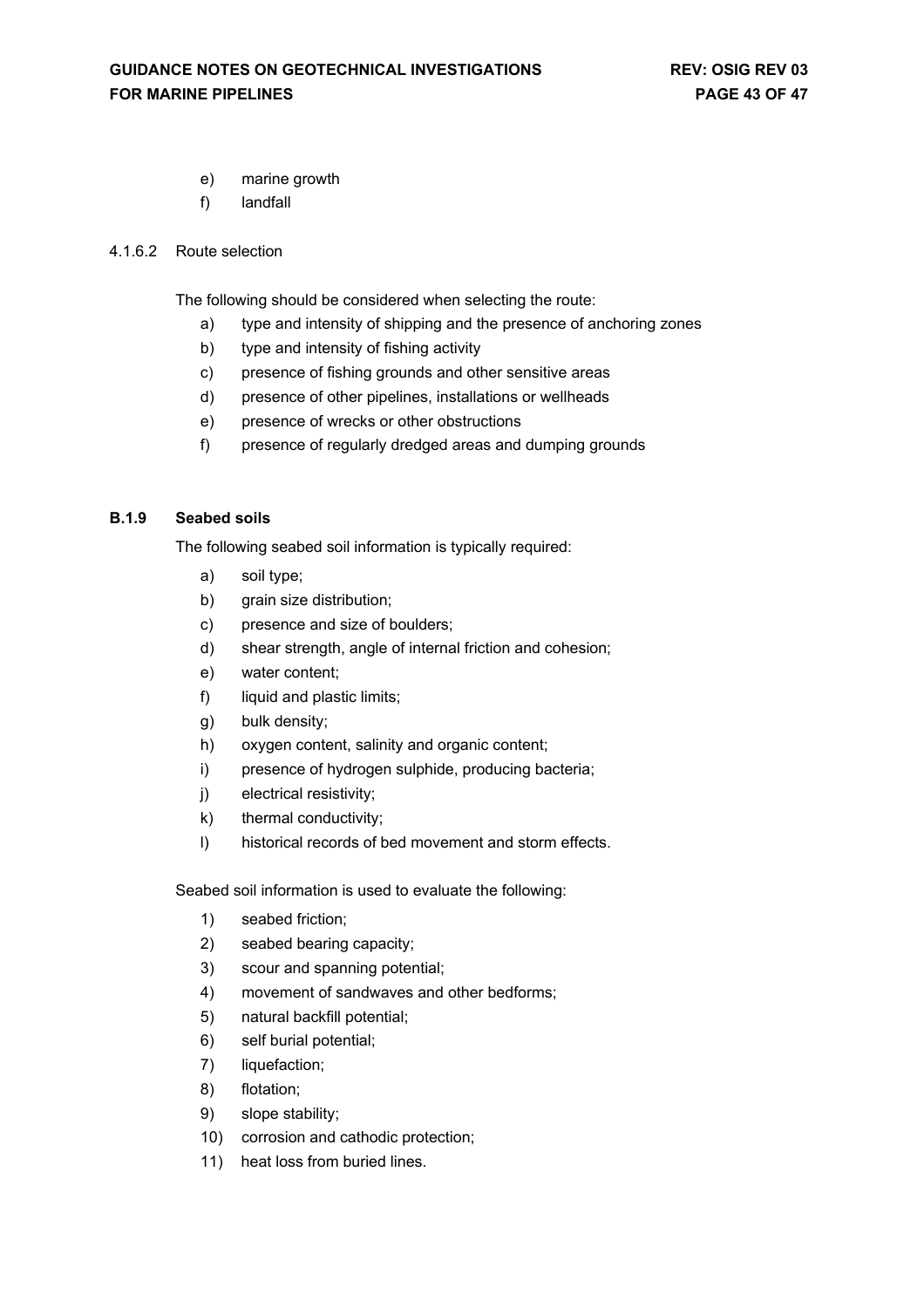### **B.1.10 Seismic action**

The possibility of seismic action on or near the pipeline system should be evaluated. The amplitude, velocity and acceleration of ground movement should be determined.

Seismically-induced shock pressure waves in the surrounding seawater and the possibility of soil liquefaction should also be evaluated.

### **DNV RULES FOR SUBMARINE PIPELINE SYSTEMS, DECEMBER 1996 Page 18 Sec. 3**

### **E 400 Seabed properties**

- **401** All the geotechnical properties which are necessary for evaluating the effects of relevant loading conditions are to be determined for the sea-bed deposits, including possible unstable deposits in the vicinity of the Pipeline, see Sec.5 D300. For guidance on soil investigation for Pipelines, see Classification Note No. 30.4 "Foundations".
- **402** The geotechnical properties may be obtained from any available geological surveys and through a combination of seismic survey, coring, tests and borings with sampling. Supplementary information may be obtained from geological surveys, sea bottom topographical surveys, visual surveys, biological investigations, chemical examinations and laboratory testing on samples from borings.
- **403** In areas where the sea-bed material is subject to erosion, special studies of the current and wave conditions near the bottom including boundary layer effects may be required for the onbottom stability calculations of Pipelines and the assessment of Pipeline spans.
- **404** Special investigation of the sea-bed material may be required to evaluate specific problems, as for example:
	- problems with respect to excavation and burial operations
	- possibilities of mud slides or liquefaction as the result of repeated loading
	- implications on external corrosion
	- possibilities of differences in frost heave due to different frost susceptibility from soil types surrounding the Pipeline.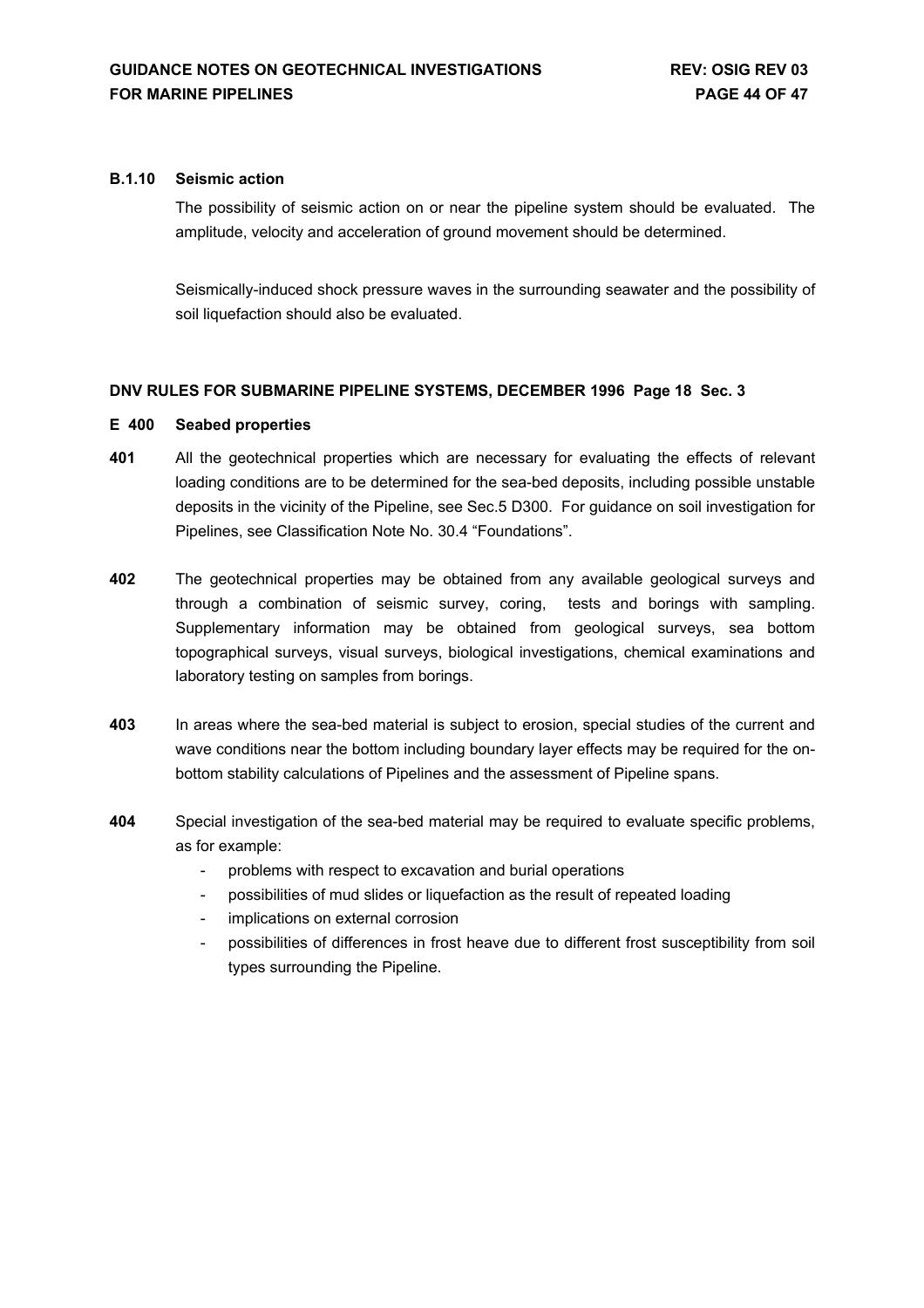#### **DNV CLASSIFICATION NOTES – No. 30.4 "FOUNDATIONS"**

#### **1.6 SOIL INVESTIGATION FOR PIPELINES**

### **1.6.1 General**

**1.6.1.1** The site investigation for a pipeline typically consists of a shallow seismic profiling survey of the wide lay barge anchoring corridor, a detailed bathymetric survey of the 100-150m wide construction corridor and finally a geotechnical investigation comprising cone penetration tests (CPT), push sampling, vibro coring, gravity coring etc. To define the various soil deposits along a proposed pipeline route, the emphasis is put on the shallow seismic profiling results. Testing and sampling should subsequently be performed for determination of the soil properties in these deposits.

### **1.6.2 Geophysical surveys**

- **1.6.2.1** Total water depth is needed to determine external water pressure on the pipe and wave effects on the bottom sediments. The trenching, laying and burying methods will also be dependent on water depth. The seabed topography will influence the support conditions of the pipe, the formation of free spans and the stability of the seabed itself. Consequently, surveys with precise echosounders and sidescan sonar are usually required. The accuracy of such measurements will directly influence the degree of conservatism in the design of the pipeline itself.
- **1.6.2.2** Especially in areas of highly variable seabed topography, the limitations of the echosounder may necessitate more accurate mapping methods. Profiling with small submarines may improve the accuracy compared with that of surface vessels.

Seismic profiling is necessary to define the extent and variations of the various soils deposits along the pipeline route.

The equipment used should give good resolution for the shallow layers down to about 10m depth for definition of erodable material, applicability of trenching methods and stability of the pipeline itself. Deeper penetration should be recommended for identification of strata out-cropping at other locations along the route.

### **1.6.3 Geotechnical surveys**

**1.6.3.1** A sufficient number of samples should be secured from each major surface deposit to identify the soil or rock. Several types of shallow sampling techniques are now available for this purpose, see 1.2.5. In addition CPTs and/or vane shear tests should be performed.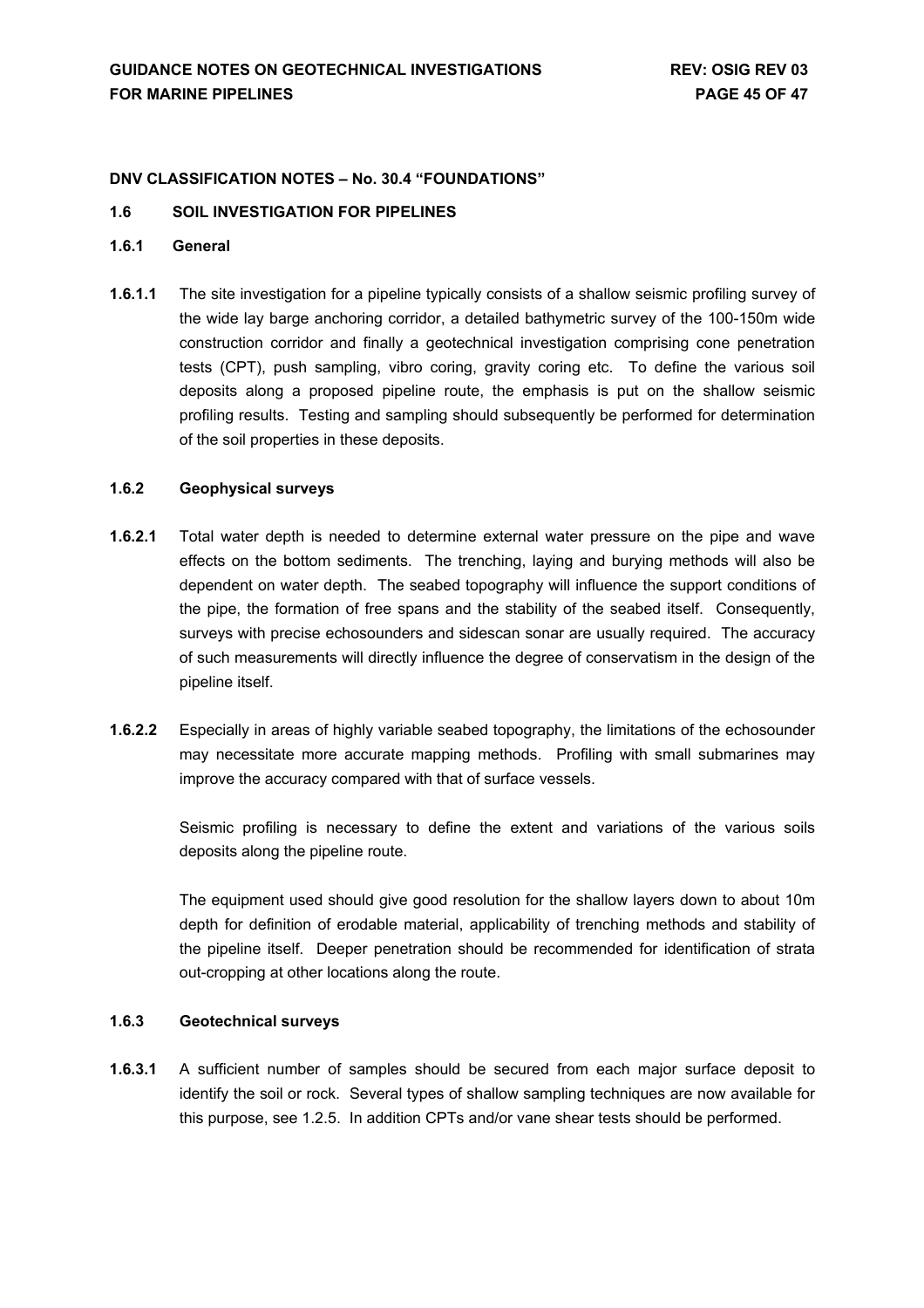- **1.6.3.2** A laboratory should be available onboard for the necessary soil classification and index testing, see 1.2.9.
- **1.6.3.3** In special cases the seabed conditions should be documented by use of TV or photos.
- **1.6.3.4** To complement the above surveys, measurements of seawater temperature and currents should be taken.